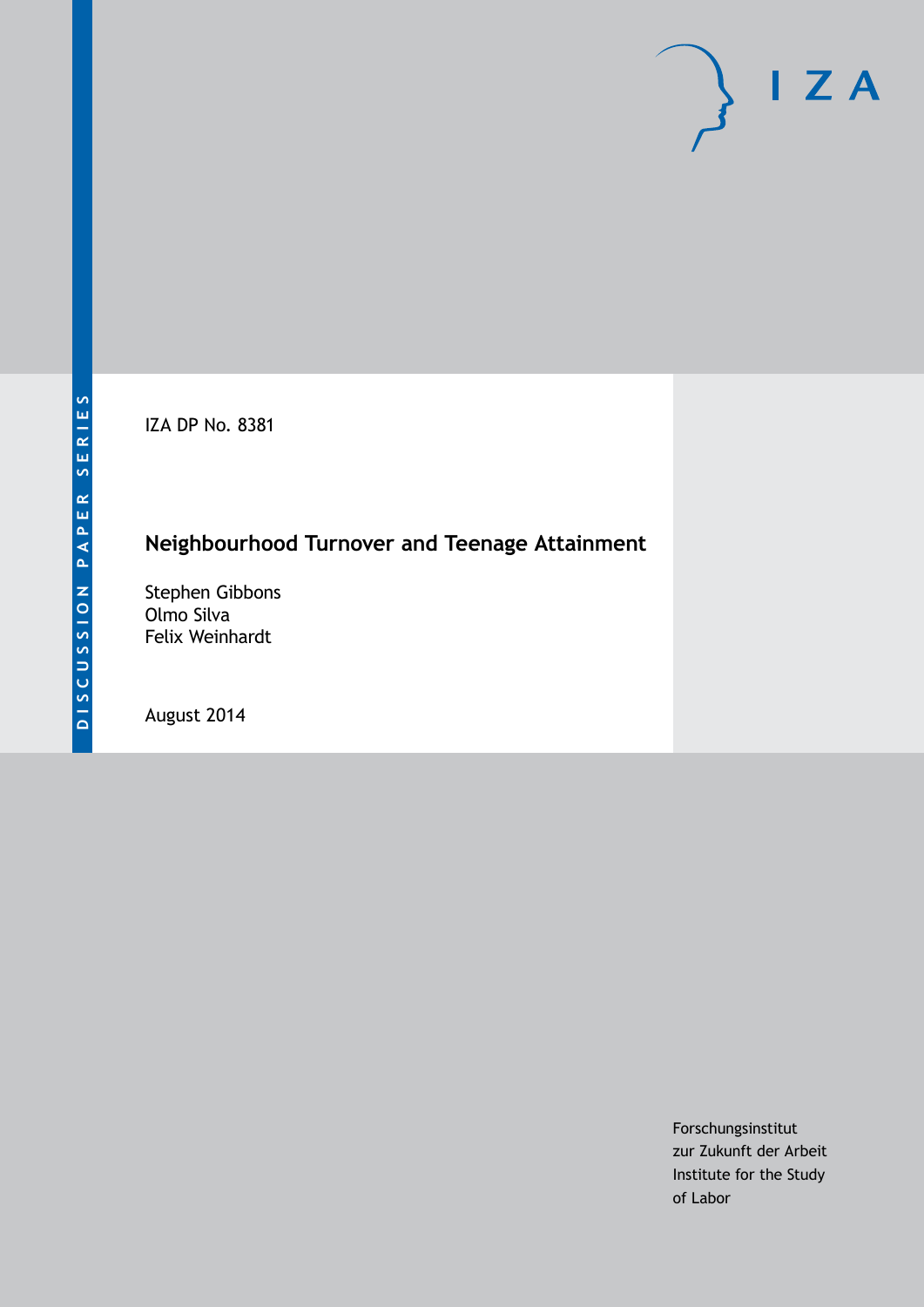# **Neighbourhood Turnover and Teenage Attainment**

### **Stephen Gibbons**

*CEP, SERC, London School of Economics and IZA*

### **Olmo Silva**

*CEP, SERC, London School of Economics and IZA*

### **Felix Weinhardt**

*Humboldt-University Berlin, DIW Berlin, CEP, SERC, London School of Economics and IZA*

> Discussion Paper No. 8381 August 2014

> > IZA

P.O. Box 7240 53072 Bonn Germany

Phone: +49-228-3894-0 Fax: +49-228-3894-180 E-mail: [iza@iza.org](mailto:iza@iza.org)

Any opinions expressed here are those of the author(s) and not those of IZA. Research published in this series may include views on policy, but the institute itself takes no institutional policy positions. The IZA research network is committed to the IZA Guiding Principles of Research Integrity.

The Institute for the Study of Labor (IZA) in Bonn is a local and virtual international research center and a place of communication between science, politics and business. IZA is an independent nonprofit organization supported by Deutsche Post Foundation. The center is associated with the University of Bonn and offers a stimulating research environment through its international network, workshops and conferences, data service, project support, research visits and doctoral program. IZA engages in (i) original and internationally competitive research in all fields of labor economics, (ii) development of policy concepts, and (iii) dissemination of research results and concepts to the interested public.

<span id="page-1-0"></span>IZA Discussion Papers often represent preliminary work and are circulated to encourage discussion. Citation of such a paper should account for its provisional character. A revised version may be available directly from the author.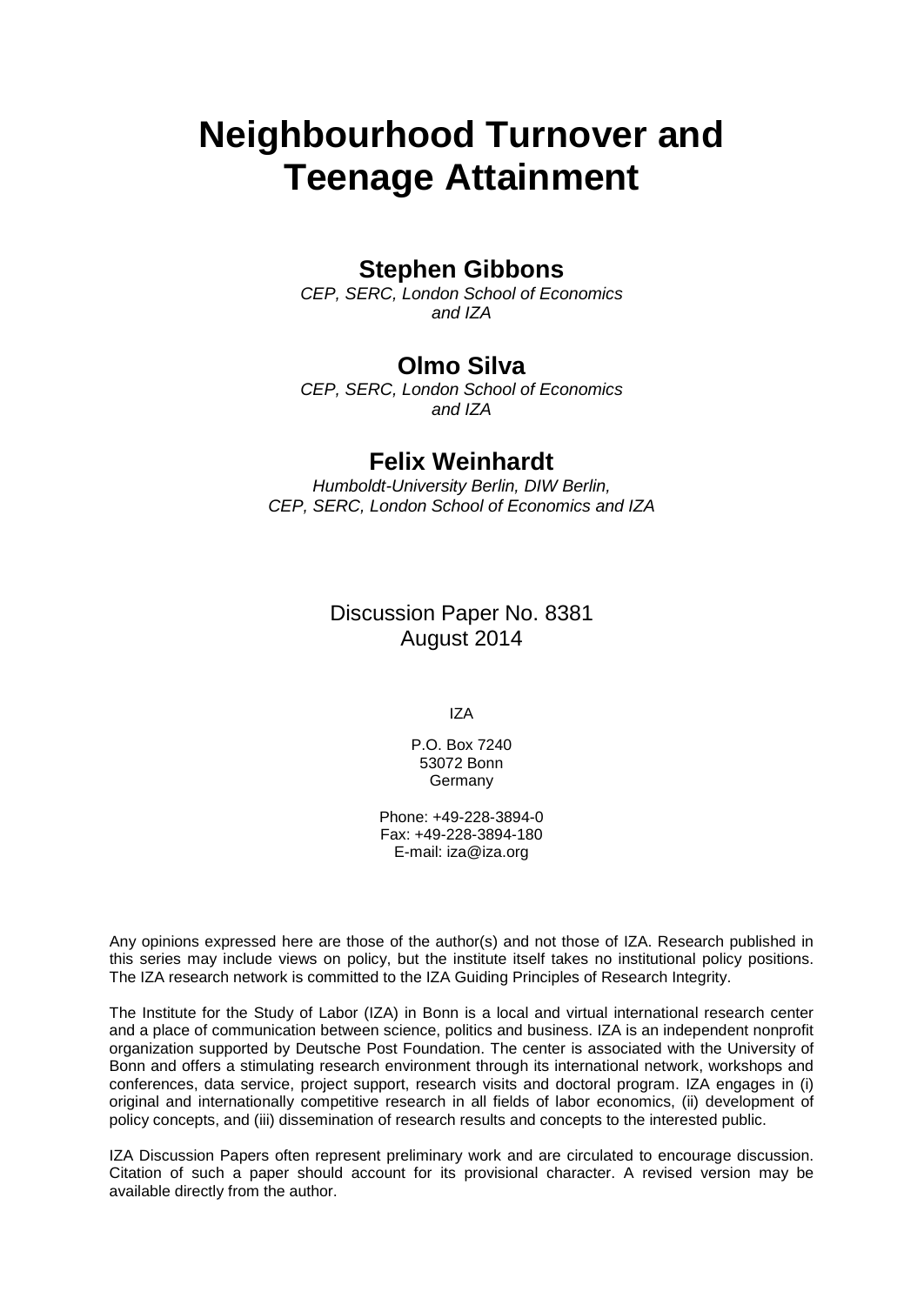IZA Discussion Paper No. 8381 August 2014

## **ABSTRACT**

## **Neighbourhood Turnover and Teenage Attainment[\\*](#page-1-0)**

Theories about neighbours' influence on children based on social capital, cohesion and disorganisation stress the importance of neighbourhood stability. However, amongst the vast number of studies on the effect of neighbours on a child's education, none has tested whether neighbourhood stability matters. We fill this gap by estimating the causal effect of residential turnover on student test score gains. We show that high neighbourhood turnover reduces value added for students who stay in their neighbourhood, and this effect is more pronounced in more deprived neighbourhoods. Estimation is based on administrative data on four cohorts of secondary school children in England, allowing us to control for unobserved confounding individual effects, neighbourhood fixed effects and trends, plus school-by-cohort shocks. These main results, coupled with auxiliary findings based on survey data, suggest that neighbourhood turnover damages education through the disruption of local ties and social capital, highlighting a so-far undiscovered externality of mobility.

JEL Classification: C21, I20, R23

Keywords: education, neighbourhood, turnover, social capital

Corresponding author:

Olmo Silva Department of Geography and Environment London School of Economics Houghton Street London WC2A 2AE United Kingdom E-mail: [o.silva@lse.ac.uk](mailto:o.silva@lse.ac.uk)

We would like to thank Camille Hemet, Tony Champions, Larry Katz, Steve Rivkin and participants at the CEP Labour Market Workshop, NIESR Seminar (London), the SERC Annual Conference 2013, SOLE Annual Meetings 2014, the Tinbergen Institute (Amsterdam), the University of Alicante, the University of York, and the III Workshop in Urban Economics (Barcelona) for helpful comments and suggestions. Weinhardt acknowledges ESRC funding (ES/J003867/1). We are responsible for any remaining errors or omissions.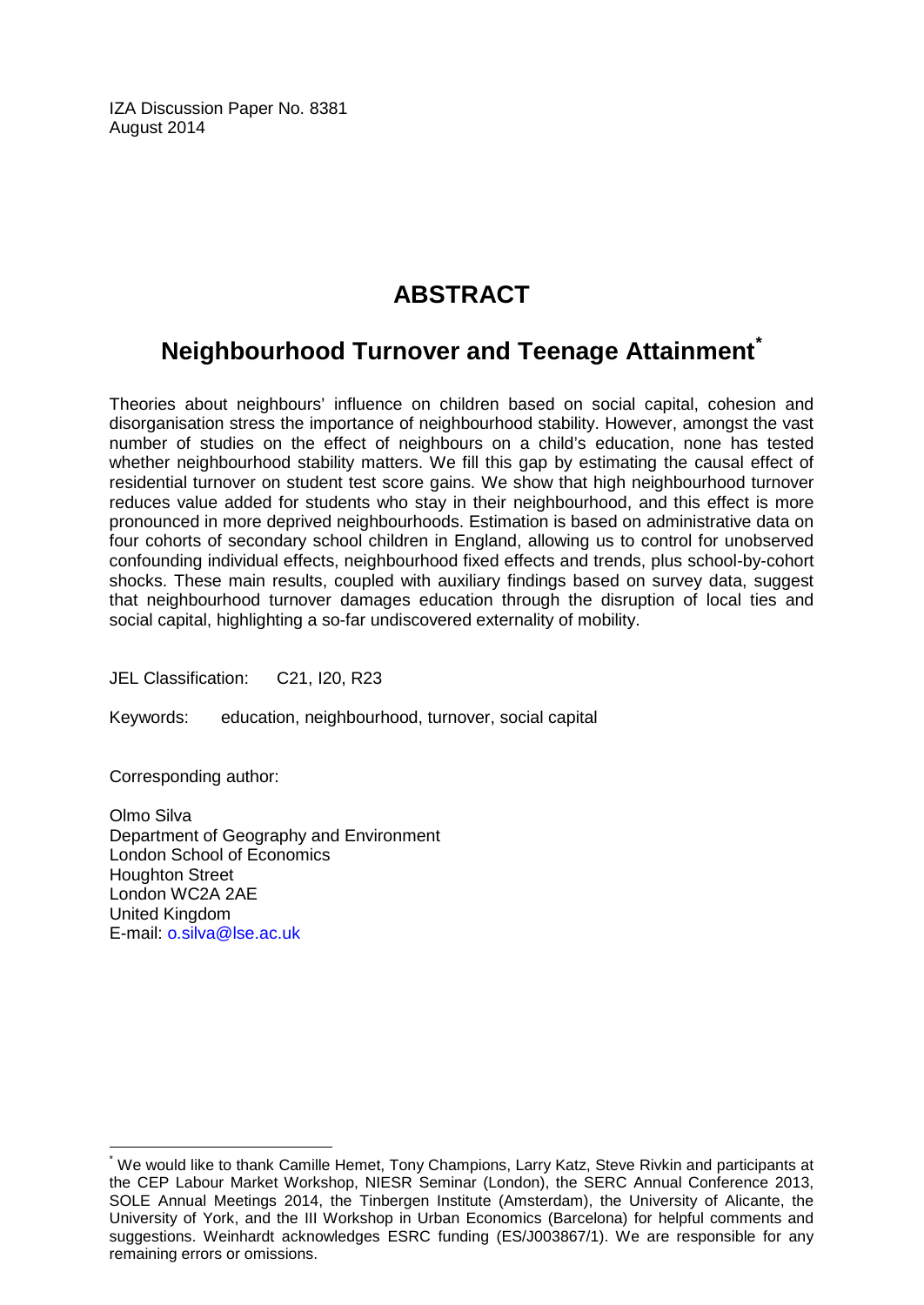#### **1. Introduction**

The US and the UK are generally regarded as mobile societies, with workers and households moving in search of better jobs, housing and schooling. Available data confirm this intuition: the rate of mobility across US states has been around 2.5% during the late 1990s and 2000s, while the rate of cross-region mobility in the UK has stayed above 2% over the same period. These numbers are substantially lower for continental Europe, where mobility between similarly sized geographical regions has been approximately 1%, with figures as low as 0.2% and 0.4% for Spain and Italy in the 1990s, respectively (IZA, 2008). At a lower level of aggregation, the US and the UK still appear similarly mobile countries, with US cross-county mobility around 5% in the late 1990s (Partridge, 2012), and mobility across relatively comparable UK administrative units (i.e. NHS strategic areas) above the 3.5% mark (Champion, 2006).

As economists, we are inclined to regard this geographical mobility as a 'good thing', with high rates of mobility important for well-functioning and efficient markets. Geographical mobility of people offers opportunities for individual investment in human capital and adjustment to geographical changes in economic structure (Jovanovic, 1979; Greenwood, 2007; Partridge, 2012; Sjaasted, 1962).<sup>1</sup>

In contrast, researchers from other disciplines such as sociology and urban studies have emphasised that movements of people can, at the same time as generating benefits, impose considerable personal and external (social) costs in terms of human capital development. These external costs might fall on other members of a person's family, on their friends, their neighbours or community.

Our research bridges this gap by studying to what extent the educational achievement of children is affected by the residential turnover of neighbours of a similar age. Given its focus on residential mobility, our work clearly slots in and contributes to the empirical literature on neighbourhood effects. However, by estimating the external effects of neighbourhood turnover, we move the attention to important – but as yet ignored – questions about the social costs of mobility.

<sup>&</sup>lt;sup>1</sup> Very few studies have shed light on potential negative effects from high levels of turnover (e.g. Huckman and Barro, 2005 for hospitals), with more work concentrated on the determinants of high mobility rates (Kaplan and Minton, 2006; Gentry and Hubbard, 2002).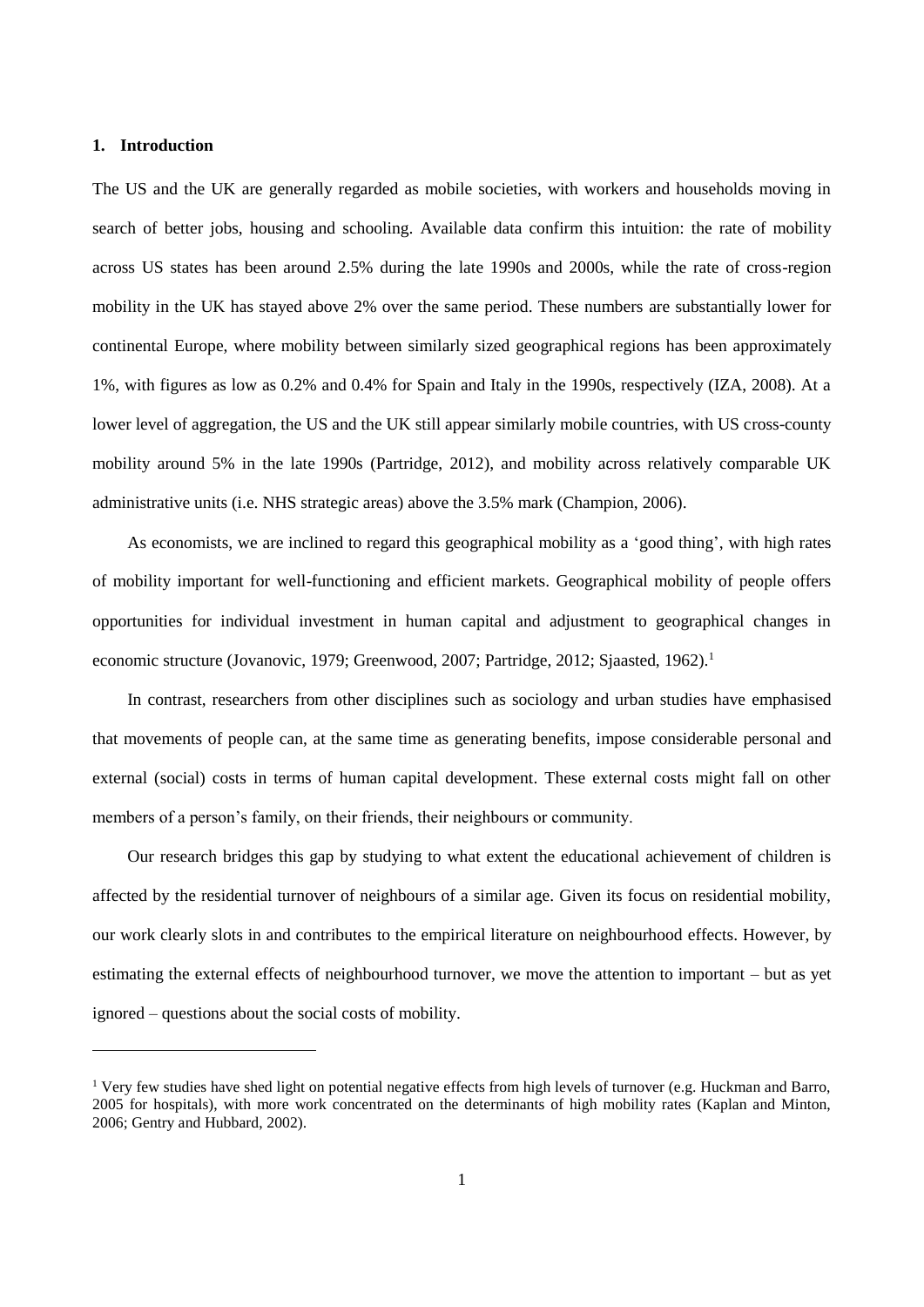Sutherland (1924) was among the first to suggest that higher levels of neighbourhood turnover break down strong ties among local residents, trigger 'social disorganization' and increase criminality. His initial insights stimulated a long line of related theoretical and empirical work in sociology (e.g. Shaw and Mackay, 1969; Sampson and Byron Groves, 1989). Within the urban study field, Jacobs (1961) was prominent in suggesting that neighbourhood turbulence can negatively affect children's well-being and learning. Similarly, residential mobility features as an important barrier to the accumulation of personal human capital in theories of 'social capital' (the antithesis of social disorganisation), because the "social relations that constitute social capital are broken at each move" (Coleman 1988, p.S113). This frequent fracturing in social relations in high mobility neighbourhoods presumably affects everyone in the community, not just those who move, leading to social as well as private costs.

The concepts of social disorganisation and social capital have filtered down to thinking in our field through the economics of social interactions, peer groups and neighbourhood effects. However, theoretical work in this area in economics has focussed on the influence of group members' behaviour and characteristics on the outcomes of other members of the group (Durlauf, 1996; Manski, 2000), rather than on the influence of the rate of turnover of members. Likewise, empirical work has largely focussed on measuring the effects of neighbourhood and peer group composition on individual outcomes (e.g., Kling et al., 2005 and 2007; Sanbonmatsu et al., 2012; Gibbons et al., 2013; Weinhardt, 2014). To the best of our knowledge, no previous work has instead looked at the specific causal influence of residential turnover. This is an important omission given the explicit role of community stability in the theories of social disorganization and social capital, and their counterparts in the economics of social interactions.

In order to investigate these issues, we use administrative data on the educational record of over 1.5 million school children in England tracking the progress of four cohorts as they transit from the end of primary to the middle of secondary schooling. Our data contains information on pupils' test scores, schools attended at different grades, background characteristics and detailed information on place of residence, which allows us to calculate changes in home address. We use these data to estimate the effect of neighbourhood residential turnover amongst children of similar age on a child's own educational progress in tests between ages 11 and 14. Our empirical strategy allows us to control for individual unobservables,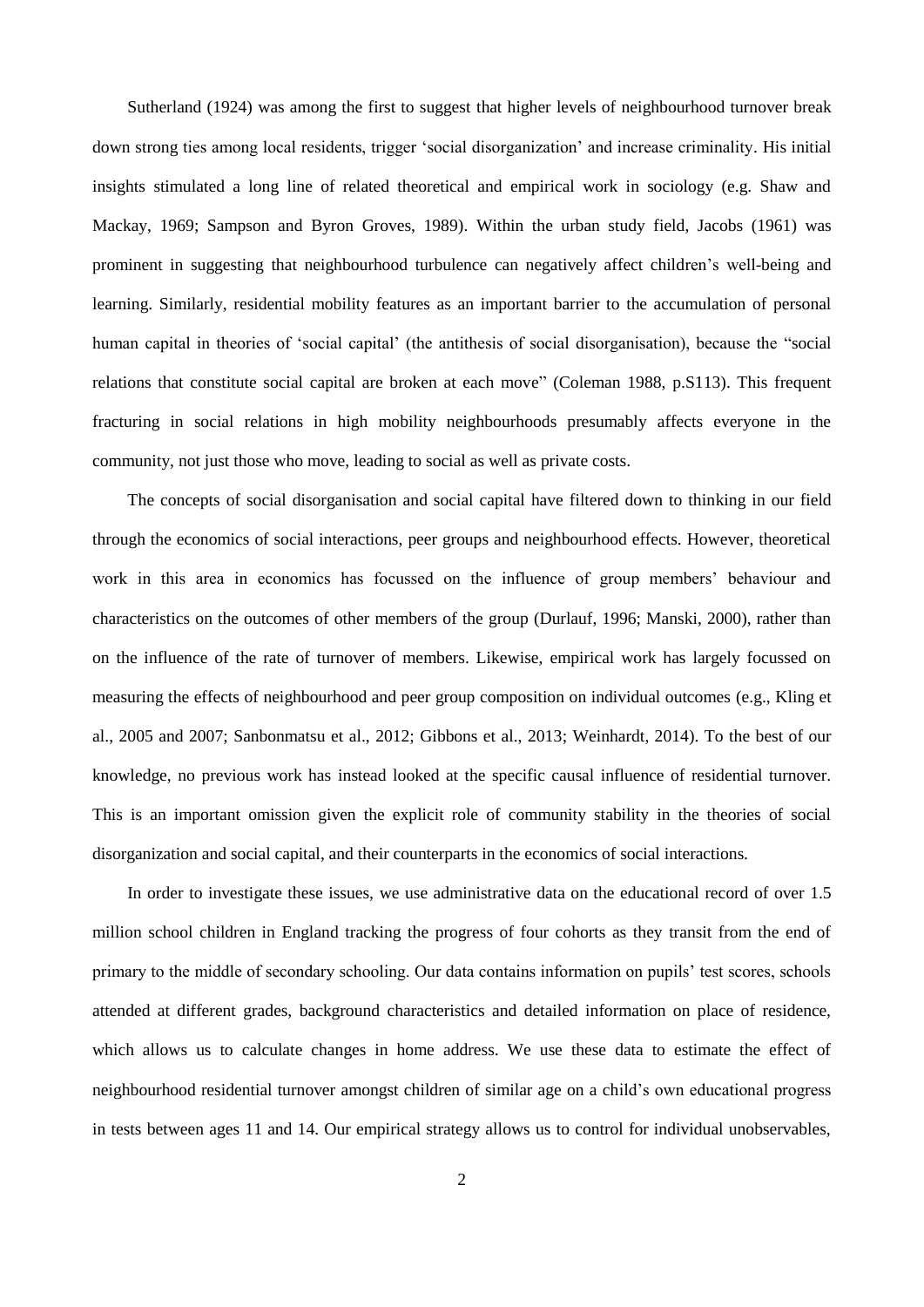neighbourhood fixed and trending effects as well as school-by-cohort shocks that might affect turnover rates and student achievement. We limit our main estimation sample to students who stay in the same neighbourhood between ages and 11 and 14. This allows us to identify the effect of movers on stayers  $-i.e.$ the effect of externalities associated with mobility – while by-passing the problem of identifying the effect of own mobility. However, we extend our analysis to consider mobile pupils and estimate 'intention-to-treat' turnover effects by assigning movers to the neighbourhood turnover they would have experienced had they not relocated. This mitigates selectivity concerns with the sample of stayers.

Even in highly saturated specifications with a full range of fixed effects and covariates, we find that pupils' test score progression between age 11 and 14 is reduced by the turnover of same-age students moving in and out of the neighbourhood. A twelve percentage point increase in annual turnover (about one standard deviation) causes a 0.3-0.4% of a standard deviation reduction in test score gains between ages 11 and 14. This effect *cannot* be caused by turnover in schools – or other school factors – since we control for these very flexibly by including in our specifications school-by-cohort effects. In England, it is feasible to identify neighbourhood effects conditional on school effects because there is not a one-to-one mapping between place of residence and attended school: on average, pupils living in the same neighbourhood attend two to three different secondary schools, and schools attract pupils from more than sixty residential areas. Similarly, our results are *not* driven by changes in neighbourhood composition, which we carefully control for, and have shown to have precisely estimated zero impact in previous work (Gibbons et al., 2013). Finally, our findings are *not* easily explained by unobserved features of the neighbourhood that drive mobility and attainments. First, our main regression specifications control for neighbourhood unobserved effects and thus estimation lives off the within neighbourhood, cohort-on-cohort variation in test scores and turnover. Second, we provide evidence that the value-added of secondary school pupils in a given cohort is not linked to the turnover of primary school children nor to the turnover of pupils in adjacent cohorts or adults (45-64 year old) more in general in the neighbourhood – instead, it is only affected by the residential mobility of same-age pupils.

The finding that pupils' achievements are adversely affected by turnover of children of a similar age suggests that the effects could be explained by the breaking down of social ties and friendship networks,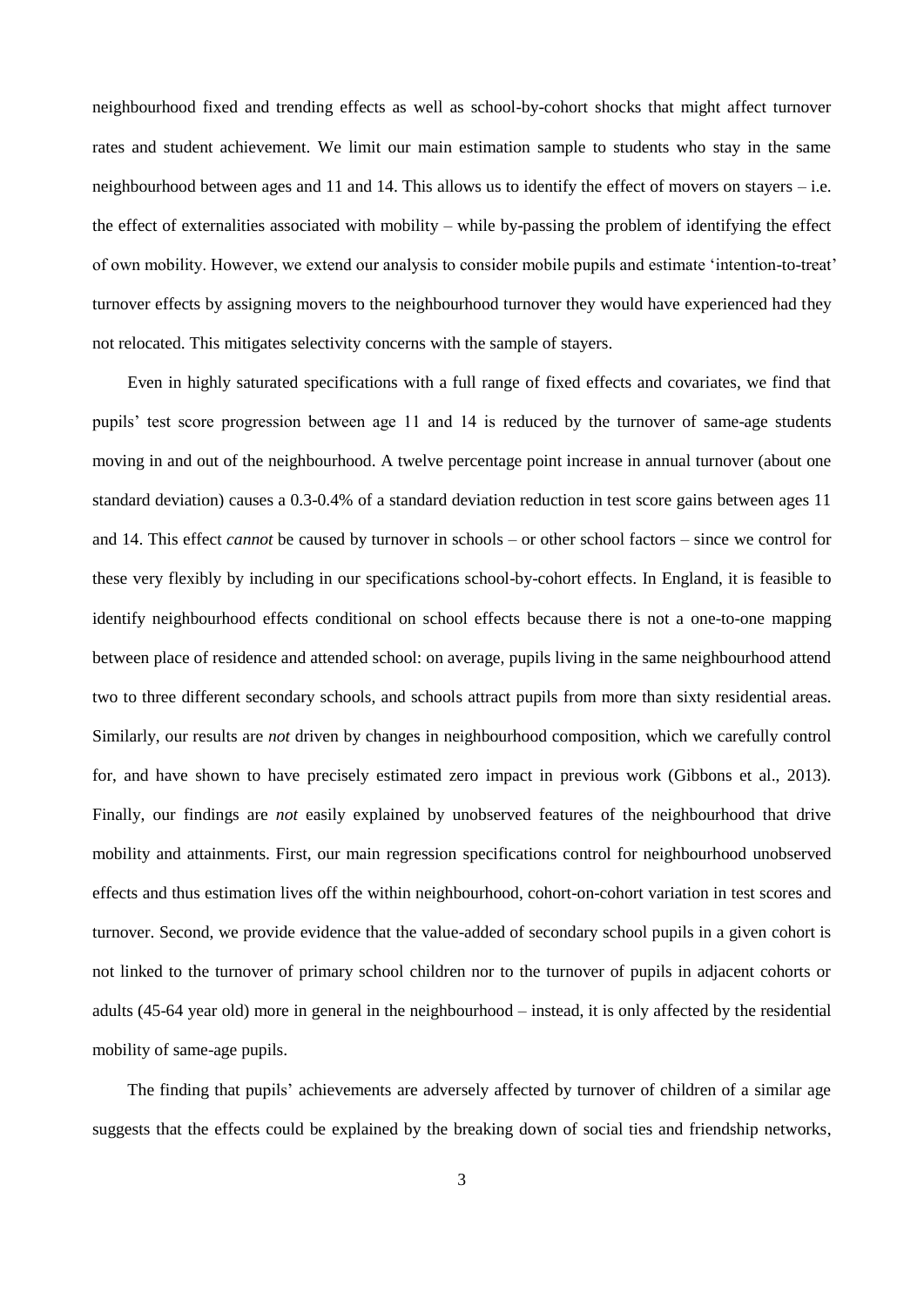which are presumably strongest among pupils in the same cohort. Using additional survey data for approximately 10,000 secondary school children, we find evidence consistent with this hypothesis: pupils living in neighbourhoods with high levels of turnover are less socially connected – for example, they tend to visit their friends' homes less frequently, are more likely to be excluded from groups of peers, and spend more of their free time 'hanging around' the house. A large sociological and psychological literature stresses the importance of friends and stable social circles for students' academic performance (Wentzel, 1993, and Reseth et al., 2008). Recently, Lavy and Sand (2012) have tested these theories using data on the disruption to social relationship among Israeli students during the transition from primary to secondary school, while Calvó-Armengol et al. (2009) have documented the importance of friends for educational attainments in general. Our findings contribute to this literature by showing that high levels of neighbourhood turnover lower pupils' attainment by undermining their local connections and social capital.

Our work also relates to the literature on mobility and individual outcomes. Much of this evidence concerns the private costs and benefits of mobility, i.e. the effects of mobility on the movers, rather than its externalities. A number of papers have found lower social capital amongst those undertaking more frequent residential moves (e.g. Pribesh and Downey, 1999; Pettit and McLanahan, 2006). Home ownership – a factor closely linked to lower rates of residential turnover – has also been associated with greater social capital (Di Pasquale and Glaeser, 1999, and Hilber, 2010). There is also evidence showing that children who move frequently (changing residence and/or school) have worse outcomes on various dimensions – including educational attainment (Coleman, 1988; Haganet et al., 1996; Hanushek et al., 2004; Schwartz et al., 2009). Work aimed at identifying the causal external effects of turnover is however almost non-existent. A small literature has developed on the external effects of turnover of children in schools, finding that higher rates of mobility have significant adverse effects on other children's subsequent achievement, both in the US (Hanushek et al. 2004) and England (Gibbons and Telhaj 2011). However, this approach has not been taken to investigating the social cost of neighbourhood turnover. Our study fills this gap.

The rest of the paper is structured as follows. Section 2 describes our data sources and the general institutional context. Section 3 sets out the empirical specification and the identifying assumptions. Sections 4, [5](#page-21-0) and [6](#page-26-0) describe the results, while and Section [7](#page-28-0) concludes.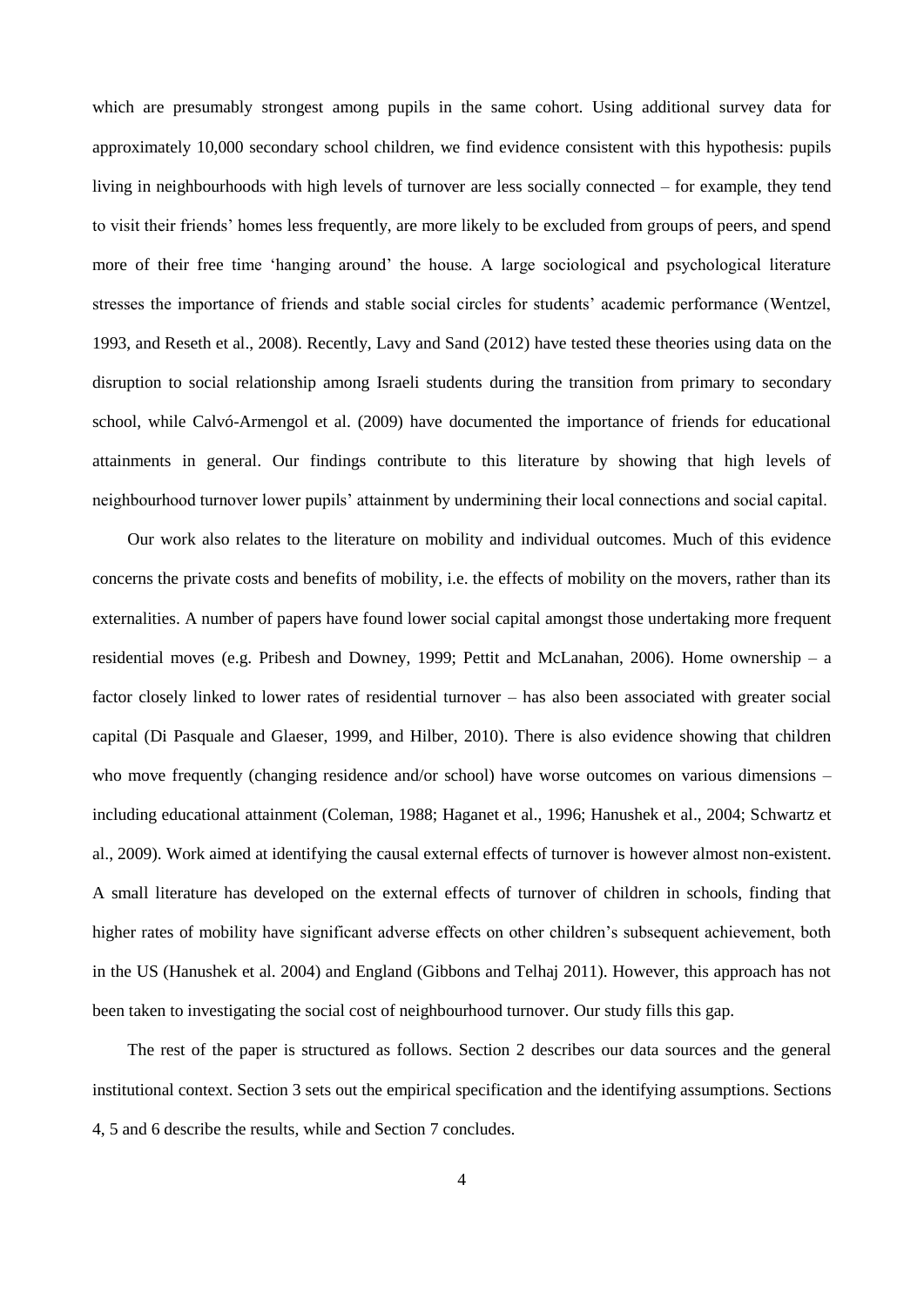#### **2. Context and Data**

 $\overline{a}$ 

Our analysis is based on state-school students in England during the first three years of their secondary education. Compulsory primary education in England runs from age 5 (grade 0) to age 11 (grade 6), while compulsory secondary education runs from age 12 (grade 7) through to age 16 (grade 11). During our study period, students in England took a series of compulsory national assessments at age 7 (grade 2/Key Stage 1/KS1), at age 11 (grade 6/Key Stage 2/KS2) and age 14 (grade 9/Key Stage 3/KS3). At age 16, students took their end-of-compulsory education qualifications (GCSEs and equivalents). However, due to data limitations, in our study we do not analyse students beyond KS3.

School admission is closely, but not exactly, linked to place of residence. The exact details vary by school, school district (Local Education Authority, LEA) and have changed over time.<sup>2</sup> However, the general picture for the period of our analysis was that admission to state schools at both the primary and secondary phase was based on principles of parental choice, although in practice parents' 'freedom to choose' is constrained by the fact that popular schools become over-subscribed. When this occurs, various criteria are used to prioritise students, usually favouring those who live nearby, those with special educational needs, or those with siblings in the school. Certain types of schools can prioritise students according to other criteria – e.g. religion (faith-schools) or specific aptitudes (music and other specialist schools). A small proportion of state secondary schools select on prior achievement (Grammar schools), but students in these schools are excluded from our analysis. In general, for non-faith 'community' schools, parents apply to schools via the local authority, while for faith schools application is often made directly to the school. As result of these features of the admissions system, there is not a one-to-one link between place of residence and school attended, and neighbouring children may attend many different schools. These details are important for our analysis of the effects of residential turnover amongst similar age peers as it means that high residential turnover does not necessarily imply high school turnover, and vice versa.

<sup>&</sup>lt;sup>2</sup> There are 150 LEAs in England. These are responsible for the strategic management of education services, including planning the supply of school places, intervening where a school is failing and allocating central funding to schools.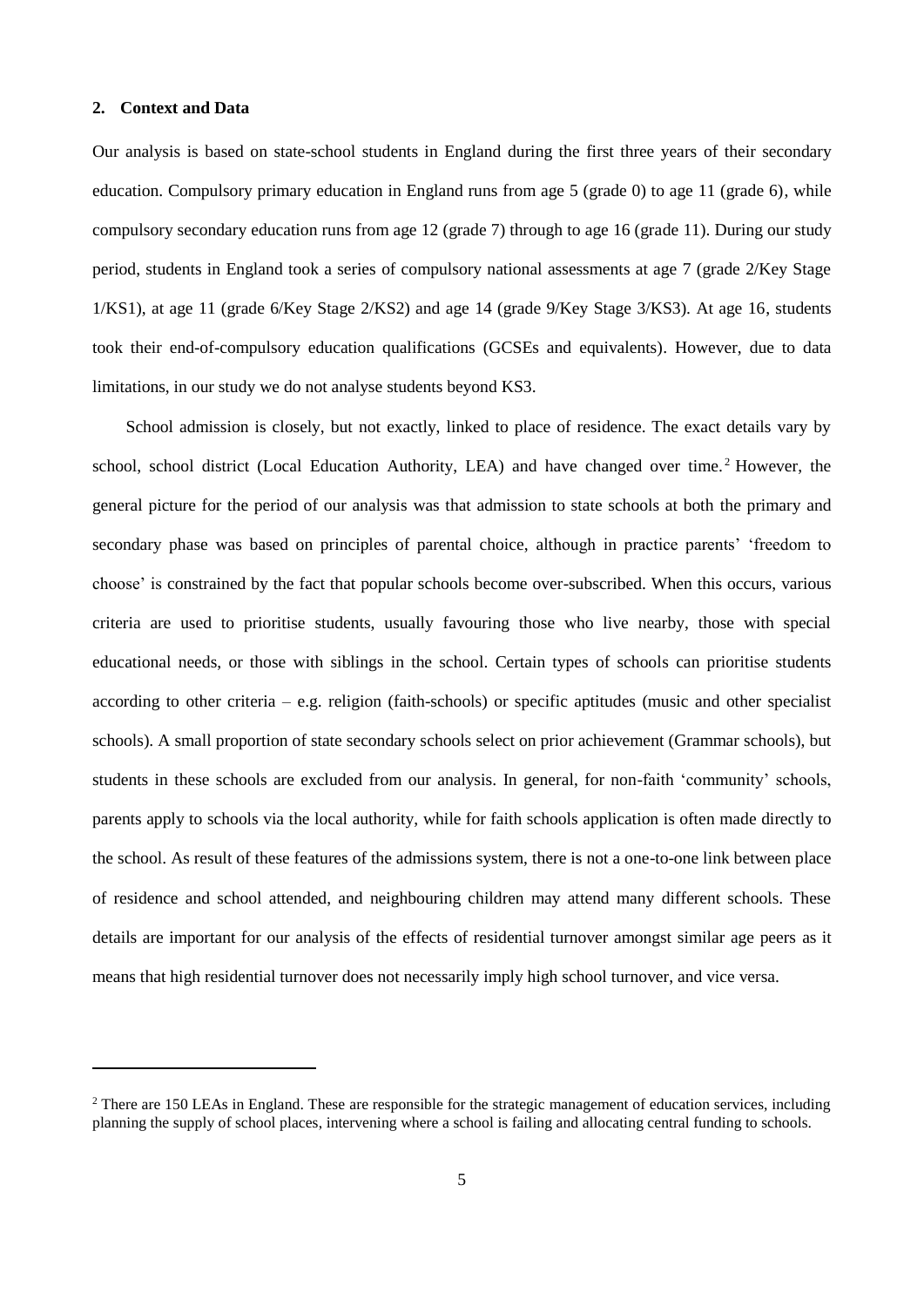Our main data source is administrative information on students in England at the beginning of their secondary school careers taken from the National Pupil Database (NPD). We use records from the NPD for over 2 million students belonging to the four cohorts taking their KS3 assessments in 2005, 2006, 2007 and 2008, sitting for their KS2 tests four years earlier in 2002, 2003, 2004 and 2005, and taking KS1 exams in 1998, 1999, 2000 and 2001. The NPD provides various pieces of information on the students, including test scores in English, Mathematics and Science at KS2 and KS3; assessments in English and Maths at KS1; background characteristics, such as gender, eligibility for free meals, special educational needs and ethnicity; schools attended and their characteristics; and postcode of residence. Using the latter detail, we assign pupils to Census Output Areas (OAs) which constitute small neighbourhoods hosting on average 125 households and approximately 5 children of the same age.

Our main estimation focuses on the sub-set of these students who stay in the same residential neighbourhood – defined by the Census OA – over the years between their KS2 tests and KS3 tests. More precisely, the stayers are defined as students whose home address is recorded in the same OA in the year they take their KS2 tests and in year they take their KS3 tests, and in the two intervening years. For the remaining students in the NPD who move over the KS2-to-KS3 period, we still have complete information on place of residence, characteristics and test scores. We use these students to construct neighbourhood turnover rates specific to each cohort, as well as changes in the neighbourhood composition between KS2 and KS3 driven by this residential mobility.

Neighbourhood-by-cohort turnover rates are built from the inflow and outflow rates of same-age students in a given cohort (i.e. students taking their KS3 tests in a given year), within each student's residential census OA and averaged over the three-year interval between KS2 test (end of grade 6) and KS3 test (end of grade 9). More formally, we measure turnover as 3  $mob_{nc} = 1/3 \sum_{t=1}^{t=3} (in_{_{nct}} + out_{_{nct}}) / stock_{_{nct}}$  $=1/3\sum_{t=1}^{t=3} (in_{_{nct}} + out_{_{nct}}) / stock_{_{nct}}$ , where  $in_{net}$  is the inflow of same-age students to neighbourhood *n* during one of the three one-year intervals between KS2 and KS3 for cohort  $c$ ,  $out_{net}$  is the outflow of same-age children from the neighbourhood over the same period for cohort  $c$ , and  $stock_{\text{net}}$  is the number of same-age students belonging to cohort  $c$  at the beginning of each of the one-year periods between KS2 and KS3. In some robustness checks, we also look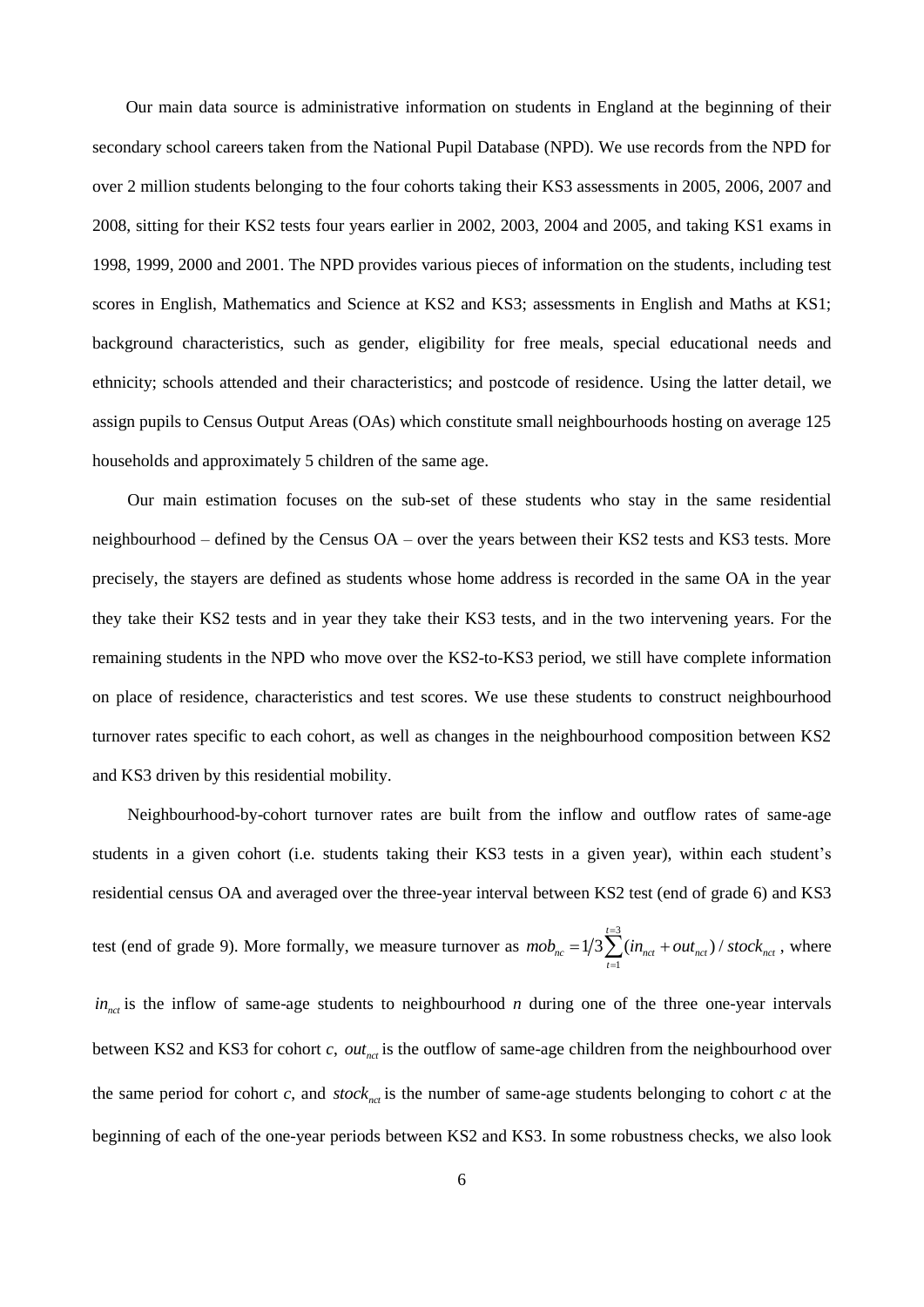at the effects of inflow and outflow rates separately. Furthermore, in order to allay concerns about selectivity of our sample of stayers, we also carry out our analysis on an extended sample that includes moving pupils, which we assign to the neighbourhood turnover they would have experience had they not relocated. In this case, our findings on the external effects of turnover should be interpreted as yielding 'intention-to-treat' estimates.

Note finally that we restrict the sample to individuals with non-missing information in all periods of our investigation, so that variation in neighbourhood mobility and neighbourhood characteristics is not driven by students dropping in and out of our sample, but only by residential changes. Given the quality of the administrative data, this restriction is virtually inconsequential in terms of sample size and representativeness.

For some parts of our analysis, we also make use of the Longitudinal Study of Young People in England (LSYPE), which sampled approximately 14,000 students aged 14 in 2004 in 800 schools, and followed them as they progressed through their secondary education up to age 16 and beyond. This set of pupils belongs to a cohort which is one year older than the first cohort included in our main sample. Most of the information available for our main sample is available for the LSYPE children too, except for age-7 KS1 test scores. However, information on place of residence is only available for grades 7, 8 and 9 (ages 12 to 14), so for this cohort we calculate neighbourhood turnover (and associated changes in neighbourhood composition) over the two-year interval corresponding to grades 8 and 9, rather than the three-year interval used in our main analysis.

The LSYPE survey covers students' experiences at school, at home and in their neighbourhood, and contains a number of questions related to pupils' social ties and use of their leisure time. These questions were asked in a confidential environment to encourage students to answer truthfully. We will use this information in Section [6](#page-26-0) to investigate the link between neighbourhood turnover and social connectedness.

Other information on housing prices and demographic characteristics is merged in with the pupil level data using the residential postcodes and OAs. Our main data set provide us with information on more than 1.2 million students who stay in the same residential neighbourhood between ages 11 and 14, while the LSYPE data provides us with information on approximately 10,000 who do not change their address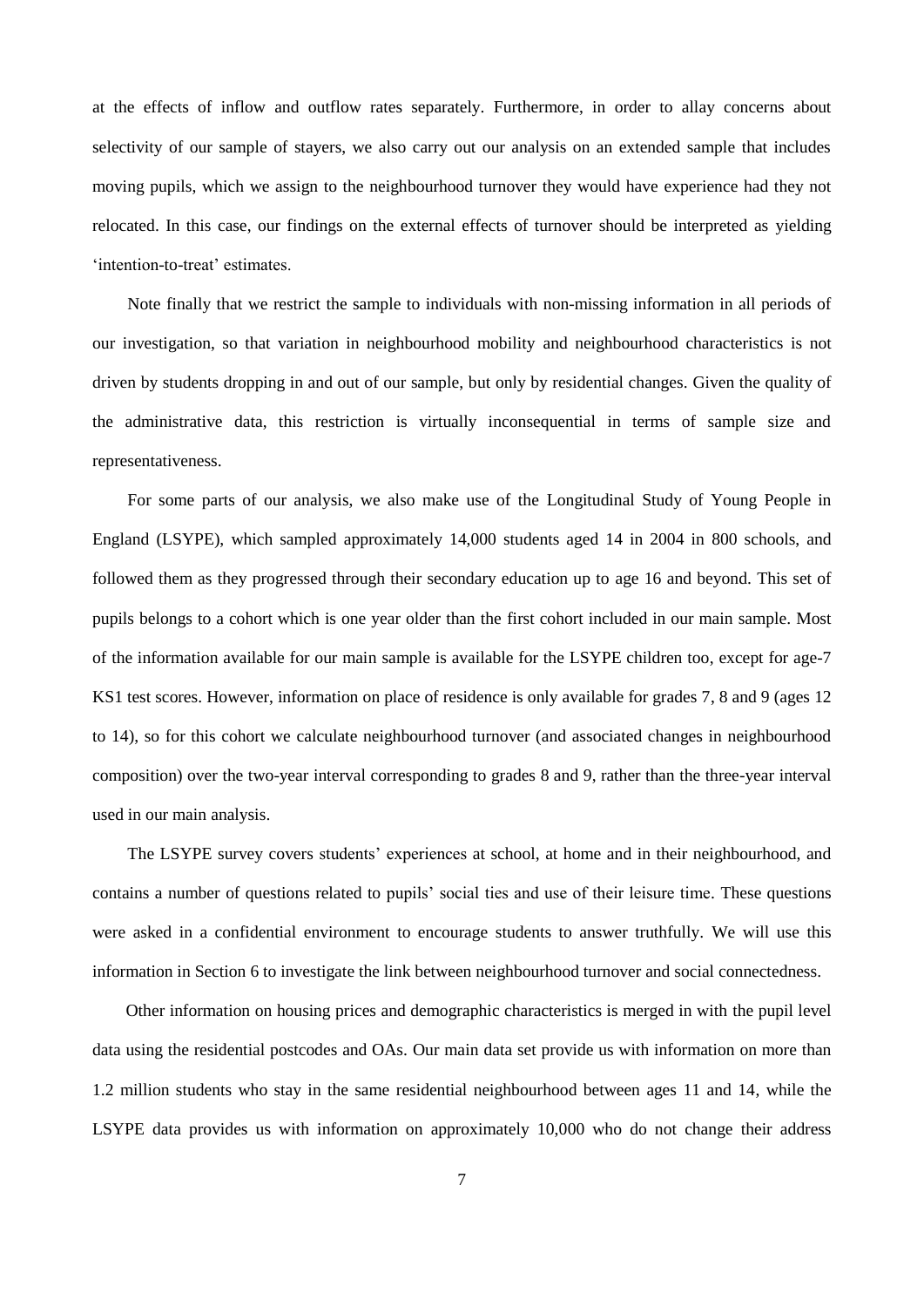between ages 12 and 14. The next section discusses the empirical specifications we use to estimate the effects of neighbourhood turnover on these students' outcomes.

#### <span id="page-10-0"></span>**3. Empirical specification**

 $\overline{a}$ 

The aim of our empirical work is to estimate the external effect of neighbourhood turnover on students' educational attainment during secondary schooling. Our empirical specification controls for a number of potential pupil-level, school-level and neighbourhood-level unobservables that might be correlated with both pupils' outcomes and neighbourhood turnover. To formalize our discussion, we assume a simple linear educational value-added in which the educational progress (test score gains) between KS2 and KS3 for student *i*, living in neighbourhood *n*, belonging to cohort *c*, and attending schools *s2* at KS2 and *s3* at KS3 depends on residential turnover in the student's home neighbourhood in the years between their KS2 and KS3 assessments (*mobnc*) as described in Section 2. Furthermore, pupil value-added is affected by student, neighbourhood and school characteristics that are observed in our data (*xincs*), as well as a combination of unobserved factors at the individual, neighbourhood, school and cohort level. These are potentially correlated with neighbourhood turnover and we allow them to affect test score progression very flexibly through a function  $f(x)$ . Finally, pupil value-added is affect by a random error term  $(\varepsilon_i)$  uncorrelated with all other factors.

Putting this all together, our empirical model takes the following form:<sup>3</sup>  

$$
(KS3 - KS2)_i = m\delta_{n\epsilon}\beta + x'_{\text{ins}}\lambda + f(\sigma_i, V_n, \tau_i, D_{i2}, D_{i3}) + \varepsilon_i
$$
 (1)

In our main empirical application, we estimate Equation (1) on the subset of students who do not move neighbourhood between KS2 and KS3, so *n* is fixed for a given student *i*. This restriction means that individual student's own mobility between KS2 and KS3 does not enter into Equation (1). This allows us to focus on the external effects of turnover on stayers. When we estimate Equation (1) using the extended sample that include movers, we assign turnover based on the neighbourhood of origin since any subsequent measure of turnover is likely to be endogenous because of residential sorting.

<sup>&</sup>lt;sup>3</sup> Appendix I provides more details about the analytics leading to this model specification.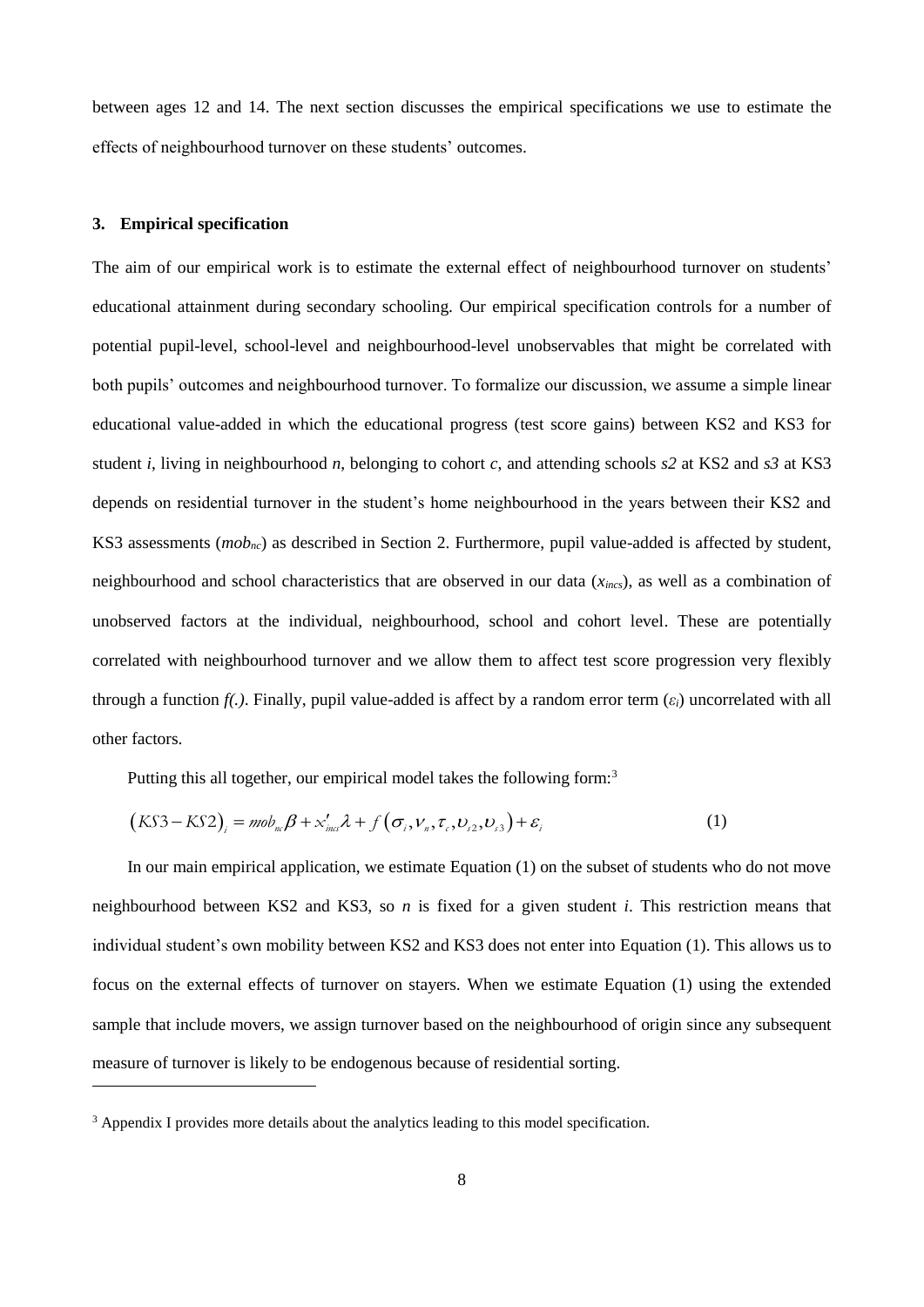Note that cohort *c* defines a group of students that are in the same school grade at the same point in time, and each cohort is effectively identified by the year when students took their KS3 tests (either 2005 or 2006 or 2007 or 2008). Since there is no grade repetition or skipping in England, these students remain in the same one-year age cohort throughout the period. In Equation (1),  $KSS - KS2<sub>i</sub>$  is the gain in individual student test scores (averaged across English, Mathematics and Science) between Key Stage 2 and Key Stage 3. In the empirical analysis, these test scores are standardised by converting to percentiles within the national student distribution for cohort *c*.

The focus of our interest is on the estimation of *β*, interpreted as the expected change in students' test score gains caused by an exogenous change in neighbourhood residential turnover during the years between the two sets of tests. The fundamental challenge to consistent estimation of  $\beta$  is that neighbourhood-cohort turnover *mob<sub>nc</sub>* is likely to be correlated with the unobserved determinants of these test score gains in  $f(.)$ . This correlation occurs because residential mobility and student achievement are affected by similar unobserved factors, and students that differ in unobservable ways will sort into high and low turnover neighbourhoods. For example, mobility could be generally higher in areas populated by lowincome/socioeconomic groups, with higher rates of job and family separation, and with a high incidence of short term rental housing. Residential sorting would imply that these factors also characterise a student's own family situation and hence have direct effects on student's achievement. Furthermore, as discussed in Section 2, England has a system of (partially) geographically constrained school choice, so residential turnover could also be related to local school quality (e.g. teaching quality, resources, and composition) through the school-choice processes. This implies that turnover in the neighbourhood might be correlated with turnover in schools – which has been shown to have direct effects on pupil achievement (Hanushek and Rivkin, 2004; Gibbons and Telhaj, 2011). These school-related effects are particularly pertinent in our context, because we study the period from KS2 to KS3, during which students also move between primary and secondary school, so there is considerable school-choice related mobility.

Our identification strategy exploits the detail and size of our data – coupled with institutional features of schooling in England – to control for the unobserved factors in *f(.)* as far as is feasible through a variety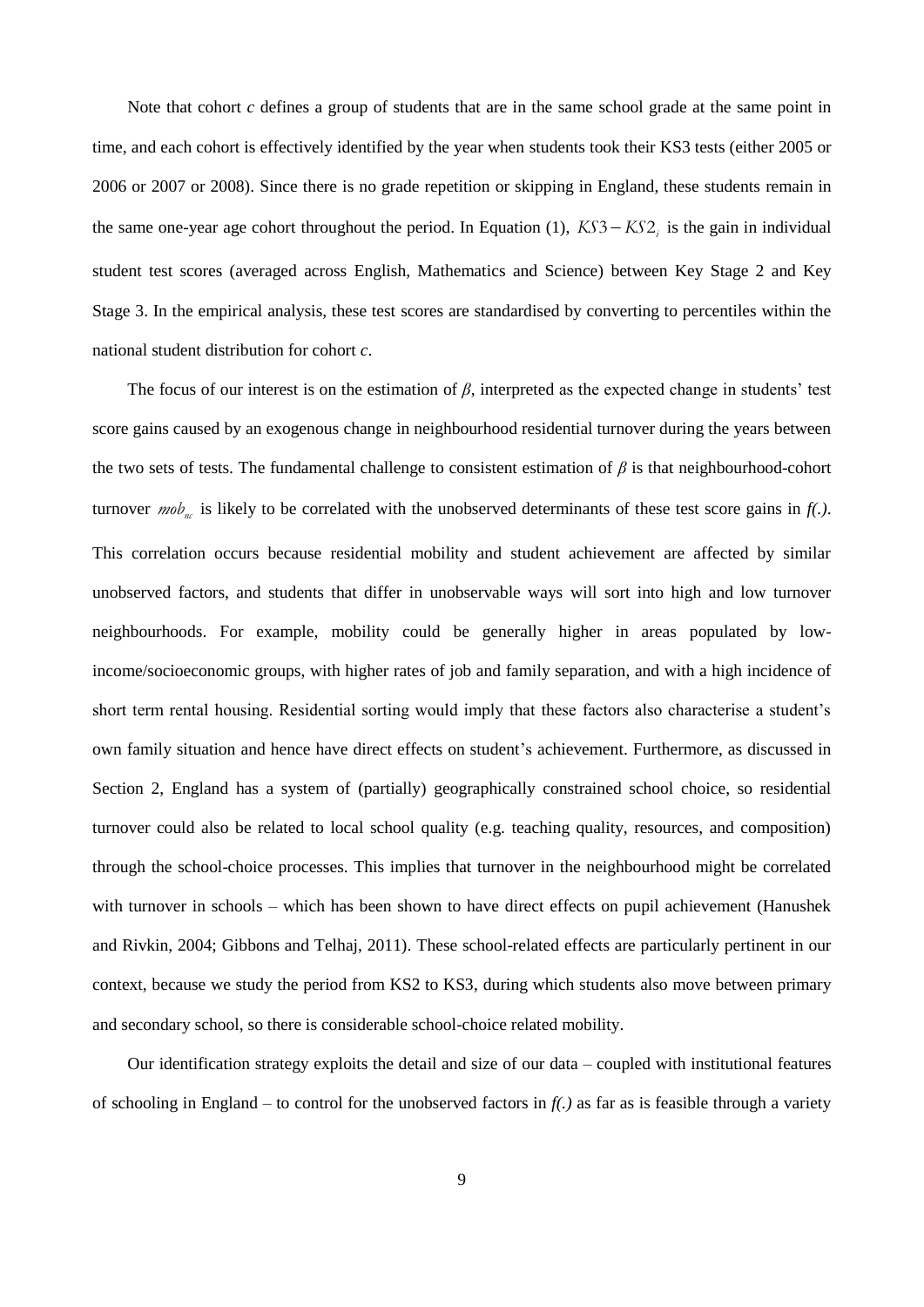of neighbourhood, cohort, primary- and secondary-school fixed effects. In particular, the data allow us to include OA neighbourhood effects because we have multiple cohorts. In this case identification comes from the variation in neighbourhood-by-cohort turnover between cohorts. Furthermore, school-by-cohort effects can also be included in our specification because, as explained in Section 2, there is not a one-to-one mapping between the neighbourhood where a child lives and the school they attend. Pupils of the same age and living in the same OA attend, on average, two to three different secondary schools, and these schools usually attract pupils from more than 60 OAs. This institutional feature allows us to control for secondary school-by-cohort effects or primary-by-secondary-by-cohort effects. On the other hand, it is infeasible to include individual fixed effects directly, because we only observe the KS2-KS3 change in test scores once for each student. However, controlling for neighbourhood fixed effects eliminates unobserved individual effects  $\sigma_i$  assuming that the composition of the neighbourhood in terms of mean  $\sigma_i$  does not change between cohorts over our period of study, i.e.  $E[\sigma_i|n, c] = E[\sigma_i|n, c + 1]$  for all *c*. Given our focus on stayers, and some balancing regressions we present later, this assumption seems plausible.

In addition to these fixed effects, most of our specifications include a selection of conditioning variables in  $x_{incs}$  drawn from what we observe in our data. Individual characteristics include gender, KS1 (age-7) attainments, free school meal entitlement and special education needs. These characteristics are recorded in the year a student takes the KS2 test and treated as fixed/predetermined. We also account for time-varying features of the neighbourhood that relate to the cohort under analysis. First, we control for variation in neighbourhood characteristics by including neighbourhood-by-cohort changes in the means of the individual students' characteristics between KS2 and KS3. These measures are computed including moving individuals who effectively drive the neighbourhood changes in these predetermined measures. Second, we control for the initial levels of these neighbourhood characteristics to account for any correlation between cohort-specific turnover and the cohort-on-cohort variation in the initial characteristics of residential areas. Third, in all specifications that include covariates, we control for both the initial size of the neighbourhood – as measured by the number of same-age neighbour-peers – as well as its change between KS2 and KS3, i.e. the net inflow of students. This allows us to isolate the effect of turnover while controlling for any direct impact of size of a pupil's network, as well as any unobservable that attracts or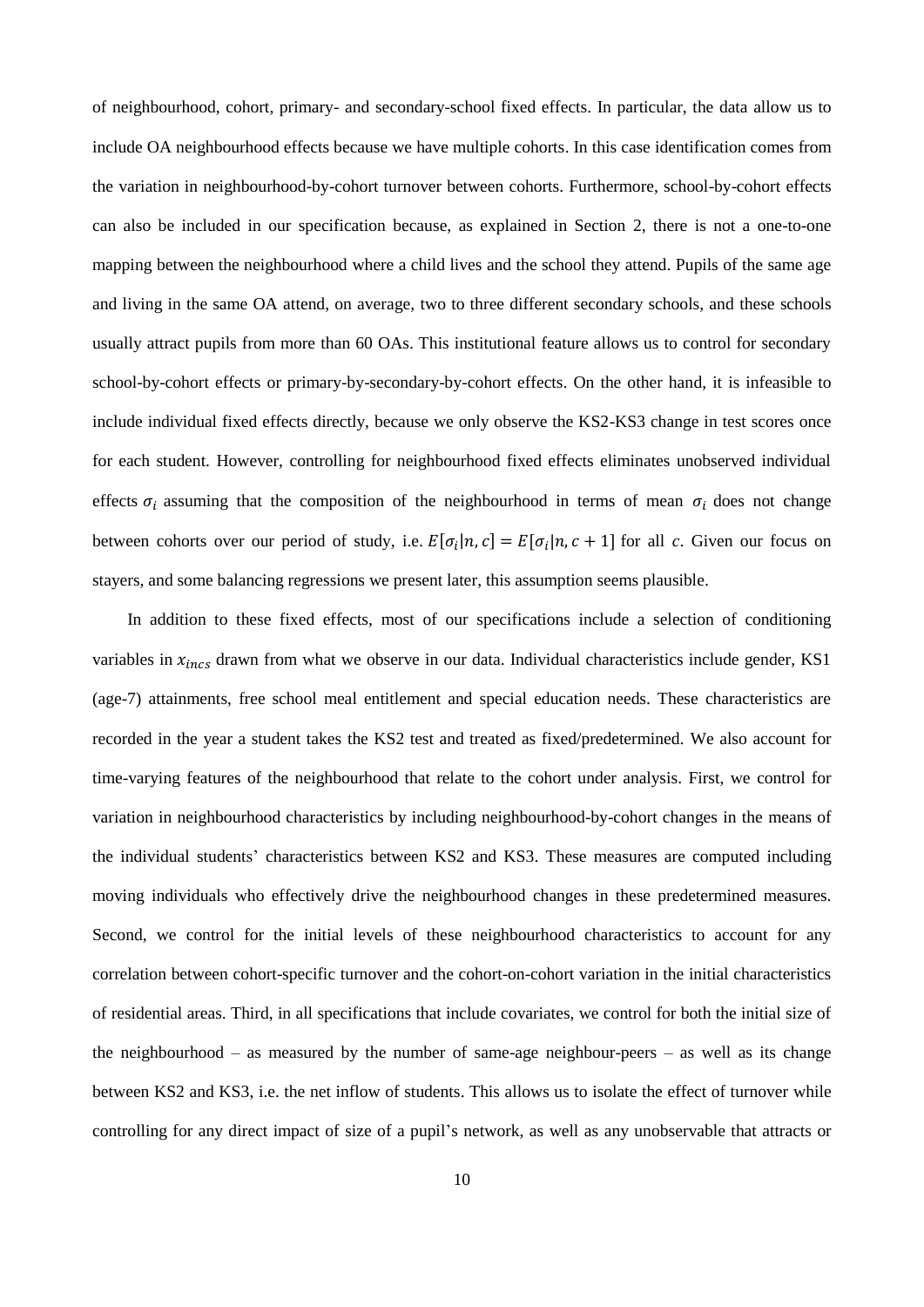deters movers (and so affect net inflows). Finally, in most specifications we include neighbourhood-bycohort turnover rates for three-year lagged cohorts  $-$  i.e. turnover of primary school children who took their KS2 assessments in 2005, 2006, 2007 and 2008 (and will take their KS3 assessments in 2008, 2009, 2010 and 2011). These primary-schooling neighbourhood-by-cohort turnover rates are constructed in an analogous way to the KS2-to-KS3 mobility rates described in Section 2, but averaging the inflow and outflows of children moving into and out of each OA over the four years prior to KS2 in 2005, 2006, 2007 and 2008. We use this variable to further capture the effect of neighbourhood shocks not accounted for by the inclusion of neighbourhood effects and characteristics in our model that might drive both test score progression and turnover.<sup>4</sup>

Our identifying assumption in estimating Equation (1) is that the cohort-to-cohort changes in neighbourhood, cohort-specific residential turnover are uncorrelated with the unobserved determinants of student achievement, once we condition on a highly exhaustive set of neighbourhood, school and cohort effects. We assess our identifying assumptions by examining the sensitivity of the estimates of *β* to different combinations of these fixed effects and covariates. Moreover, we present 'balancing' tests that show that observable neighbourhood-by-cohort and individual characteristics are uncorrelated with neighbourhood turnover once we condition on neighbourhood fixed effects. Finally, we present some falsification tests where we replace our mobility measure with proxies calculated over primary school pupils, based on pupils who are either one year older or one year younger than the students under analysis, or calculated for adults (45-64 year old) in the neighbourhood. This extensive battery of tests suggests that our results are not spurious, but causally linked to pupil value added.

<sup>&</sup>lt;sup>4</sup> Our control variable set includes school characteristics such as the size of the school attended at the beginning of secondary school (in grade 7) and school-type dummies (also referring to the school attended in grade 7 and including: Community, Voluntary Aided, Voluntary Controlled, Foundation, CTC and Academy) when school effects are not included. The exact details of each specification are set out in the Results section.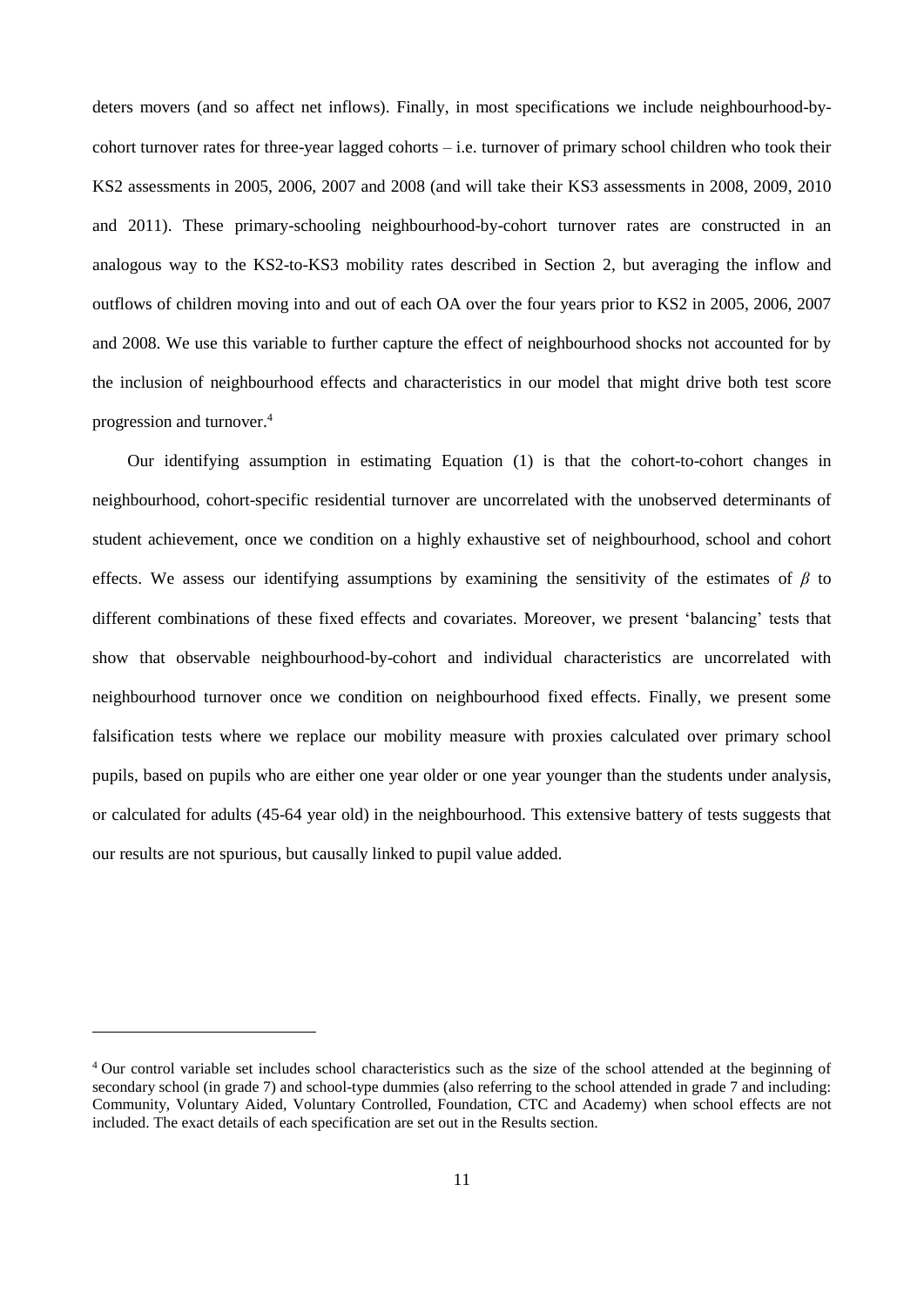#### **4. Main Results**

#### *4.1.Descriptive Statistics*

Descriptive statistics for our estimation sample of residential stayers are presented in Table 1. The main estimation sample has 1.2 million students evenly spaced over four cohorts and living in around 133,000 OAs. The top panel of the table summarises the individual characteristics. The percentiles of the KS2 and KS3 test scores are based on the full set of stayers and movers, and for pupils who don't move have a mean of 50 and standard deviation of 26. The value-added in the full dataset has a mean of zero. The descriptive statistics in Table 1 show that the sample of stayers is broadly representative of the overall national sample (compare figures in Gibbons et al., 2013, Appendix Table 1), though stayers have marginally lower KS2 achievements (by 0.46 percentiles), higher KS3 achievements (by 0.64 percentiles) and hence a slightly higher value added (by 1.1 percentiles). Evidently, movers have lower educational progress than stayers, which is consistent with the literature that shows that frequent moves are associated with lower educational achievements. We do not go any further here in trying to establish the causality in this relationship.

Panel B presents descriptive statistics for the neighbourhoods of residence. These show that the average rate of annual turnover between KS2 and KS3 (grade 6 to grade 9) is 14.5%, split between 6.4% outward mobility and 8.1% inward mobility.<sup>5</sup> On average approximately 5.3 pupils of the same age live in the same census OA neighbourhood. Turnover amongst primary school children, from grade 3 to KS2 (grade 6) is larger at 20.4%. The fact that residential mobility is higher in primary school years has been previously documented in the UK (see Machin et al., 2006). The table also shows the change in neighbourhood composition for the stayers' sample. There is little overall change in the neighbourhood means of KS1 scores, or FSM, SEN and male proportions. Given that during this period there were no evident national trends in these variables, this suggests neighbourhoods with stayers are not changing in ways that are significantly different from those of neighbourhoods without any stayers.

 $<sup>5</sup>$  For comparisons, Ihrke and Faber (2012) report that the share of individuals sampled by the US Current Population</sup> Survey who changed their residence over the previous 12 months is around 15% between 2005 and 2010. It should be noted that this figure includes respondents of all ages – and not 11 to 14 year old pupils as in our data.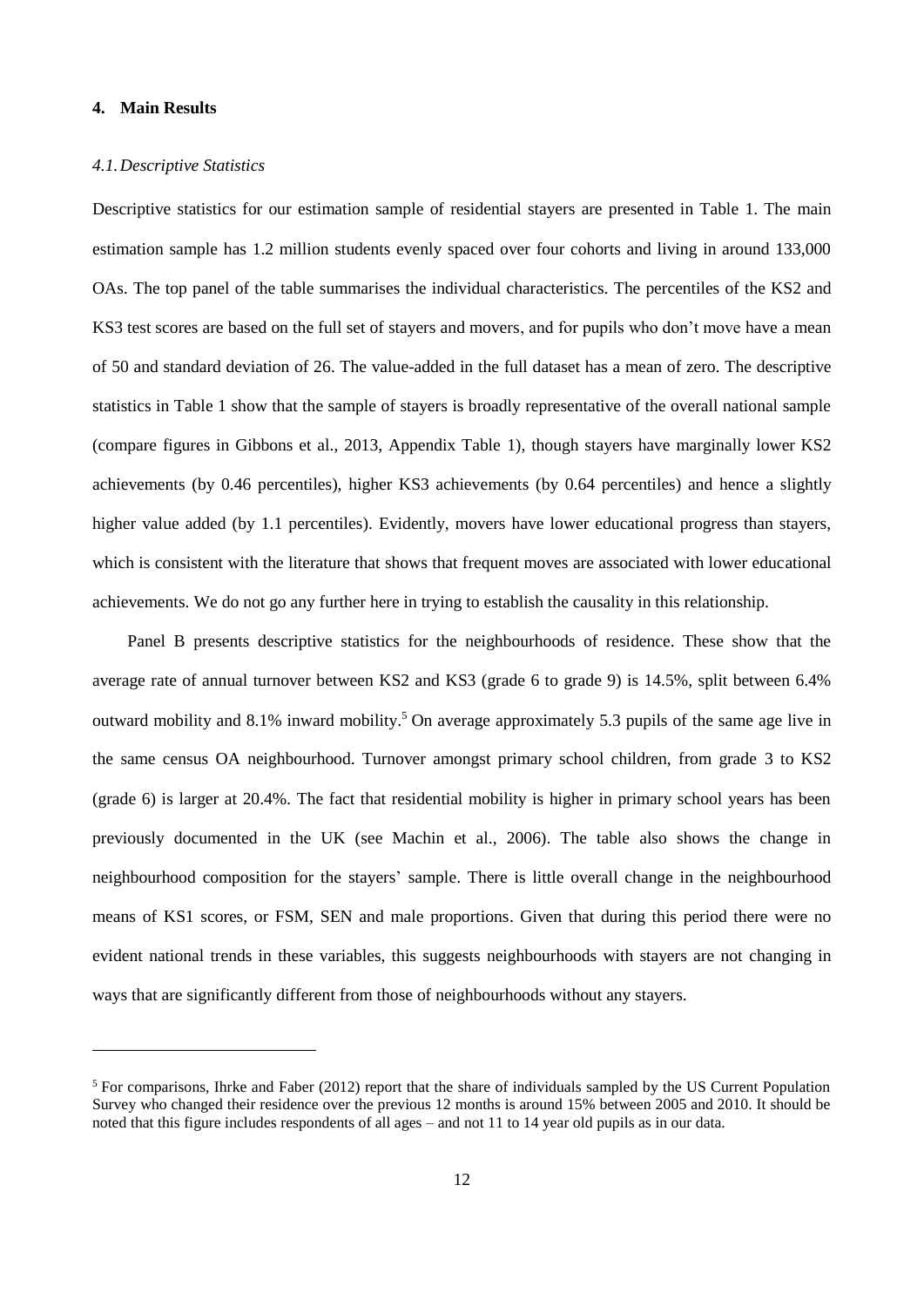Figure 1 uses histograms to display the extent of variation in KS2-to-KS3 neighbourhood turnover in the stayers' sample. The top-left plot shows that, although nearly 20% of the neighbourhood-by-cohort observations experience no mobility, there is a substantial amount of variation overall. The remaining plots show the distribution of the residuals from regressions of turnover rates on the various sets of fixed effects employed in the main regression analysis below. These plots show that there is considerable variation in neighbourhood-by-cohort turnover rates even when we control for either secondary school-by-cohort fixed effects (top right) or primary-by-secondary-by-cohort fixed effects (bottom left), or neighbourhood fixed effects (bottom right). The numbers in the notes to the figure show that the standard deviation in turnover rates changes little as we control for school-by-cohort effects, from 0.128 down to 0.110. The withinneighbourhood standard deviation of turnover rates is only slightly lower at 0.098. This shows that approximately 60% of the neighbourhood-by-cohort turnover variation occurs within the same neighbourhood and over time.

#### *4.2.Main findings from the regression analysis*

 $\overline{a}$ 

Our main set of results is presented in Table 2. The table reports regression coefficients and standard errors. Columns  $(1)$ ,  $(3)$ ,  $(5)$  and  $(7)$  do not include covariates, whereas Column  $(2)$ ,  $(4)$ ,  $(6)$  and  $(8)$  include individual characteristics, school size and school-type variables, plus neighbourhood variables (more details are provided listed in the notes to the table). The coefficients present the effect of a 100% increase in annual mobility on the test score gain, where the latter are measured in percentiles in the student cohort-specific national distribution. In the discussion below we also report these as standardised effect sizes, calculated from the coefficients and the standard deviations in Table 1 (i.e. the percentage standard deviation change in value added associated with a one standard deviation change in mobility). Note that we allow for some spatial and temporal autocorrelation and heteroskedasticity in the error term of students living within the same OA, and report standard errors that clustered at this level.<sup>6</sup>

<sup>6</sup> Clustering at a higher level – for example at the LEA level – does not affect the significance of our findings.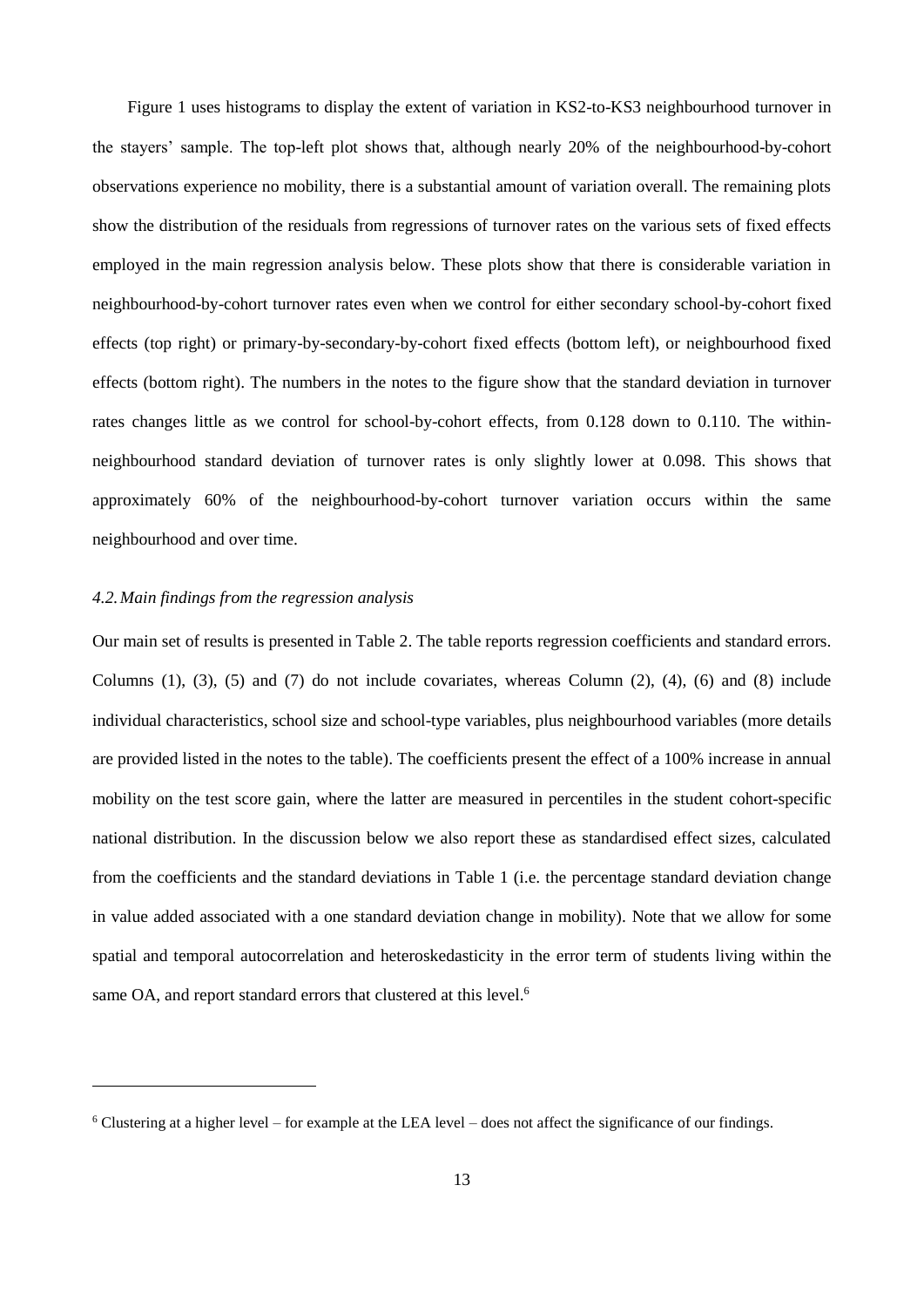The first two estimates in Columns (1) and (2) show the association between neighbourhood turnover and pupil value-added when we do not include any school-by-cohort or neighbourhood effects.<sup>7</sup> In Column (1), the coefficient of -3.9 indicates that a 10 percentage point increase in turnover is associated with a 0.39 reduction in the percentile gain, equivalent to a standardised effect size of 3.7%. However, this estimate is likely to be biased by unobserved school and neighbourhood factors and is sensitive to the inclusion of our basic set of covariates, with a 40% reduction in the coefficient when moving from Column (1) to (2).

Column (3) and (4) introduce primary-by-secondary-by-cohort fixed effects into the specification. These account for any correlation between neighbourhood turnover in the years between KS2 and KS3 and school factors – such as composition, resources and mobility – that pupils experience upon transition from primary to secondary school and might affect their educational progress. Accounting for these school unobservables reduces our estimates by a factor of five compared to Column  $(1)$ .<sup>8</sup> We now find a coefficient of -0.78, representing a standardized effect size of 0.7%. Importantly, once we include these fixed effects, the point estimate is less sensitive to the addition of individual, school and neighbourhood covariates, falling by only 20% when moving from Column  $(3)$  to Column  $(4)$ .<sup>9</sup>

Column (5) and (6) replace primary-by-secondary-by-cohort effects with neighbourhood effects and thus rely on the cohort-on-cohort variation in turnover. Columns (7) and (8) further add school-by-cohort fixed effects, alongside neighbourhood effects.<sup>10</sup> The coefficient on turnover is now around -0.33 to -0.43, or a standardised effect size of 0.32-0.40%. Once we condition on neighbourhood fixed effects, the point estimates are fairly insensitive to the inclusion of covariates, given the standard errors, changing by only 10-14%. This suggests that variation over time in neighbourhood turnover is uncorrelated with the control characteristics. This reinforces our claim that turnover in the residential areas is balanced with respect to

<sup>&</sup>lt;sup>7</sup> Note that we investigated whether our findings are substantially different when we consider English, Maths and Science separately, but found that this is not the case.

<sup>&</sup>lt;sup>8</sup> Dropping pupils who change secondary school between year 7 and year 9 (approximately 10%), does not change our findings. For example, the coefficient in Column (4) marginally decreases to -0.581 (s.e. 0.110).

<sup>&</sup>lt;sup>9</sup> Regressions that control for secondary-school-by-cohort effects (and not for primary-by-secondary-by-cohort effects) return slightly larger estimates, but still substantially smaller than in Columns (1) and (2). For example, conditional on secondary-by-cohort effects and our extensive set of controls, we find a coefficient of -0.952 (s.e. 0.104).

<sup>&</sup>lt;sup>10</sup>Including primary-by-secondary-by-cohort dummies and neighbourhood effects proved computationally unfeasible, so our specification only include secondary-by-cohort and neighbourhood effects.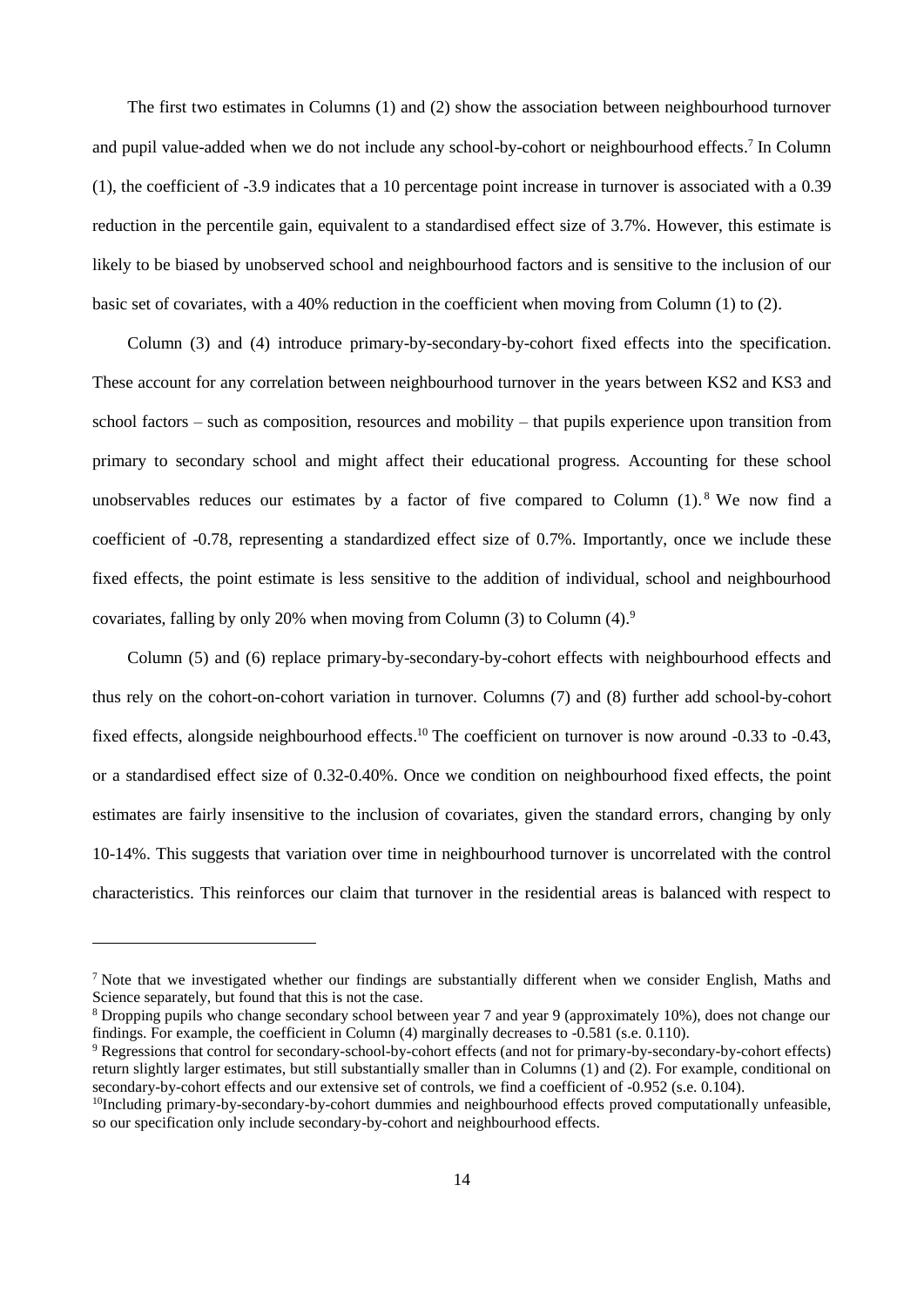pupil and other neighbourhood characteristics once neighbourhood unobservables have been accounted for, and suggests that our estimates pin down the causal external effect of neighbourhood mobility. In the next section, we present more evidence to support this statement.

Although these point estimates and associated standardized effects are small, pupils spend five years in secondary education, and up to eleven years in compulsory education. So the (linearly) cumulated effect of annual mobility over the course of their education could substantially larger (up to nearly three times).

#### *4.3.Balancing, robustness checks and further results*

In Table 3, we directly assess the extent to which neighbourhood turnover is correlated with observed pupil, neighbourhood and school characteristics. The aim is to understand whether high and low mobility areas are comparable – or 'balanced' – in terms of observable characteristics, conditional on the neighbourhood fixed effects which we include in our preferred specification (Column 5 and 6 in [Table 2\)](#page-37-0). The table reports the coefficients and standard errors from separate regressions of various pupil (panel A), school (Panel B) and neighbourhood (Panel C) attributes on neighbourhood turnover. Column (1) includes no control variables other than cohort dummies, whereas Column (2) includes neighbourhood fixed effects. The various pupil, school and neighbourhood characteristics are described in the table notes. The estimates in Column (1) show a significant and sizeable association between neighbourhood mobility and a host of individual, school and neighbourhood features. The sign of these relations suggests that areas with higher levels of turnover are inhabited by more disadvantaged pupils who attend more disadvantaged schools, and that these neighbourhoods command lower prices. However, once we include neighbourhood effects as in Column (2), all the coefficients shrink substantially and most of them (11 out of 13) become statistically insignificant. Only one – secondary school size – is significant at the 5% level, but its effect is in any case accounted for by the school-by-cohort effects in Columns (7) and (8) of [Table 2.](#page-37-0) These results suggests that the variation we use to estimate the external effect of mobility on pupils' value added is unlikely to be related to other potentially unobserved individual, school and neighbourhood aspects and that the estimates discussed above present a well-identified external effect of neighbourhood mobility on pupil value added.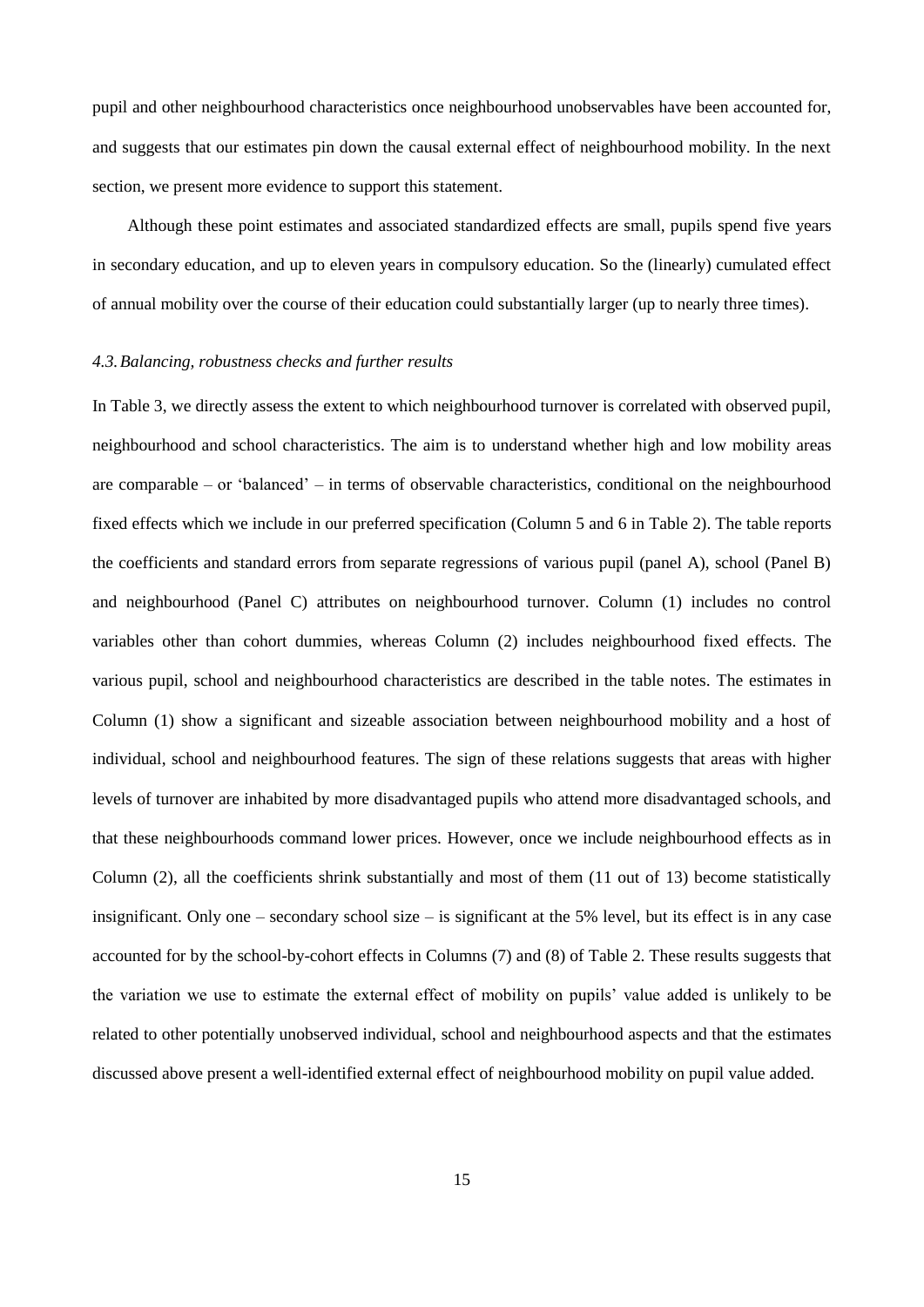Note that in our previous work, we provided additional evidence that mobility is unlikely to be driven by households' response to specific unobserved neighbourhood shocks (see Appendix Table 3 in Gibbons et al., 2013). In that analysis, we used information contained in the British Household Panel Survey on a representative sample of families to track residential movers and identify (through open ended questions) the reasons for moving. Using a sub-sample of 637 moving households with children for the years matching our main data, we found that the four main reasons for moving related to: physical attributes of the home (e.g. move to a bigger house); changes to household arrangements (e.g. family break-up); changes of tenure status (e.g. buying a home); and *(d)* job-related reasons. Conversely, less than 5% of the moving households reported reasons that had some connection to neighbourhood changes or local education issues.

To further validate our results, we perform an extensive set of falsification and robustness checks. These tests are presented in Table 4, which shows coefficients and standard errors from regressions of pupil value added on neighbourhood mobility using a similar specification to Column (6) of Table 2. The columns in Table 4 differ in terms of the measures of neighbourhood mobility used and/or the sample of students retained for estimation.

In Column (1), we replace our usual measure of secondary school students' neighbourhood mobility with a measure of neighbourhood turnover amongst primary school age children (calculated over the threeyear interval when students in the estimation sample are in grades 7, 8 and 9; see Section [3](#page-10-0) for more details). This test shows no significant association between pupil test score progression and primary school children's neighbourhood mobility.<sup>11</sup> Next, in Column (2) of the table, we include our usual mobility measure alongside neighbourhood turnover proxies computed using pupils who are one year younger and pupils who are one year older than the cohort in consideration. We find that the size and significance of the relationship between pupil value added and own-cohort mobility remain unaffected and similar to the one presented in Column (6) of Table 2. Conversely, we find no evidence that the mobility of older or younger pupils has a negative effect. It is useful to note that the correlation between turnover in one cohort, and

 $11$  Note that we include this variable as a control in the specifications in the even columns in Table 2, where our focus is on KS2-to-KS3 turnover. Even in those specifications, we do not detect any significant association between primary school turnover and value added.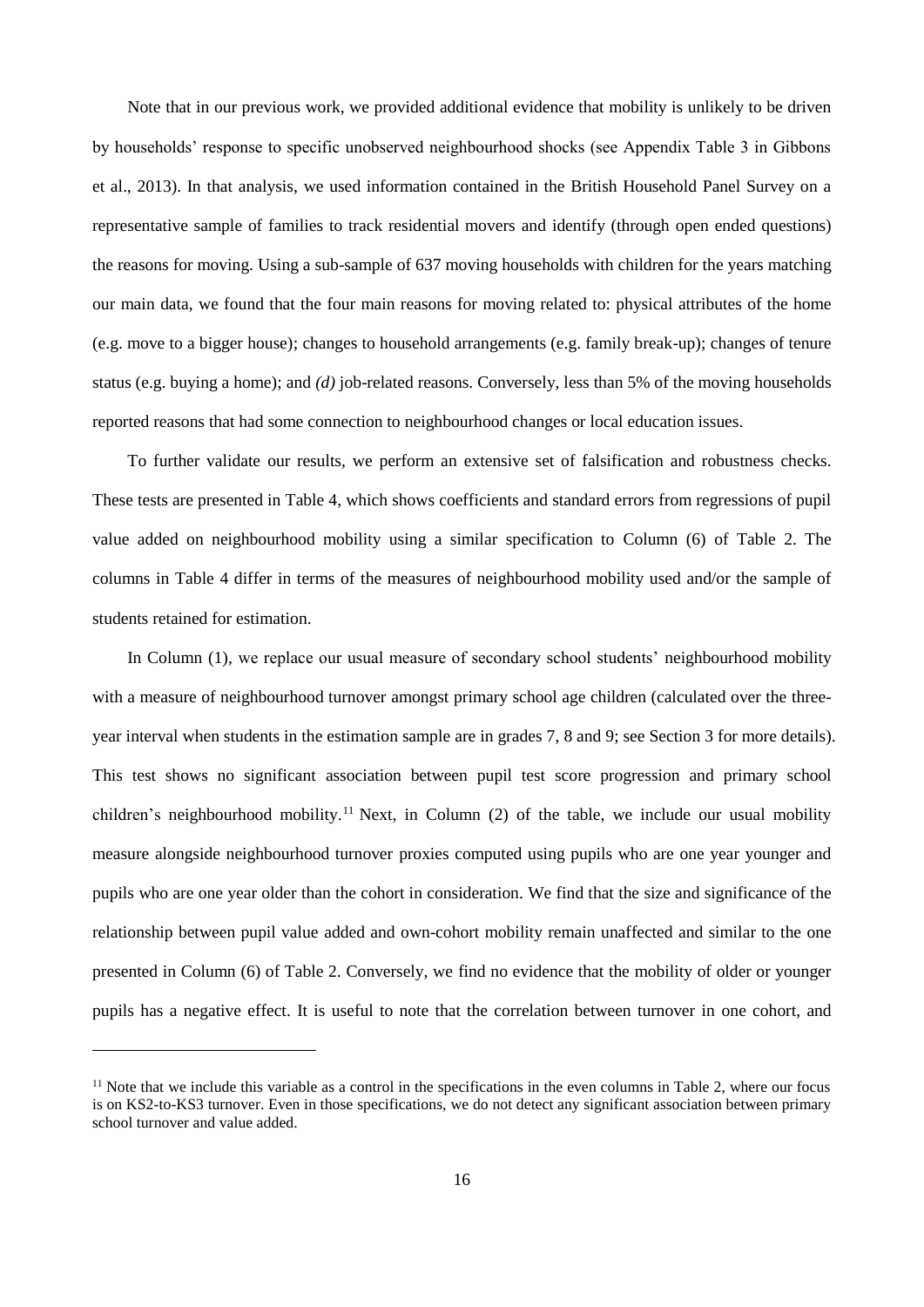turnover among younger and older cohorts in the same neighbourhood is low and always below 0.20. This low correlation reinforces our argument that cohort-specific variation in neighbourhood mobility is 'as good as random', and not driven by common neighbourhood shocks which affect all cohorts simultaneously and might have direct effects on student achievement.

In Column (3) we simultaneously include the usual indicator of neighbourhood turnover based on same-age pupils and a measure of neighbourhood turnover amongst 45-64 year-old adults. This measure of adult turnover is calculated using National Health Service (NHS) data on the number of individuals registering and deregistering from General Practitioners (GPs, local family doctors). This type of mobility is potentially relevant for our analysis since households usually register at a close-by local GP and change doctor when they move. More specifically, we calculate the share of 45-64 year-old registrants and deregistrants for every GP practice in England for each year in which pupils in our data take their KS3. We then assign GP mobility numbers to each pupil's neighbourhood using the closest GP practice.<sup>12</sup> When we include this additional control in our regression, we still find that the turnover of same-age pupils has a negative and significant effect at -0.388 (s.e. 0.166). Conversely, adult mobility has a smaller and nonsignificant effect – though negative – at  $-0.199$  (s.e. 0.836).

All in all, the first three columns of Table 4 suggest that it is only the turnover of students of the same age that affects value added, and *not* other neighbourhood unobservable factors driving at the same time residential mobility and pupil achievements. This pattern also suggests that our findings are likely to be explained by the disruption of local social which are likely to be strongest among pupils of the same age.

One possible concern with the value-added specifications presented in Table 2 is that they restrict pupil KS2 lagged test scores to have full persistence on current KS3 outcomes. This might be problematic if *(i)* neighbourhood turnover is related to some transitory shocks that positively affect the performance of all pupils in the neighbourhood; *(ii)* this shock drives some pupils to leave the neighbourhood while other remain and then 'mean-revert' to lower levels of attainment (in relative terms) by the time they reach KS3.

 $12$  Assigning pupils' neighbourhoods to the average mobility of the closest 3 or 5 GP practices does not change our findings. Similarly, using figures from the year before pupils sit for their KS3 exams produces similar results. Finally, using the shares of 15-64 year olds registering and deregistering from GP practices does not affect our findings.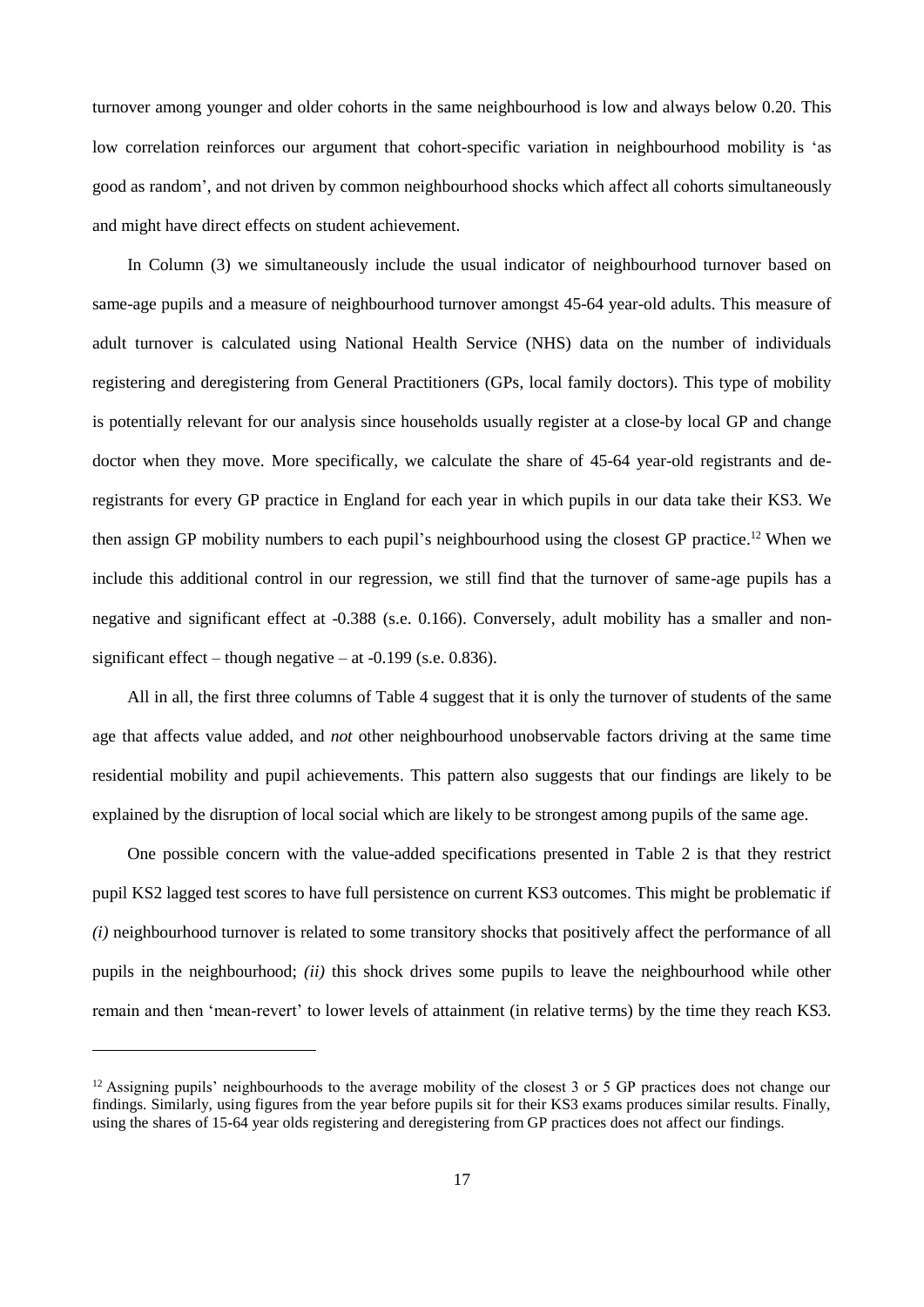If this was the case, estimating a restricted value-added specification would attribute the effect of transient shocks and mean-reversion to neighbourhood mobility – while this is instead just a mechanical feature. In order to address this concern, in Column (4) of Table 4 we estimate an unrestricted value added model where lagged (i.e. KS2) test scores are included on the right hand side of the regression and instrumented with teacher-based assessments of KS2 achievement to correct for transient components and errors in the KS2 test scores. This approach yields a larger negative estimate of the effect of neighbourhood mobility at approximately -0.38, largely comparable to our main estimates in Table 2.

Next in Column (5) we consider whether our results are potentially biased by selectivity issues related to the fact that we only consider pupils who do not move, i.e. the stayers. To do so, we augment our sample with pupils who move and assign them to the turnover they would have experienced had they not changed residence. As discussed in Section 2, we use neighbourhood of origins to avoid endogeneity of turnover for movers due to residential sorting. In this setting, our estimates are more properly interpreted as 'intentionto-treat' effects. Note also that we control for the effect of 'own' mobility although we do not show or interpret the estimated effect as this is likely to be biased by endogeneity. The estimate in Column (4) shows that the association between value-added and turnover increases to -0.62 for the sample that includes movers, with an associated standardised effect size of 0.6%. This suggests that our main estimates on the sample of stayers could be downward biased, although the 'intention to treat' estimate might be upward biased by the fact that we can only control for neighbourhood-of-origin fixed effects for the sample of movers. In any case, both estimates are significant and of a similar order of magnitude, suggesting that our main effects are not substantially biased by selectivity issues.

Next, in Column (6) and (7) of the table, we consider separately the effect on inwards and outwards mobility. Both effects are found to be negative, significant and of very similar magnitudes, with associated standardized effects of 0.37% and 0.41% for inward and outwards mobility, respectively. This finding supports our arguments that we are estimating the causal effects of random changes in turnover, rather than the spurious impact of 'flight' due to general neighbourhood decline or influx due to neighbourhood improvements – i.e. 'gentrification' – which might directly affect the achievements of the stayers. .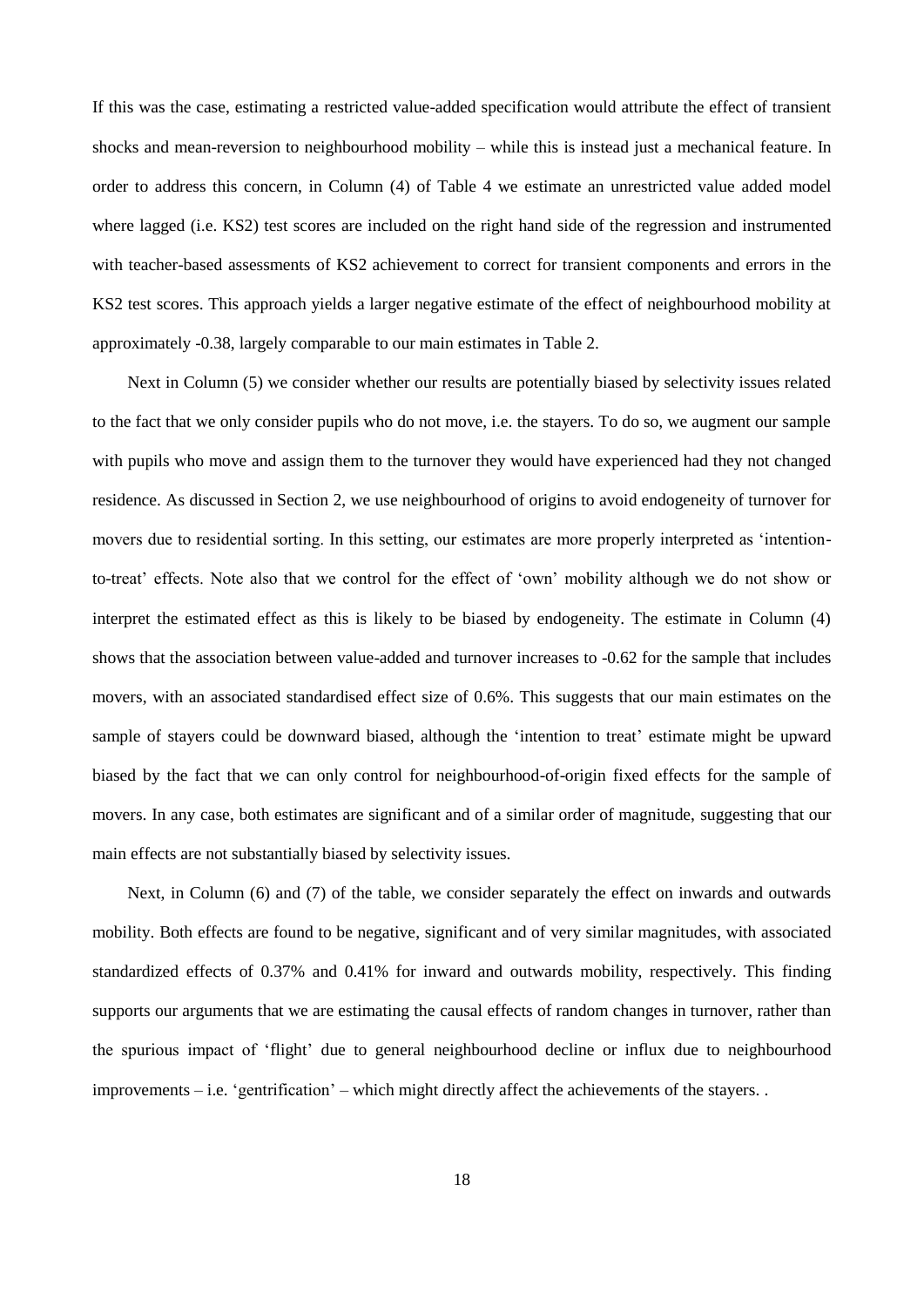The final two columns of the table investigate whether the size of the neighbourhood we consider matters for our results. First, in Column (8), we drop the 30% smallest neighbourhoods with less than four pupils. Next, in Column (9), we include our usual OA-turnover measure alongside turnover computed for a larger geographical neighbourhood (Lower Super Output Area, containing 4-6 OAs, and 20-30 pupils of the same age). In both cases, the key result is essentially unchanged, although dropping the smallest neighbourhoods in Column (8) yields less precise estimates. Conversely, dropping the 30% biggest neighbourhoods with seven or more children yields a similar point estimate at -0.439, but very precisely estimated and significant at the 1% level (results not tabulated). Column (9) further suggests that mobility in the immediate OA neighbourhood has a more statistically significant influence than mobility in the wider area, although the point estimates are similar. Taken together, these results suggest that mobility in smaller groups matters more, which is consistent with our intuition that our results are explained by disruption to close social ties and friendship networks.

In a set of unreported results, we also studied whether the effect of turnover is non-linear by including quadratic and cubic terms of our mobility measure. We failed to find any significant pattern. We also studied whether mobility between KS2 and grade 7 has a differential effect from turnover between grade 7 and grade 8, or between grade 8 and KS3. We found that the joint effect of these three proxies was significant and negative, and that a test for the three effects to be the same clearly accepted the null.

#### <span id="page-21-0"></span>**5. Patterns of heterogeneity**

#### *5.1.Heterogeneity by individual and neighbourhood characteristics*

In Tables 5, 6 and 7, we investigate whether our results differ for pupils with different background characteristics (Tables 5 and 6) or living in areas with different characteristics (Table 7). Looking at these patterns of heterogeneity may help shed light on some of the mechanisms behind our findings.

Starting with Table 5, the results suggest broadly similar effects across different types of student, although the point estimates are larger for boys, poor (FSM) students, those without special educational needs, and pupils with lower early age achievements. None of these differences is statistically significant at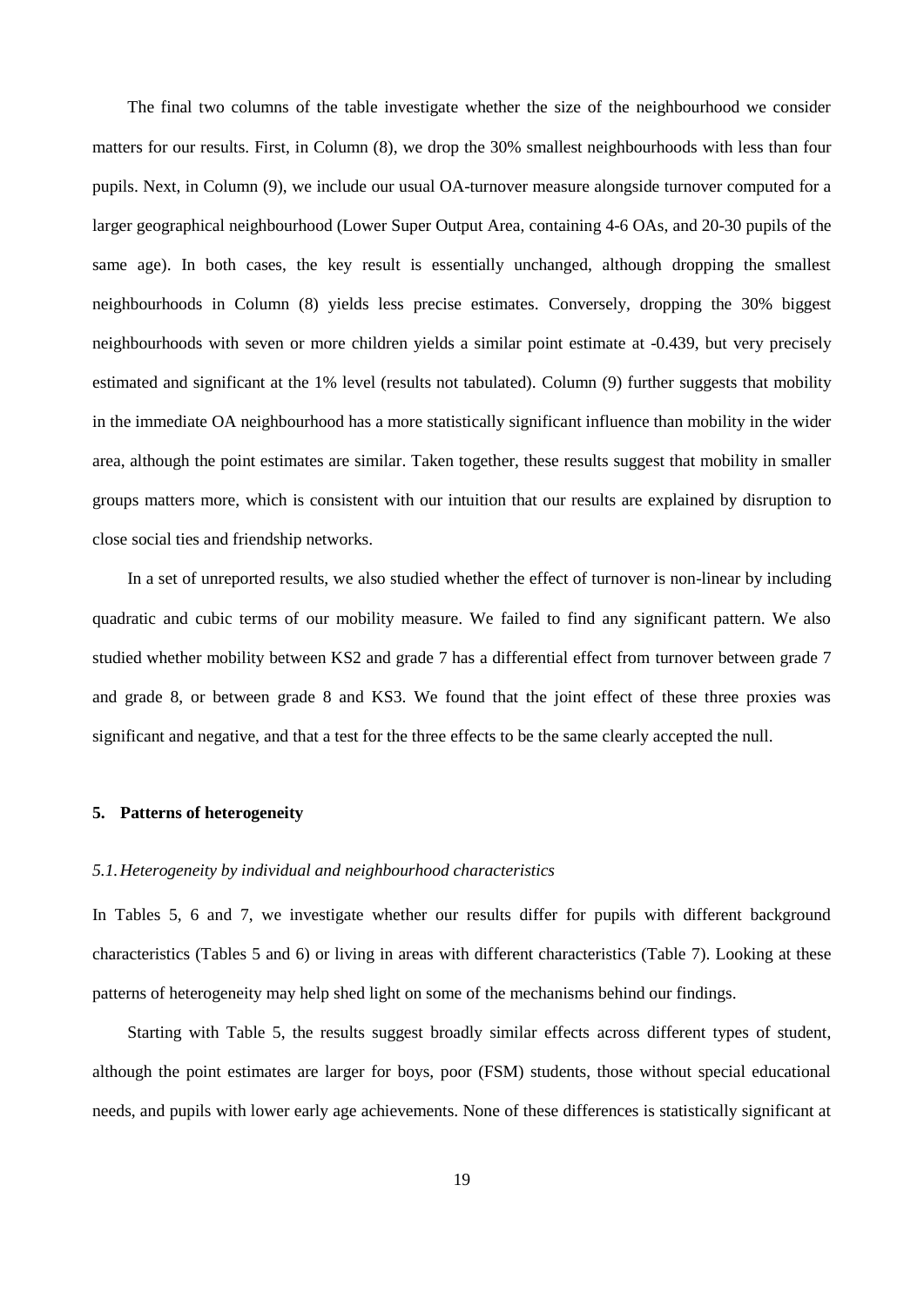conventional levels, while the coefficients relating to the complementary group pairs (e.g. boys and girls) are jointly significant. The most notable difference is between boys and girls, with the effect on girls around half that on boys, and statistically insignificant. This is consistent with previous research showing that boys and girls respond differently to external circumstances (Cross and Madson, 1997, and Eagly, 1978).

Table 6 extends this analysis of individual heterogeneity by showing whether: *(a)* boys/girls are affected differently by the mobility of pupils of the same/different gender (Columns 1, 2a and 2b); and *(b)* whether pupils with high/low KS1 (age 7) attainments are affected differently by movers with high/low early achievements (Columns 3, 4a and 4b). The first set of results shows that turnover of girls has a larger and more significant effect than turnover of boys, and that this effect works particularly through the influence of girls' turnover on boys. However, tests at the bottom of the table again reveal that the differences in the effects of girls' and boys' mobility, and in the effects on boys and girls are not statistically significant. The second set of results shows some evidence of complementarities between the achievements of mobile students and those of stayers, with high-KS1 movers having a much larger impact on high-KS1 stayers than on low-KS1 stayers, and vice versa. On average, the effect of mobility of high-KS1 students dominates. Again, we find that most of the differences are not statistically significant – except for a marginally significant difference in the effect of high KS1 versus low KS1 movers on high KS1 students (Column 4a). A potential explanation for this finding is that high-ability students endogenously form local ties with other high-ability students, similar to Carrell *et al.* (2013) who find that students form homogeneous sub-groups in the US Air Force Academy (USAFA). We provide further evidence consistent with this friendship-related mechanism in Section [6.](#page-26-0)

Lastly, Table 7 reports heterogeneity along the dimension of neighbourhood characteristics, where these are split into above- and below-median categories. Specifically, we look at differences according to the proportions of residents who are in social housing (Columns 1a-1b), home owners (Columns 2a-2b), lone parents (Columns 3a-3b), highly qualified (Columns 4a-4b), and finally according to the average price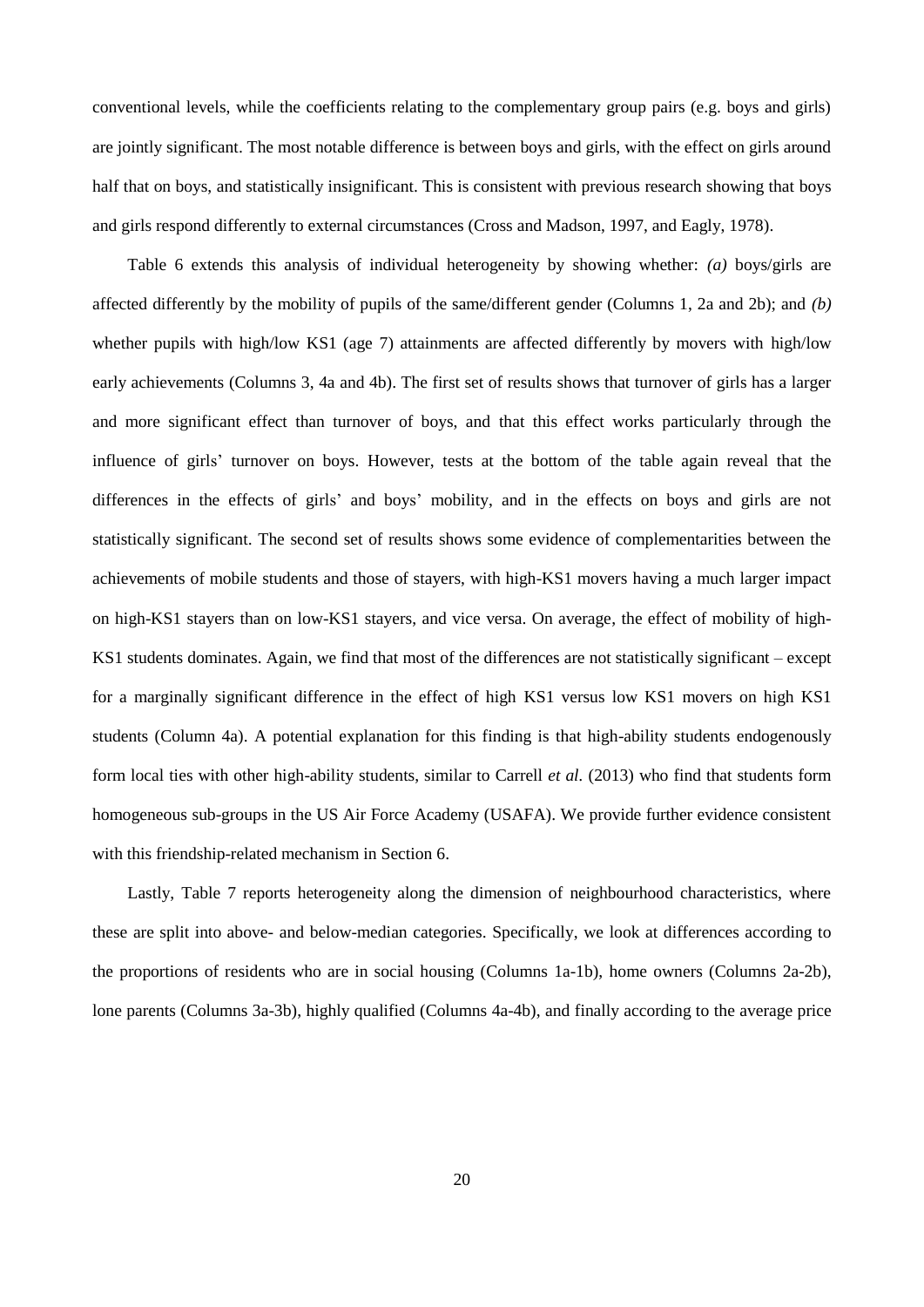of local houses (Columns 5a-5b).<sup>13</sup> Because of households' sorting, most of these area characteristics are likely to be highly correlated with the attributes of the households that inhabit them – even though we do not observe these directly. So the breakdowns we present in the table are likely to shed light on differences in the effect of neighbourhood mobility across pupils from different family backgrounds and living in different neighbourhood contexts. The results in Table 7 paint a fairly consistent picture in which the effects of mobility are much more pronounced in neighbourhoods where families face greater disadvantages. The effects of mobility are larger in areas with high social housing, low homeownership<sup>14</sup>, high proportions of lone parents, fewer highly qualified adults and lower house prices. In most cases, these differences are statistically significant at the 10% level. The findings relating to homeownership and house prices are interesting in the light of research that suggests that owner-occupation promotes investment in social capital, and social capital is in turn associated with higher house prices (Hilber, 2010). Again, this suggests that social ties might be the force behind the disruptive impact of neighbourhood turnover that we document, with the effects weaker in places where these ties are strongest.<sup>15</sup>

We also investigated heterogeneity along the dimension of neighbourhood school quality and choice. Firstly, we categorised locally accessible schools – i.e. those attended by pupils living in the  $OA - by$ whether they are above or below the median in terms of the percentage of pupils achieving five or more  $A^*$ -C grade GCSEs (age 16 qualifications).<sup>16</sup> The results indicate, that turnover affects pupils much less in areas with better school results (coefficient: -0.045, standard error: 0.200) than in areas with poor performing schools (coefficient: -0.603, standard error: 0.201), and that this difference is significant. This finding is in line with the other results in Table 7, given that the proportion achieving five  $A^*$ -C grade GCSEs is strongly related to family background. Next, we check for differences according to the degree of

<sup>&</sup>lt;sup>13</sup> Prices come from the Land Registry dataset which covers all housing transactions in England, and are regressionadjusted for housing type (detached, semi-detached, terrace, flat, bungalow), year and month of transaction, legal status (freehold or leasehold) and new/resale property.

 $14$  This difference is not driven by the fact that high turnover is a feature of low homeownership neighbourhoods since both types of areas are characterised by similar levels of mobility (approximately 13% and 16% in high and low homeownership areas, respectively).

<sup>&</sup>lt;sup>15</sup> We also investigated whether our results are more marked for larger urban areas (e.g. the ten biggest cities in England) or specific to London only, but found that this is not the case.

<sup>&</sup>lt;sup>16</sup> Note that these attainments do *not* refer to pupils in our cohorts – rather to older pupils in the same schools.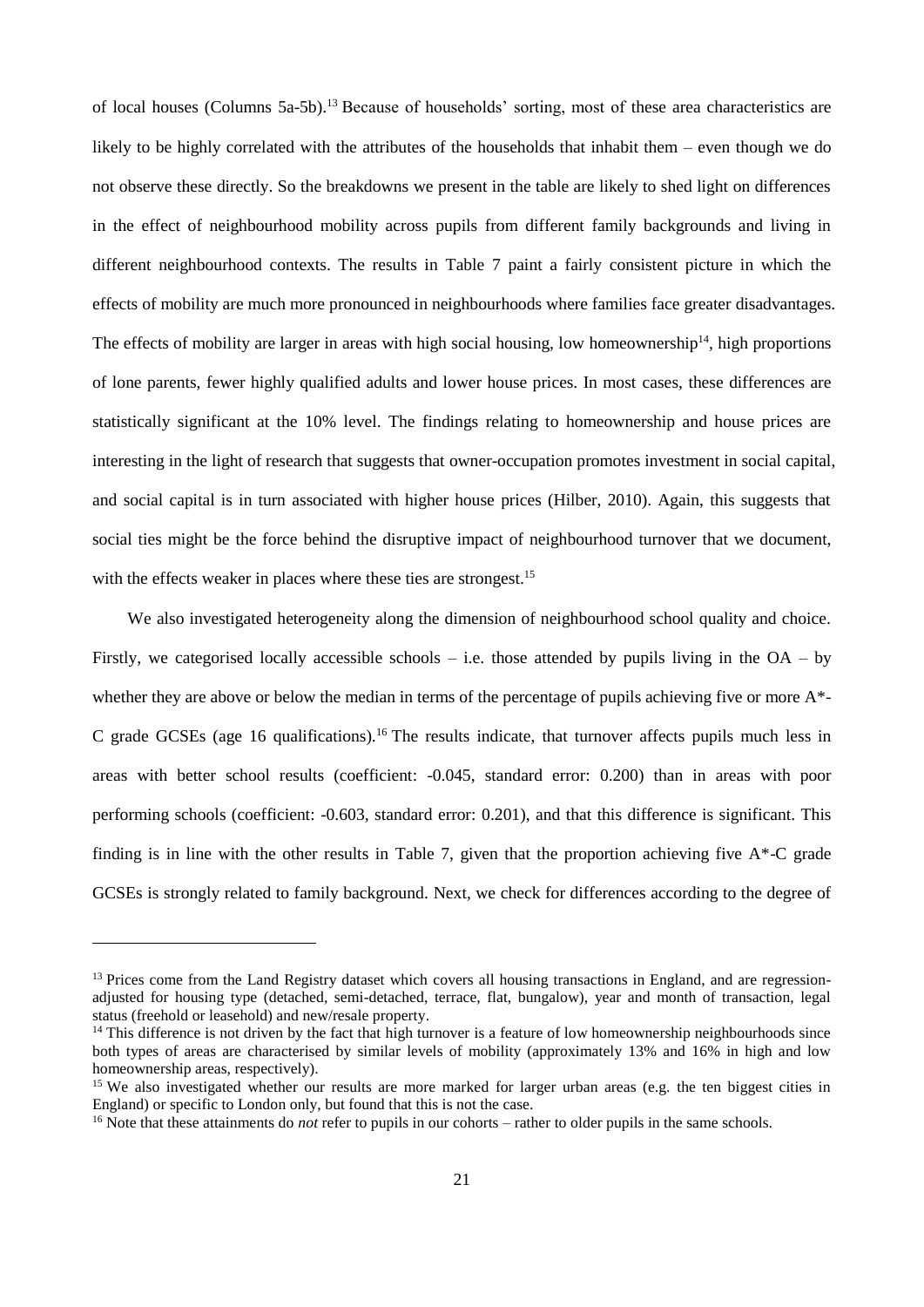school availability to study whether school choice exacerbates the negative effects of neighbourhood turnover by potentially reducing social cohesion. In order to do so, we compare students living in areas with only one accessible school (17% of students) with those in areas with more than one school, and students in areas with below the median number of accessible schools (three schools) with those in areas with above the median number of accessible schools. We find no clear patterns or statistically significant differences. Finally, we investigate whether neighbourhood turnover has a different impact on students' outcomes depending on whether or not the movers attend the same school as the stayers. This extension allows us to assess whether more cohesion affects the impact of turnover from a different angle – namely by studying whether stayers and movers are peers both at school and in the neighbourhood. To simplify the analysis, we focus on stayers who also do not change their school and consider movers who: either *(a)* stay in the same school as the stayers between year 7 and year 9 (but move neighbourhood); or *(b)* move in/out of the school between during these year. The turnover measure therefore becomes secondary school-by-cohort-byneighbourhood specific, and is common to all stayers belonging to the same cohort and attending the same secondary school. Once again, we find no evidence of heterogeneity along this dimension.

#### *5.2.Heterogeneity by types of mobility*

To conclude the analysis of heterogeneity, in Table 8 we investigate whether different types of mobility have different effects on student's test score value added. We first look at differences in the impact of residential moves across districts (Local Education Authorities, LEAs) and within districts in Panel A; and between short (bottom 25%), medium distance (middle 50%) and long distance (top 25%) moves in Panel B. One reason for being interested in these patterns is that cross-LEA moves and long distance moves are arguably more closely linked to moves by families seeking better schools and local public goods (Hanushek et al, 2004). If our results arise primarily because of these kinds of 'Tiebout' choice moves, then we might be concerned that the effects are related to unobserved neighbourhood quality changes. Evidently, however, this is not the case: the point estimates suggest that the impact of mobility associated with an LEA change is much less than that associated with mobility within the same LEA, although the difference is not statistically significant. Similarly, the estimates in Panel B show that the most disruptive type of mobility is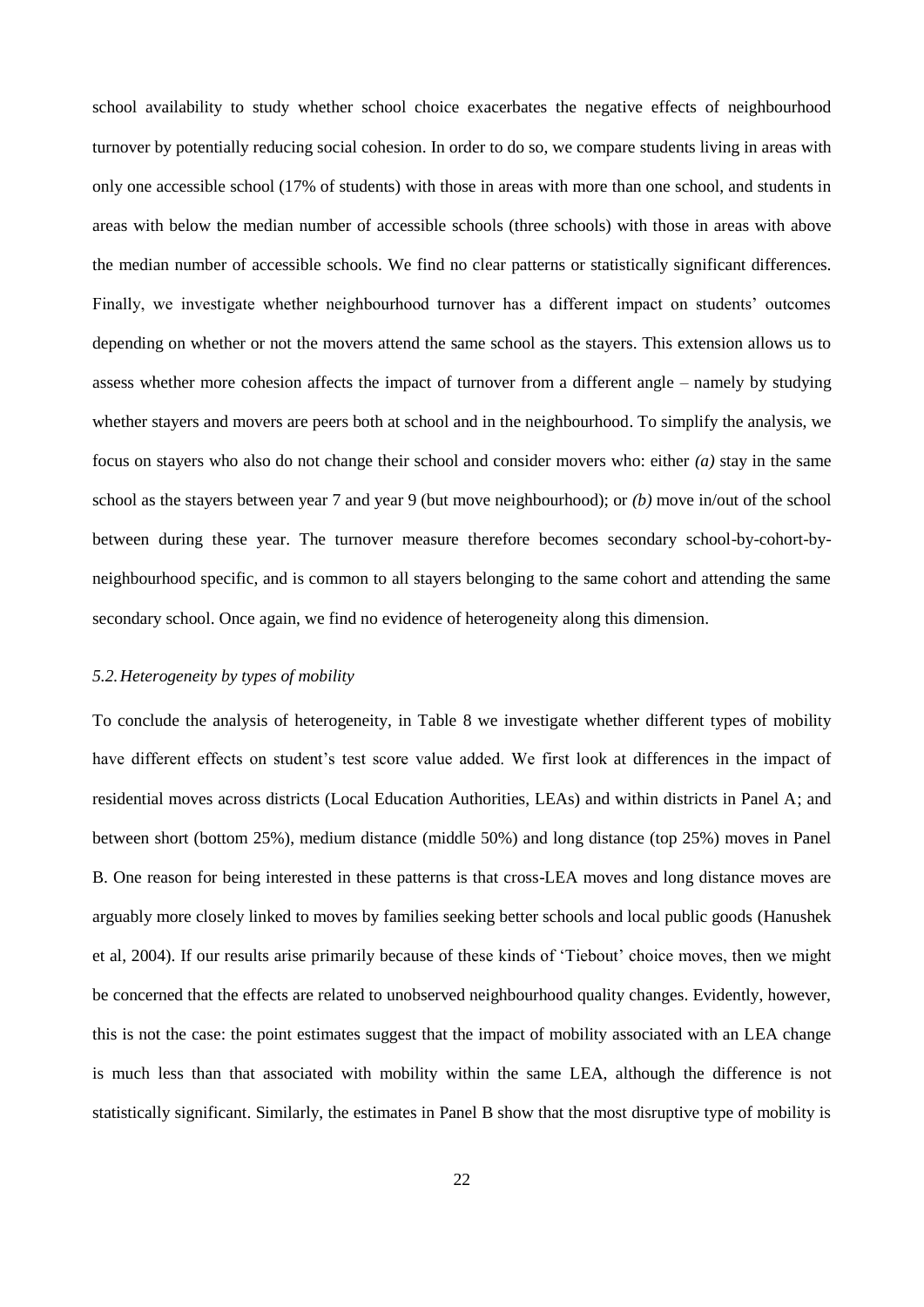the one associated with middle distance moves (between 400 metres and 4km, with a median of 1.5km). The effects of mobility associated with the longest or shortest moves are less precisely estimated, although the point estimates are always negative and a battery to tests for the pair-wise and three-way differences always rejects the hypothesis of significant heterogeneity.

Finally, in Panels C and D, we split our mobility indicators according to whether the underlying relocation implies that the mover experiences an upgrade or downgrade in neighbourhood status. In Panel C, we split by whether the move entails an improvement or decline in the quality of accessible local schools, measured according to the proportion of students achieving five A\*-C GCSE in the schools attended by the stayers in that neighbourhood. In Panel D, we focus on changes in average house prices (regression adjusted for housing characteristics, as described in Section 5.1). The patterns suggest that movers 'going down' the distribution of neighbourhood status exert a larger and more significant impact on the value added of the stayers. Conversely, neighbourhood turnover associated to either the top 25% improvements in end-of-secondary-school attainments or to the top 25% increases in house prices is less negatively associated to KS2-to-KS3 value added of the stayers. However, all point estimates are clearly negative and tests for the significance of the differences between the various estimates clearly fail to reject the null. Once more, this suggests that types of mobility associated with improvements in the quality of the locally accessible services – sometimes referred to as Tiebout-type relocations (e.g. Hanushek et al., 2004) – do not have significantly less detrimental effects on the value added of pupils who do not move.

Note that correlation between the average five  $A^*$ -C GCSE at schools accessible from a given neighbourhood and turnover driven by people that experience a top-25% increase in average GCSE attainments is negative at -0.04. This figure becomes -0.13 and -0.08 when we consider people moving in the middle 50% and bottom 25% of the distribution of the changes in the average local-school five A\*-C GCSEs. A similar pattern holds if we consider average house prices and relocations that entail a move up or down the house price distribution. This suggests that the mobility of people experiencing upgrades and downgrades is essentially uncorrelated with destination/origin neighbourhood status, and that the evidence in Table 8 does not simply replicate the results presented in Table 7 on the heterogeneity by neighbourhood characteristics.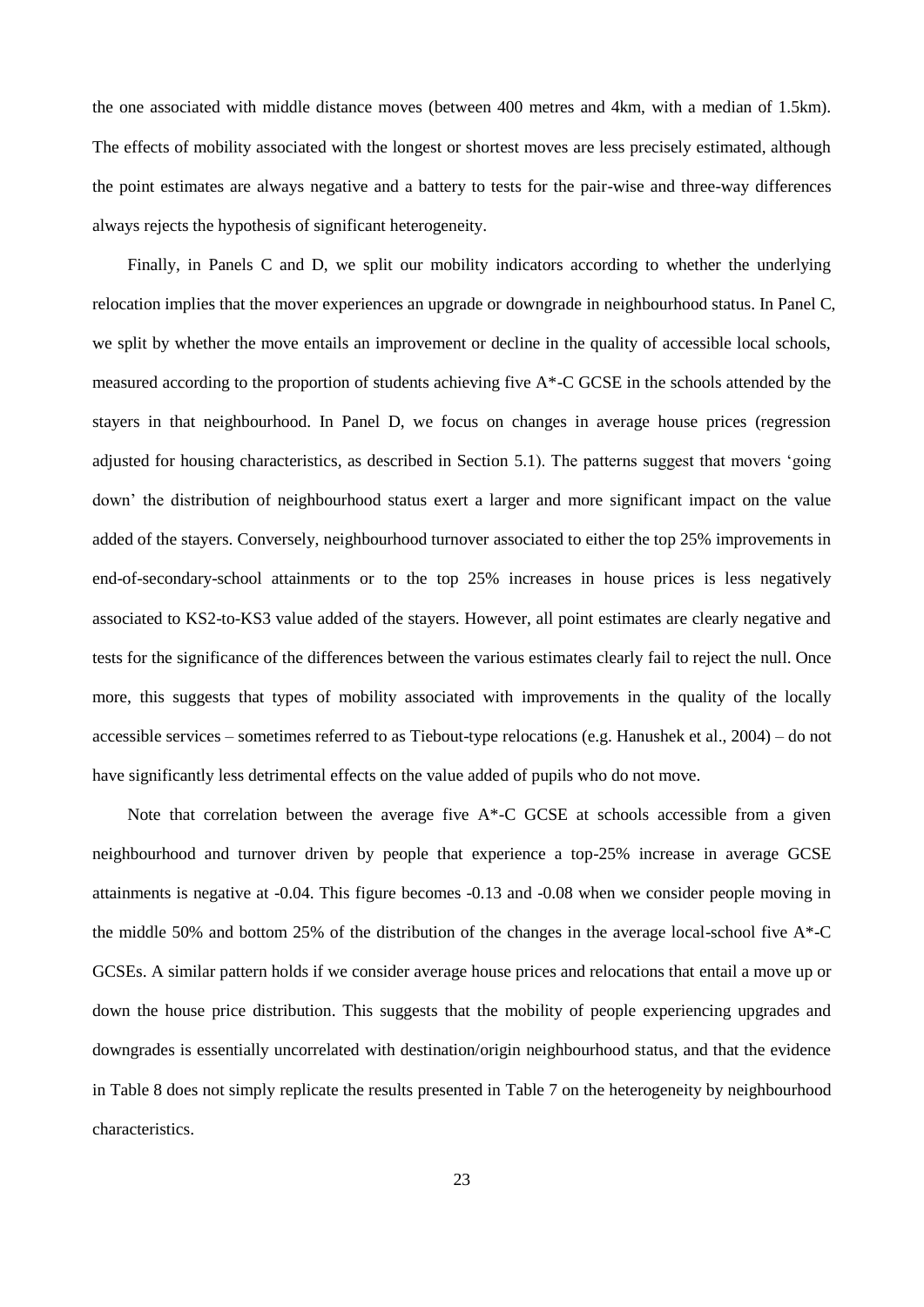#### <span id="page-26-0"></span>**6. Exploring the mechanism**

Previous literature in sociology, psychology and economics suggests that high level of turnover might affect pupils' outcomes by disrupting their social ties, friendship networks and local 'connectedness'. In this section, we investigate whether this type of mechanisms could rationalize the evidence provided in the previous sections.

In order to study these issues, we use information collected through the LSYPE on pupils' friendship networks and leisure activities. The survey asked approximately 14,000 students aged 14 questions about their experiences at school, at home and in their neighbourhood, and contains a number of questions related to pupils' friends and their use of free time. We use this information to construct the following five binary indicators (yes=1; 0=no) of local social connections: *(1)* Friends regularly visit the pupil's home; *(2)* The pupil visit friends' home when free; *(3)* The pupil has been excluded from a group of friends; *(4)* The pupil joins a youth club during his/her free time; and *(5)* The pupil hangs around/messes at home during free time. More details about the original wording of the LSYPE questions and possible answers are provided in the notes to Table 9. Finally, we follow Kling et al. (2007) and combine these variables into a composite 'social connectedness' indicator by summing answers at *(1)*, *(2)* and *(4)*, and subtracting *(3)* and *(5)*. More positive values of this indicator correspond to more socially connected pupils.

The descriptive statistics for the main variables constructed for the LSYPE sample are presented in Appendix Table 1. These reveal that despite including only approximately 10,000 pupils who do not change residence between year 7 and 9, the sample is similar to our main data set and broadly representative of the national student population. We also find that about 23% of the pupils have friends visiting their home regularly every week; 21% join youth clubs during their free time; and about 19% visit their friends' homes regularly. Conversely, 27% hangs around and messes about the house when free, and 15% has been excluded from a group of friends or from joining activities in the past 12 months.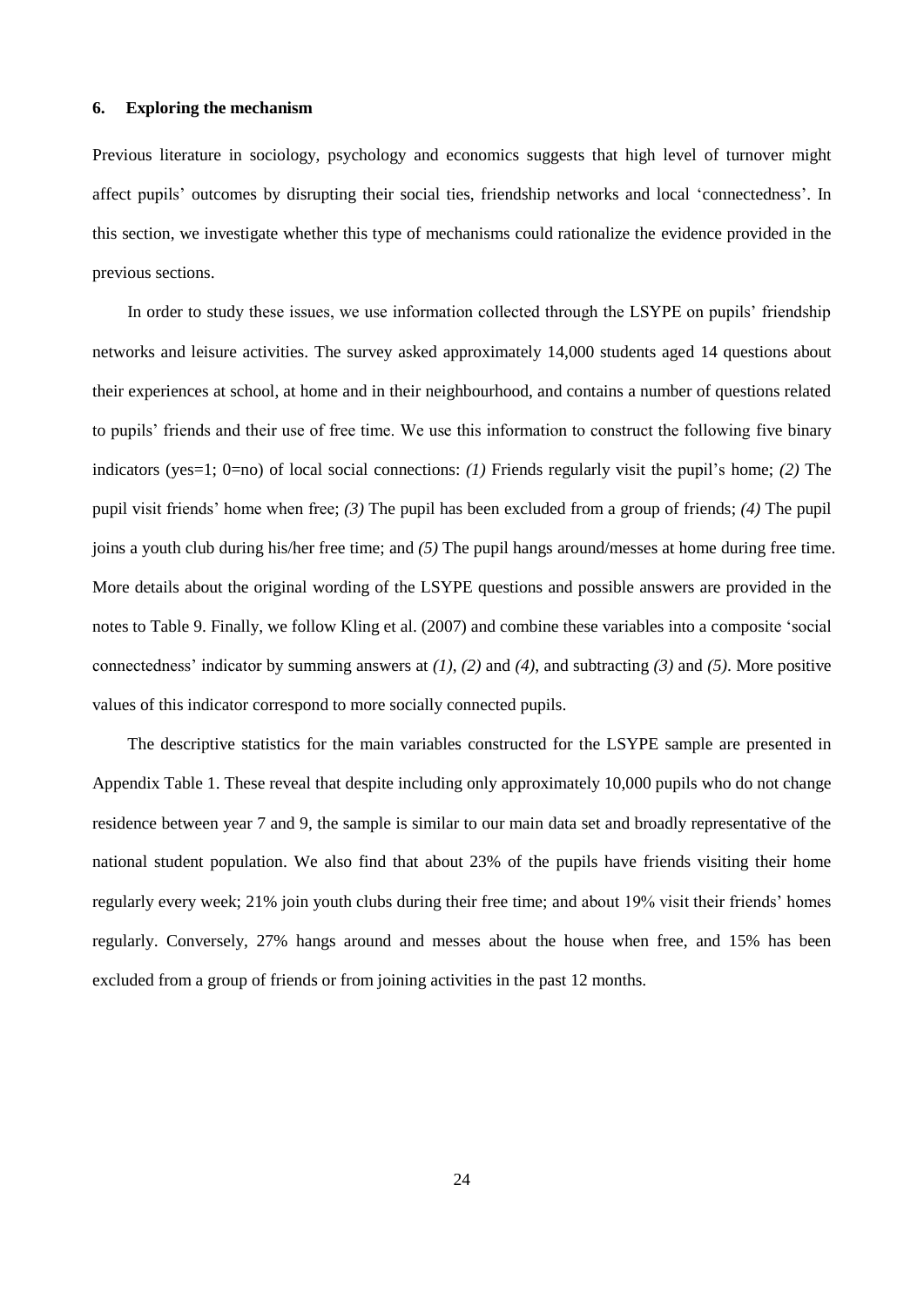In Table 9 we present results from regressions that relate pupils' proxies for local social connections to the level of turnover in their place of residence.<sup>17</sup> Note that these come from specifications where we cannot control for neighbourhood effects since we only have data for one cohort. However, we control for secondary school effects (Columns 1 to 6) and secondary-by-primary school effects (Column 7) to partial out any confounding shock that is common to pupils attending the same school – including school turnover. Moreover, on top of the individual- and neighbourhood-level variables included in the analysis so far, we exploit the richness of the information collected by the LSYPE to further control for these aspects of pupils' background: number of older siblings; number of younger siblings; whether the household is headed by a single parent; parental occupational status and highest educational qualification; housing tenure status.

Our findings clearly suggest that pupils who live in neighbourhoods with higher level of turnover are less socially connected. A one standard deviation change in neighbourhood mobility reduces by 4.5% the probability that a pupil had friends regularly visiting his/her home, while increasing by 3.8% the chances that the pupil spends his/her free time hanging about and messing around the house – presumably alone. While the other coefficients on the binary indicators are not statistically significant, they still present sizeable effects. For example, pupils in neighbourhoods with turnover one standard deviation above the mean are 2.3% less likely to join youth clubs during their leisure time, and 3.7% more likely to have been excluded from groups of friends or from joining their activities than otherwise similar pupils.

When considering our composite social connection indicator, we find sizeable and highly significant results. A one standard deviation increase in neighbourhood turnover decreases social 'connectedness' by 3.8% of a standard deviation when only controlling for secondary school effects (Column 6), and by 4.9% when partialling out primary-by-secondary school shocks (Column 7).

Clearly, these results are to be treated with some caution and are meant to be mainly descriptive and supportive of our conjecture that broken social ties explain the negative impact of turnover on pupil attainment. This is because the nature of the LSYPE data – which samples only one cohort – does not allow us to partial out the confounding effects of neighbourhood unobservables by exploiting cohort-on-cohort

 $\overline{a}$ 

<sup>&</sup>lt;sup>17</sup> Due to the small sample size, we cannot stratify our regressions by various groups as we did in Section [5.](#page-21-0)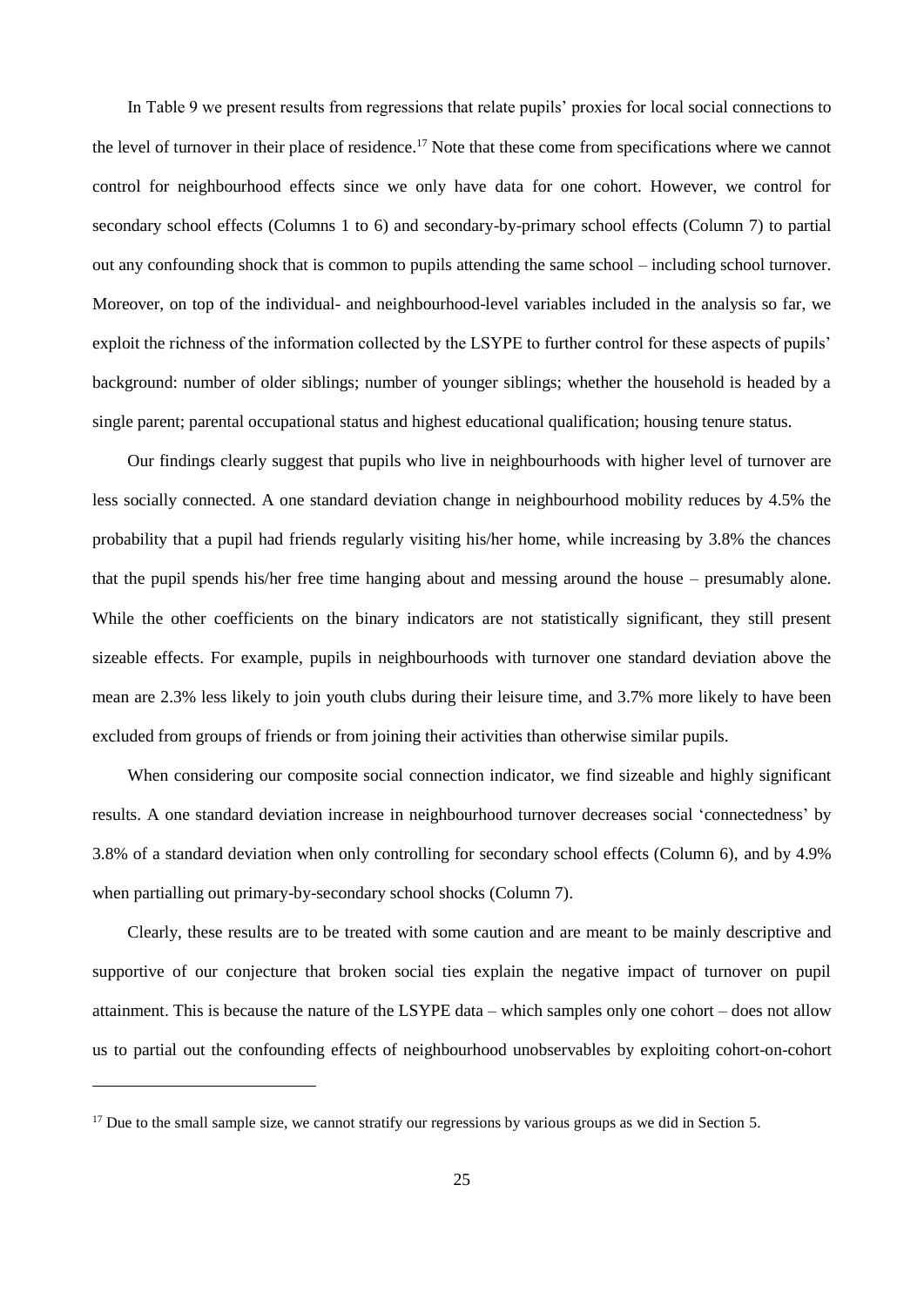variation. However, in our defence, we do control for the initial composition of the neighbourhood and its changes over time in terms of ethnicity, early achievements, gender, free-school meal eligibility and special educational needs of children. Similarly, unlike our value-added regressions, the results in Table 9 do not exploit changes in the outcome variables over time – rather a simple snapshot assessment taken at age 14. This means that family unobservables that lead to sorting of pupils with different propensities to be socially connected into neighbourhood with high/low levels of turnover might contaminate our findings. Nevertheless, our findings control for a vast array family background characteristics – ranging from family size and composition to parental employment and education. Further including some self-reported variables that capture whether children and their parents have good relationships does not affect our findings, though we prefer specifications that do not include these potentially endogenous controls.

In conclusion, we believe that  $-$  despite its small sample size  $-$  the evidence based on the LSYPE outcomes is highly informative and supports our interpretation that neighbourhood turnover negatively affects pupils' educational progress by disrupting their local ties, friendship networks and social capital.

#### <span id="page-28-0"></span>**7. Concluding remarks**

In this paper, we have presented evidence that individuals engaging in mobility and changing their residential neighbourhood between age 11 and age 14 impose a negative externality on same-age students who do not move. This negative effect is stronger for vulnerable pupils residing in more deprived areas, and is more pronounced when the moves entail a worsening of the neighbourhood characteristics. However, moves that are more arguably linked to Tiebout-choice – such as those associated with improvements in the quality of the locally accessible schools or increases in house prices – do not have a positive effect on the outcomes of the stayers.

This finding is a novel contribution to the literature on neighbourhood effects on pupil attainment. The vast majority of the research in this field has studied how neighbourhood composition affects pupils' learning through role model and peer effects, and found little evidence of a causal link. Conversely, our study shifts the focus to the external impact of neighbourhood turnover, and finds convincing evidence of a negative causal link.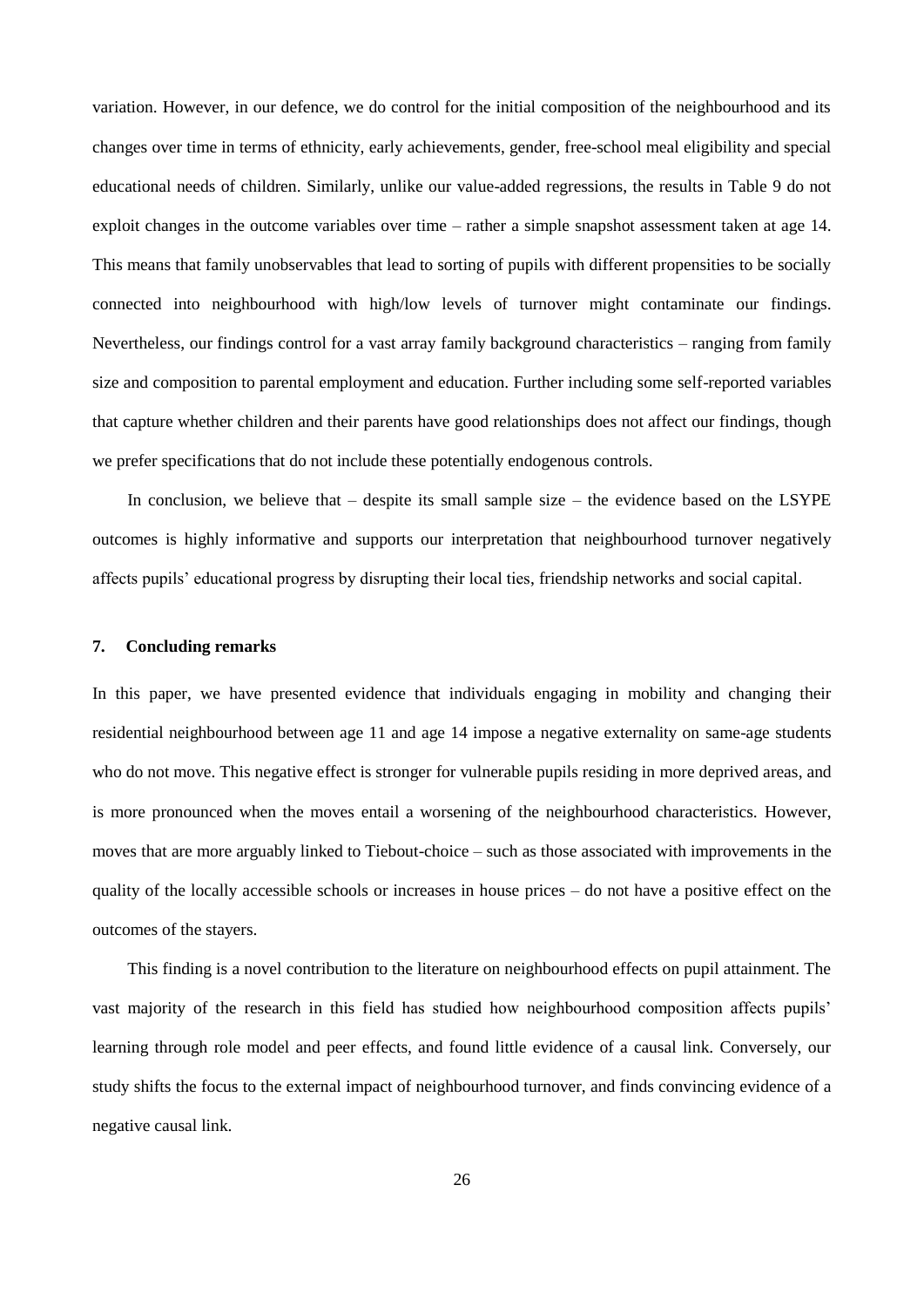In order to rationalise our findings, we have suggested that high rates of turnover might have a negative impact on same-aged neighbourhood peers who do not relocate because this leads to a break-down of social ties and friendship networks. A vast literature in sociology and psychology has presented evidence suggesting that 'turbulence' among a young person's social circles can have detrimental effects on learning (e.g., Wentzel, 1993 and Reseth et al., 2008). These intuitions have been backed by more recent studies in the economics fields that pin down the negative causal effect stemming from disruption in friendship networks when pupils have to change schools (Lavy and Sand, 2012; Ly and Riegert, 2014).

Our findings are consistent with these arguments, and the evidence provided in Section [6](#page-26-0) further supports this intuition: pupils living in areas with higher levels of turnover are associated with lower levels of local social 'connectedness'. While we cannot fully exclude alternative or complementary explanations – for example based on links among parents of same-age children that foster local networks and social capital, and thus raise pupils' attainments – our evidence is important as it clearly points to a previously neglected trade-off: although residential mobility might be good from an individual's perspective as well as for labour markets, this entails negative externalities on immobile individuals that experience high rates of turnover – irrespective of exact mediating factors.

How sizeable are these effects? In short, they are small: our estimates imply a 0.35%-0.4% standard deviation change in pupil value-added for a one standard deviation change in turnovers. This is around 40% of the effect that Gibbons and Telhaj (2011) estimate from turnover in primary schools, or 3-4% of some 'consensus' estimates for the effects of a one standard improvement in teacher quality (see discussion in Gibbons and McNally, 2013). However, while the magnitudes identified by Gibbons and Telhaj (2011) combine the disruptive effect of the potential break-down of a young person's social network with the adverse effect of pupil turnover on teachers' ability to focus their instruction time, our effects only captures the negative impact of neighbourhood churn on pupils' social ties, and thereby on their school attainments.

We can further benchmark our results against some studies that investigate the impact of resources in English schools. At the bottom end of the spectrum, Nicoletti and Rabe (2012) and Holmlund et al. (2010) find that £1000 increase in school expenditure (for secondary and primary schools, respectively) leads to a 2% to 5% increase in pupils' value-added. Gibbons et al. (2013) instead document much larger effects for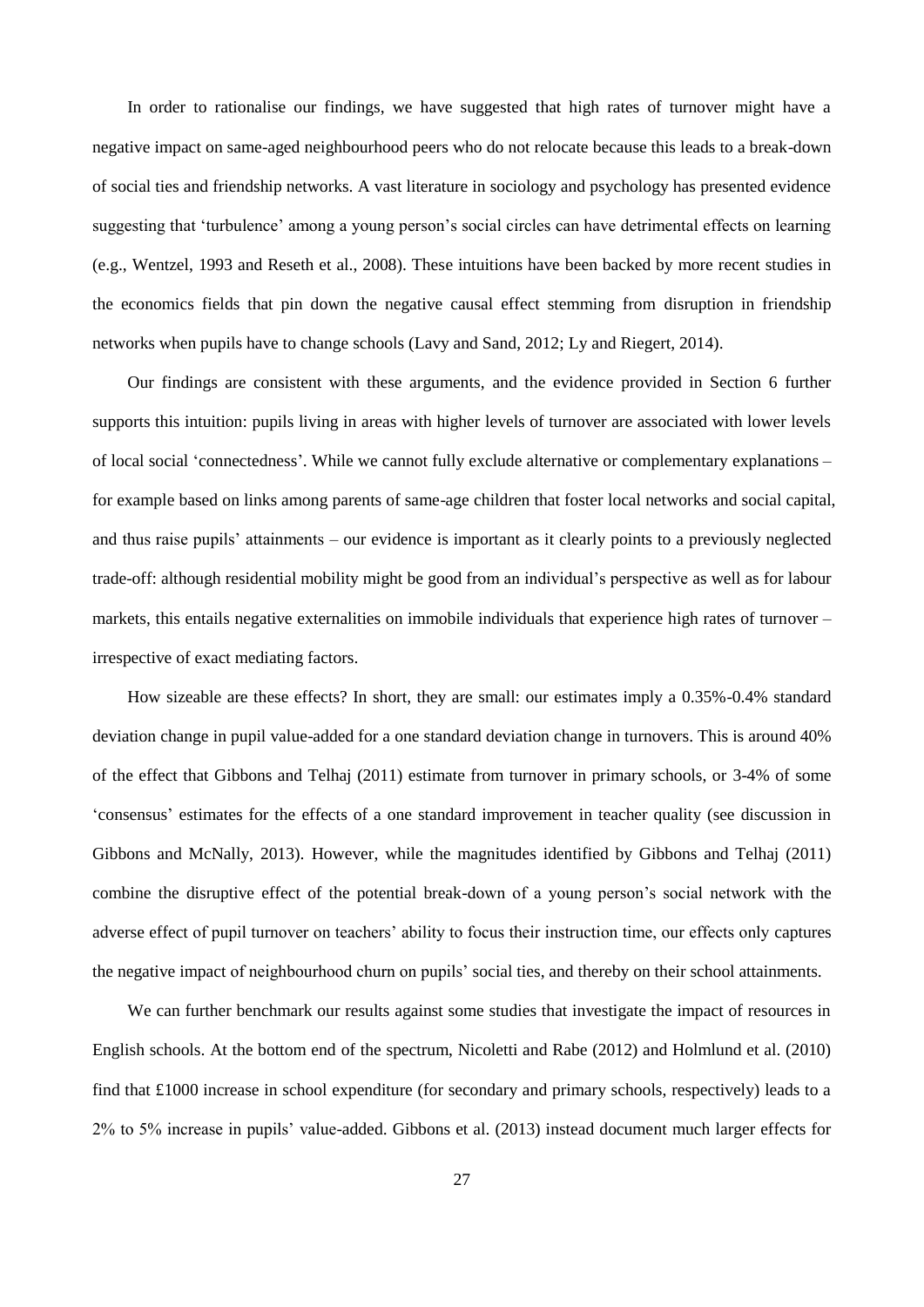urban primary schools, with a £1000 increase in expenditure associated to a 24% of a standard deviation improvement in students' test-score progression.

Considering the widest margins of variation in our data, moving from the least mobile neighbourhoods (bottom 5% of the turnover distribution) to the most mobile areas (top 5%), would entail a three standard deviation change in turnover, still corresponding to only around 1% change in pupil value-added. Given that schools attract pupils from a large set of neighbourhoods, these extremes are reproduced within schools: pupils coming from the most turbulent neighbourhood experience turnover rates that are three standard deviations larger than pupils *at the same school* but coming from less mobile areas, and so suffer a 1.2% loss to their value-added between age 11 and age 14.

Reverse engineering the numbers provided by Nicoletti and Rabe (2012) and Gibbons et al. (2013), this means that spending between approximately £50 and £600 on these pupils annually would allow schools to help these children compensate for the negative external effects of neighbourhood turnover. Further considering that there are approximately 550,000 pupils in each student cohort (including movers), the cost of neutralizing the negative external effect of neighbourhood turnover *for every pupil* would be between £10 million and £122 million annually per cohort. These numbers might seem trivial considering that in 2009 the combined expenditure on primary and secondary schools amounted to £28billion spread over 11 years of compulsory schooling (or about £2.5billion per school year). However, students stay in compulsory education for 11 years which suggests that – as much as the negative effects of turnover could accumulate over a long number of years – so could the cost of trying to compensate for it.

Do our results call for policies that reduce individuals' mobility to avoid the external cost it imposes on pupils' learning? We do not believe so. Given the likely benefits of mobility in terms of the efficient allocation of human capital across space and adjustments to geographical changes in the economic landscape – and the apparently small cost of compensating for the external cost of turnover – we think the most appropriate policy response to address education inequalities caused by neighbourhood turnover is to expand the educational budget and compensate negatively affected pupils through targeted school resources.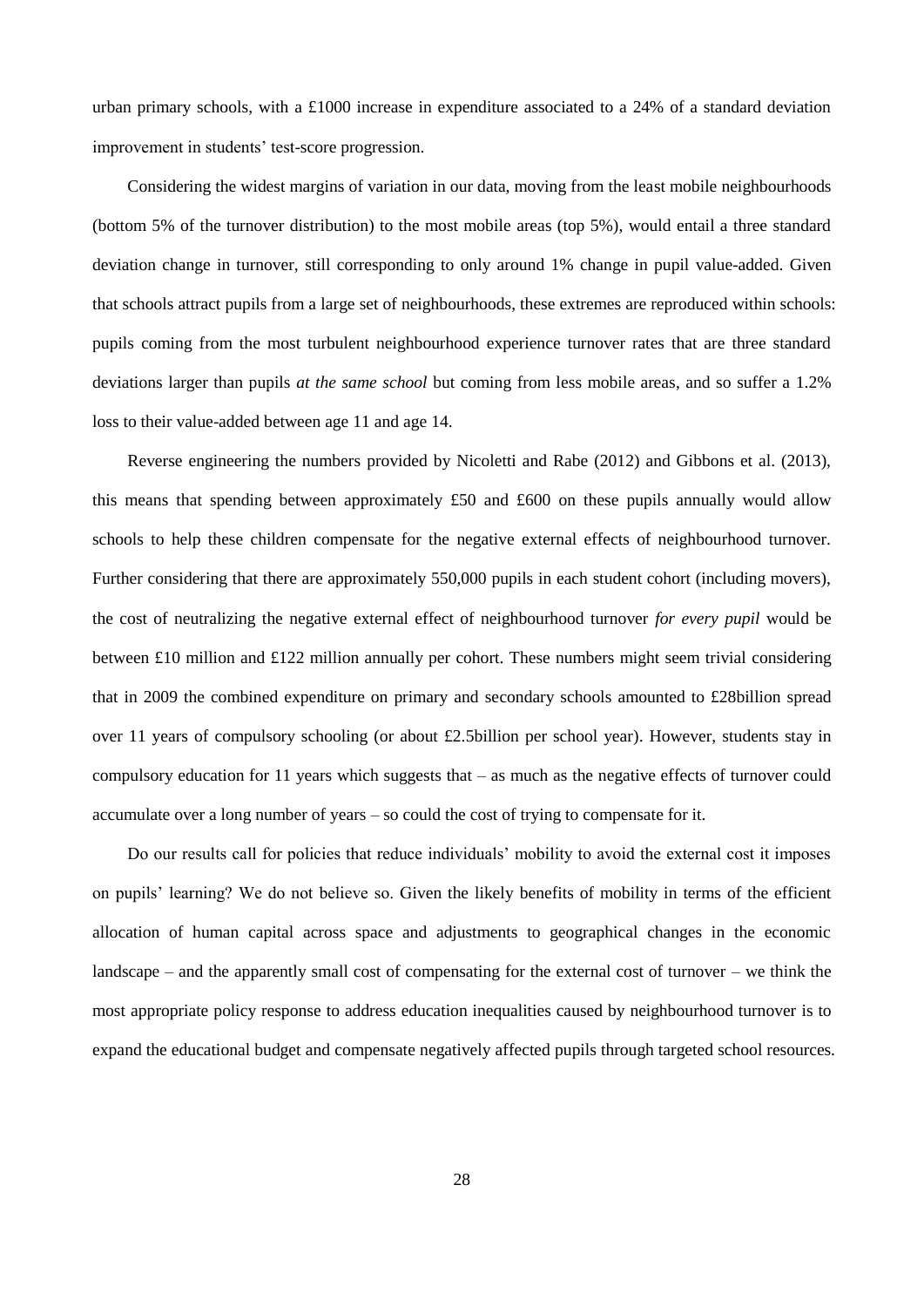#### **References**

- Calvó-Armengol, A., E. Patacchini and Y. Zenou (2009): "Peer Effects and Social Network in Education", *Review of Economic Studies*, vol. 76, 1239-1267.
- Carrell, S., Sacerdote, B. and J. West (2013): "From Natural Variation to Optimal Policy? The Importance of Endogenous Peer Group Formation," *Econometrica.* Vol. 81(3), 855-882.
- Coleman, J. (1988): "Social Capital in the Creation of Human Capital", *American Journal of Sociology*, vol. 94, S95–S120.
- Cross, S. and L. Madson (1997): "Models of the self: Self-construals and gender", *Psychological Bulletin*, vol. 12, 5-37.
- DiPasquale, D. and E. Glaeser (1999): "Incentives and social capital: Are homeowners better citizens?", *Journal of Urban Economics*, vol. 45(2), 354-384.
- Durlauf, S. (1996): "A Theory of Persistent Income Inequality", *Journal of Economic Growth*, vol. 1(1), 75-93.
- Eagly, A.H. (1978): "Sex differences in influenceability". *Psychological Bulletin*, vol. 85, 86-116.
- Gentry, W. and G. Hubbard (2002): "The Effects of Progressive Income Taxation on Job Turnover", NBER Working Paper 9226.
- Gibbons, S., S. McNally, and M. Viarengo (2011): "Does Additional Spending Help Urban Schools? An Evaluation Using Boundary Discontinuities", CEE Discussion Paper 128.
- Gibbons, S. and S. Telhaj (2011): "Pupil Mobility and School Disruption", *Journal of Public Economics*, vol. 95(9-10), 1156-1167.
- Greenwood MJ (1997): "Internal migration in developed countries", in: Rosenzweig M. and Stark O (eds.): *Handbook of population and family economics*, North-Holland, Amsterdam, 647–720.
- Hagan, J., R. MacMillan, and B. Wheaton (1996): "'New Kid in Town: Social Capital and the Life Course Effects of Family Migration on Children", *American Sociological Review*, vol. 61, 368–85.
- Hanushek, E., J. Kain, and S. Rivkin (2004): "Disruption Versus Tiebout Improvement: The Costs and Benefits of Switching Schools", *Journal of Public Economics*, vol. 88(9–10), 1721–1746.
- Hilber, C.A.L. (2010): "New housing supply and the dilution of social capital", *Journal of Urban Economics*, vol. 67(3), 419-437.
- Holmlund, H., S. McNally, and M. Viarengo (2010): "Does Money Matter for Schools?", *Economics of Education Review*, vol. 29(6), 1154-64.
- Huckman, R. and J. Barro (2005): "Cohort Turnover and Productivity: The July Phenomenon in Teaching Hospitals", NBER Discussion Paper 11182.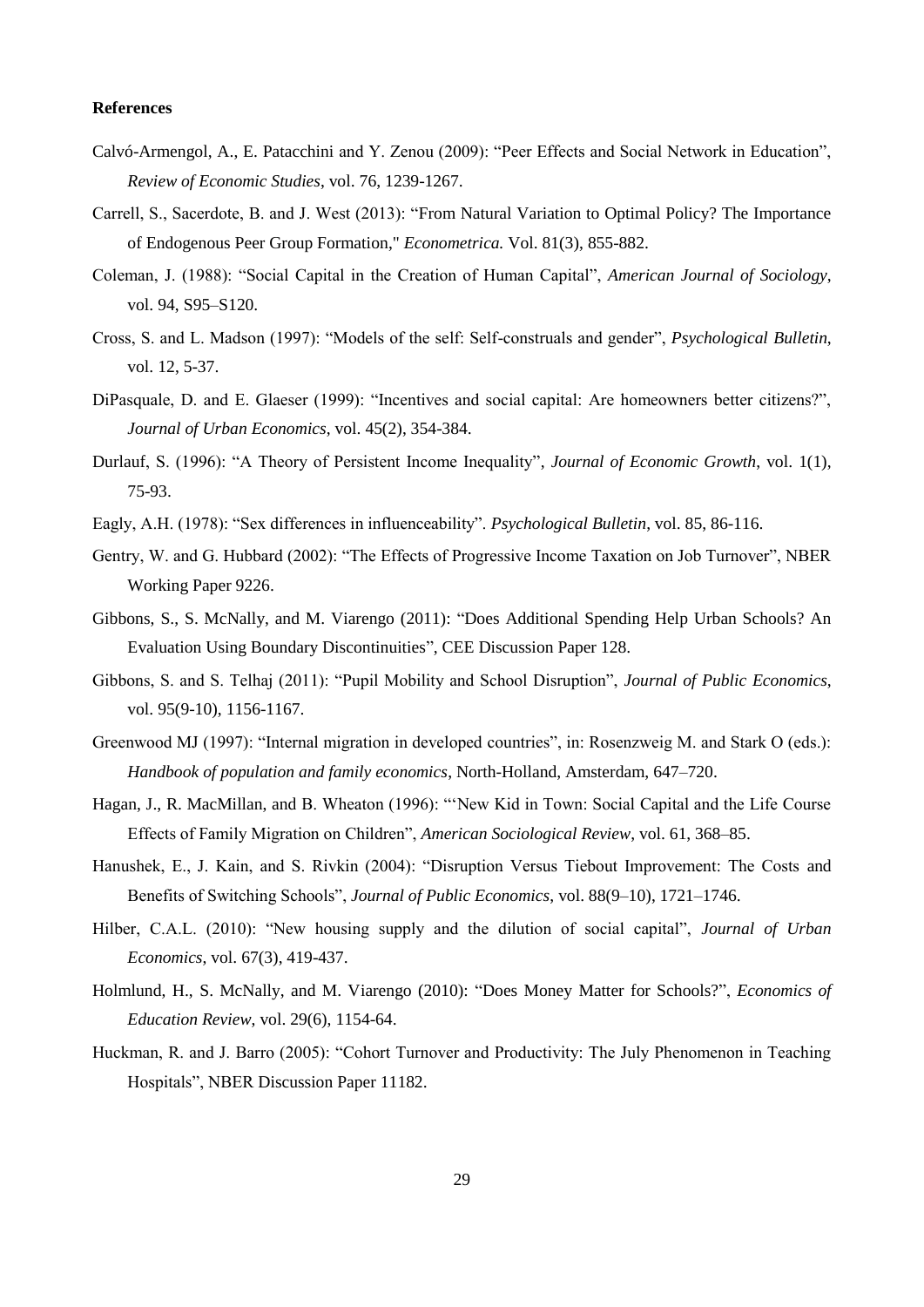- Ihrke, D. and C. Faber (2012): "Geographical Mobility: 2005 to 2010", *Population Characteristics*, US Census Bureau.
- IZA (2008): "Geographic Mobility in the European Union: Optimising its Economic and Social Benefits", a report for the European Commission – DG Employment, Social Affairs and Equal Opportunities prepared by the Institute for the Study of Labor (IZA) in partnership with Niras Consultant and the Swedish National Labour Market Board.
- Jacobs (1961): *The Death and Life of Great American Cities*, Random House, New York.
- Jovanovic, B. (1979): "Job Matching and the Theory of Turnover," *Journal of Political Economy*, vol. 87(5), 972-990.
- Kaplan, S. and B. Minton (2006): "How has CEO Turnover Changed? Increasingly Performance Sensitive Boards and Increasingly Uneasy CEOs", NBER Discussion Paper 12465.
- Kling, J., J. Liebman and L. Katz (2007). 'Experimental Analysis of Neighborhood Effects', *Econometrica*, vol. 75(1), pp. 83-119.
- Kling, J., J. Ludwig and L. Katz (2005). 'Neighborhood Effects on Crime for Female and Male Youth: Evidence From a Randomized Housing Voucher Experiment', *Quarterly Journal of Economics*, vol. 120(1), pp. 87-130.
- Lavy, V. and Edith Sand (2012): "The Friends Factor: How Students' Social Networks Affect Their Academic Achievement and Well-Being?" mimeo, Warwick University.
- Ly, S-T. and A. Riegert (2014): "Persistent Classmates: How Familiarity with peers Protects from Disruptive School Transitions", mimeo, Paris School of Economics.
- Machin, S., S. Telhaj and J. Wilson (2006): "The Mobility of English School Children", *Fiscal Studies*, vol. 27(3), 253-280.
- Manski, C. (2000): "Economic analysis of social interactions", *Journal of Economic Perspectives*, vol. 14(3), 115–36.
- Nicoletti, C. and B. Rabe (2012): "The Effect of School Resources on Test Scores in England", ISER Working Paper 2012-13.
- Pettit, B., S. McClanahan, and M. Hanratty (1999): "Moving to opportunity: Benefits and hidden costs", Bendheim-Thoman Center for Research on Child Well-Being Working Paper98–1 1.
- Pribesh, S. and D. B. Downey (1999): "Why are residential and school moves associated with poor school performance?", *Demography*, vol. 36(4), 521–534.
- Roseth, C. J., D. W. Johnson, and R. T. Johnson (2008): "Promoting Early Adolescents' Achievements and Peer Relationships: The Effects of Cooperative, Competitive and Individualistic Goal Structures", *Psychological Bulletin*, vol. 134(2), 223-246.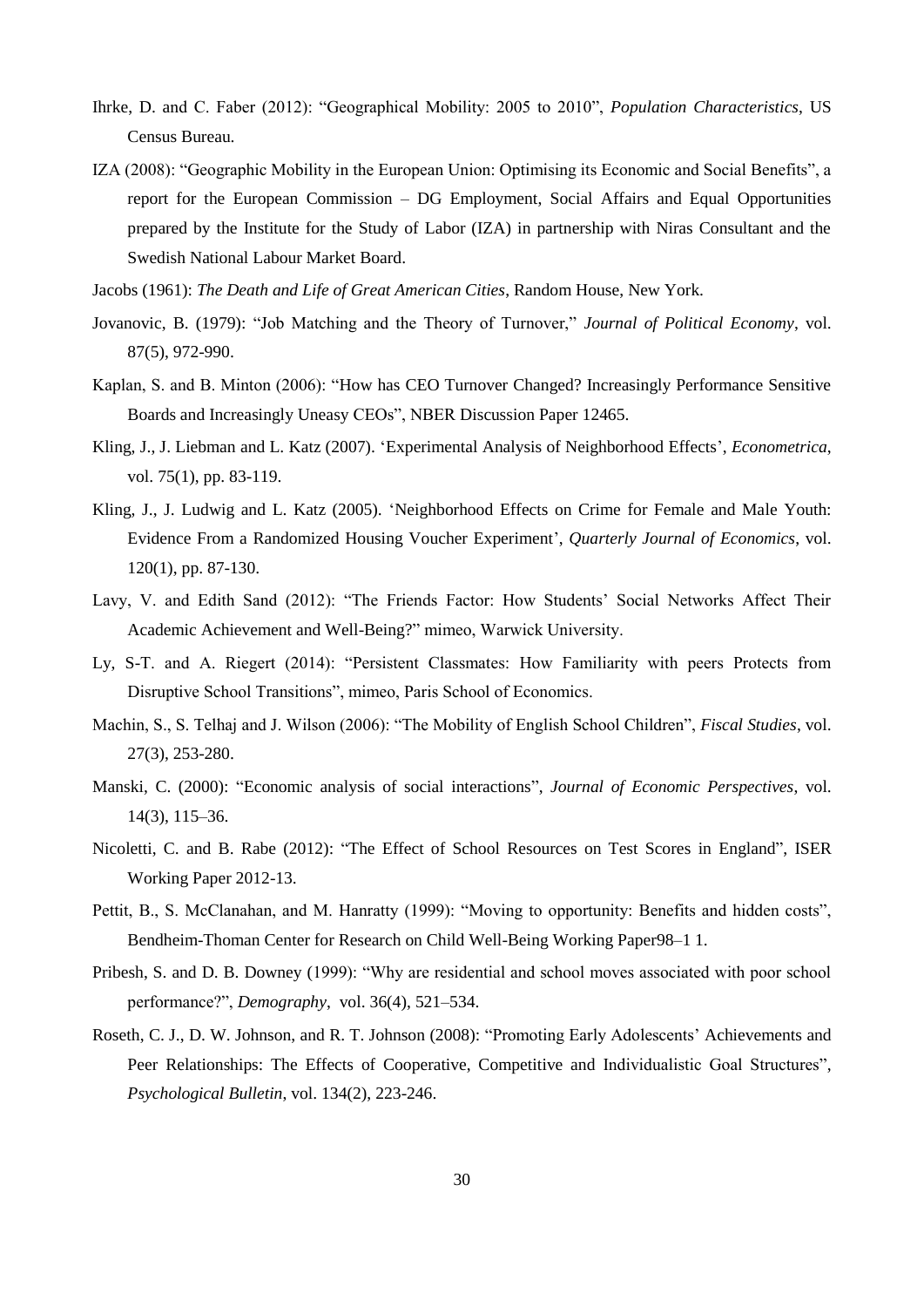- Sampson, R. and W. Byron Groves (1989): "Community Structure and Crime: Testing Social-Disorganization Theory", *American Journal of Sociology*, vol. 94(1), 774-802.
- Schwartz, A.E., L. Stiefel and L. Chalico (2009): "The Multiple Dimensions of Student Mobility and Implications for Academic Performance: Evidence from New York City Elementary and Middle School Students", *Condition Report*, Education Finance Research Consortium, New York State Education Department.
- Shaw, C. and H. McKay (1969): "Juvenile Delinquency and Urban Areas", University of Chicago Press.
- Sjaastad, L.A. (1962): "The costs and returns of human migration", *Journal of Political Economy*, vol.70, 80-89.
- Sutherland, E. (1924): *Principle of Criminology*, University of Chicago Press.
- Tiebout, C. (1956): "A Pure Theory of Local Expenditures", *Journal of Political Economy*, vol. 64(5), 416– 424.
- Weinhardt, F. (2014): "Social Housing, Neighborhood Quality and Student Performance." *Journal of Urban Economic*, vol. 82, 12-31.
- Wentzel, K. R. (1993): "Does Being Good Make the Grade? Social Behavior and Academic Competence in Middle School", *Journal of Educational Psychology*, vol. 85(2), 357-364.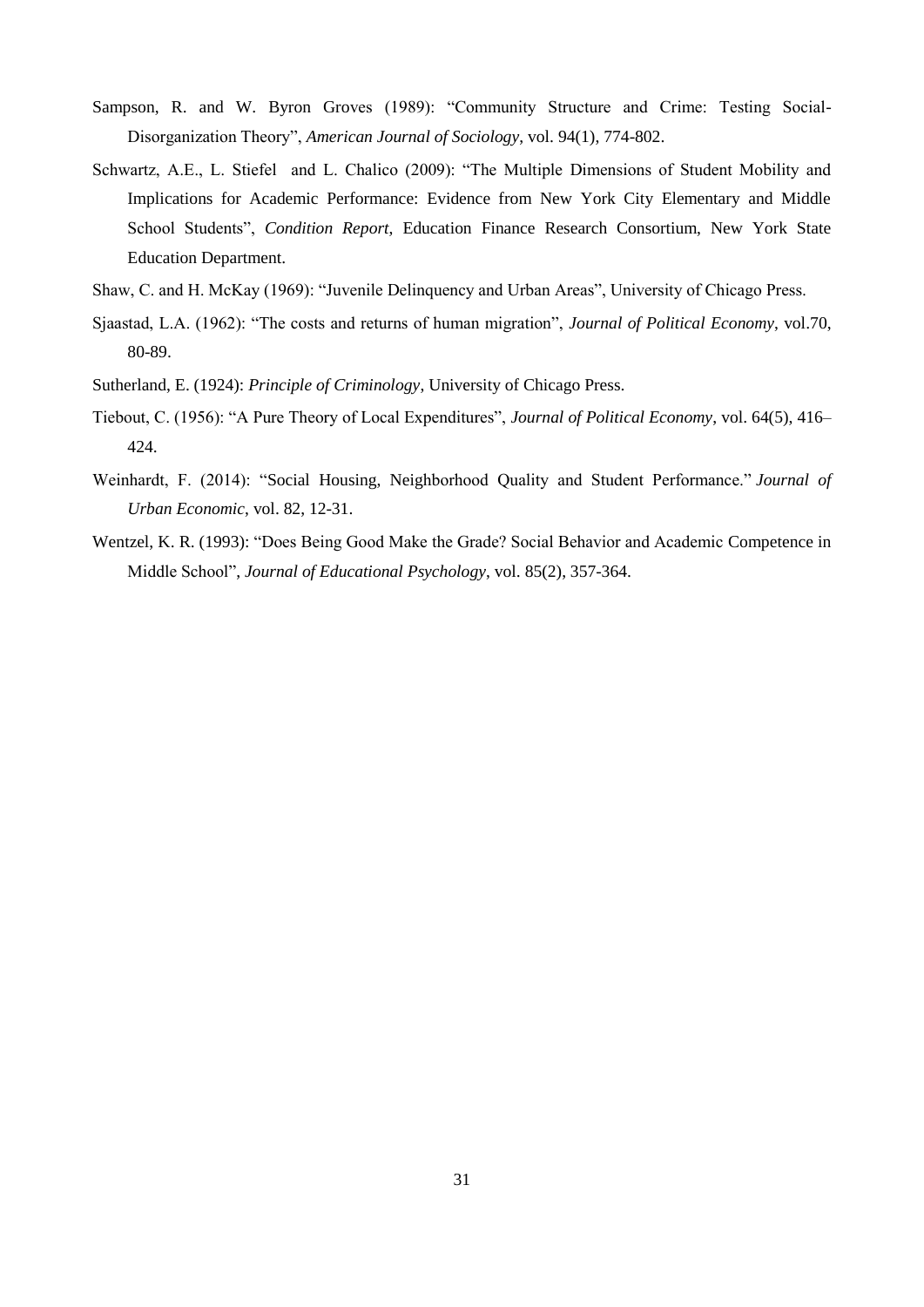#### **Appendix I: More details on the empirical model**

The empirical model of Equation (1) is based on an underlying assumption that levels of achievement are cumulative and depend on personal, neighbourhood and school characteristics. Residential turnover in a student's home neighbourhood is the focus of interest in our study.

To formalize our exposition, suppose that a student's achievement at a *KS<sup>t</sup>* tests – where *t* is equivalent to an education phase – is determined by neighbourhood turnover in neighbourhood *n* during phase *t* ( $m\omega$ *n<sub>nt</sub>*), personal characteristics  $\sigma_{i,t}$ , neighbourhood characteristics  $v_{n,t}$  and school characteristics  $v_{s,t}$ . Note that we allow for the following features in our model: *(i)* individual and neighbourhood characteristics have phase-specific effect on test scores; *(ii)* school effects enter as a moving average, with interactions between primary and secondary schooling, so that schools in the previous phase and current phase affect current achievement. The rationale for this formulation can be described as follows: when pupils move across educational stages and, most likely, move to a different school, changes in school resources, teachers, peers and mobility will affect their performance. So both current, past and an interaction of past-and-current school effects can affect pupil performance. This set-up gives rise to the following expressions:<br>  $KS_{i,t} = KS_{i,t-1} + m\omega_{n,t}\beta + \sigma_{i,t} + v_{n,t} + v_{s,t} + v_{s,t-1} + v_{s,t}v_{s,t-1} + \varepsilon_{it}$ 

$$
KS_{i,t} = KS_{i,t-1} + m\omega_{n,t}\beta + \sigma_{i,t} + \nu_{n,t} + \nu_{s,t} + \nu_{s,t-1} + \nu_{s,t}\nu_{s,t-1} + \varepsilon_{it}
$$
  
\n
$$
KS_{i,t+1} = KS_{i,t} + m\omega_{n,t+1}\beta + \sigma_{i,t+1} + \nu_{n,t+1} + \nu_{s,t+1} + \nu_{s,t} + \nu_{s,t+1}\nu_{s,t} + \varepsilon_{it+1}
$$
\n
$$
KS_{i,t+1} - KS_{i,t} = m\omega_{n,t+1}\beta + \sigma_{i,t+1} + \nu_{n,t+1} + \nu_{s,t+1} + \nu_{s,t} + \nu_{s,t+1}\nu_{s,t} + \varepsilon_{it+1}
$$
\n
$$
(2)
$$

Considering only the set of pupils who do not change neighbourhoods, this becomes:

Considering only the set of pupils who do not change neighbourhoods, this be  
\n
$$
KS_{i,t+1} - KS_{i,t} = \text{mob}_{n,t+1}\beta + \sigma_{i,t+1} + \nu_n + \upsilon_{s,t+1} + \upsilon_{s,t} + \upsilon_{s,t+1}\upsilon_{s,t} + \varepsilon_{i,t+1}
$$

Note that in this expression, individual and neighbourhood attributes that affect baseline attainments – i.e.  $KS_{i,t}$  – have dropped out implying that 'ability' and 'sorting' that affect early test scores and neighbourhood choice of household that do not move have been controlled for by the value-added specification. However, this expression still contains individual and neighbourhood effects that will drive pupils' test score progression alongside current and lagged school effects and their interaction.

In our data, we are able to observe multiple cohorts – denoted by  $c$  – of children from the same neighbourhoods and schools, leading to the following expression: bourhoods and schools, leading to the following expression:<br>  $KS_{k,t+1} - KS_{k,t} = m\omega_{nc,t+1}\beta + \sigma_{k,t+1} + \tau_{c,t} + \nu_{nc} + \nu_{sc,t+1} + \nu_{sc,t} + \nu_{sc,t+1}\nu_{sc,t} + \varepsilon_{ict+1}$ 

$$
K S_{i,j+1} - K S_{i,j} = m b_{i,j+1} \beta + \sigma_{i,j+1} + \tau_{i,j} + \nu_{i,j} + \nu_{i,j+1} + \nu_{i,j} + \nu_{i,j+1} \nu_{i,j} + \varepsilon_{i,j+1}
$$
(3)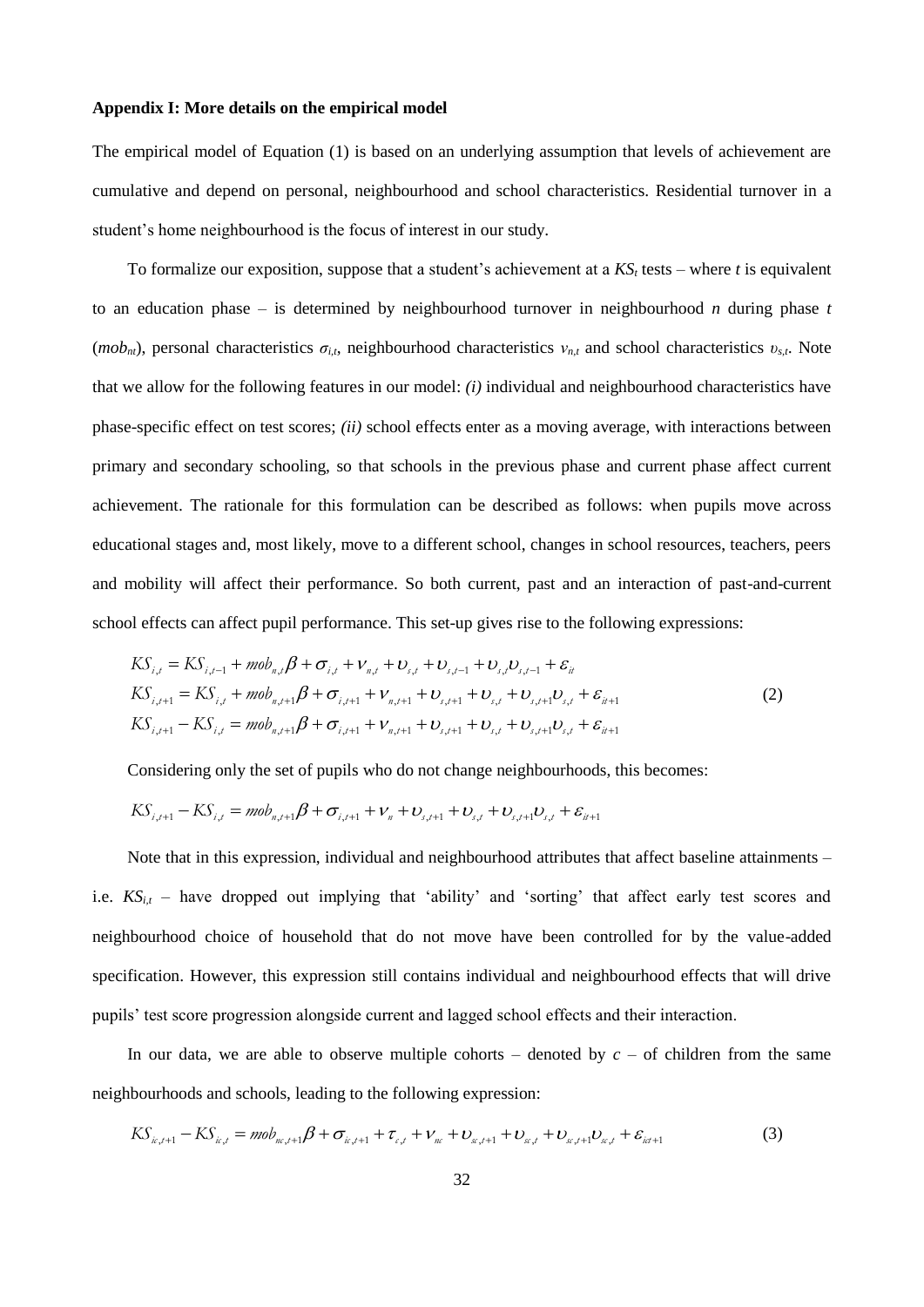Where all variables now have a cohort-specific component and  $\tau_{c,t}$  is a phase-by-cohort effect. We estimate Equation (3) using observable student, neighbourhood and school characteristics, and various permutations of school, neighbourhood and cohort fixed effects to capture the various observable and unobservable components that affect pupils' test score progression. School-by-cohort fixed effects can be estimated from students in a given cohort attending a given school. Primary-by-secondary-by-cohort effects can be estimated using pupils in a given cohort and transiting from primary to secondary school. Finally, neighbourhood fixed effects can be estimated from children from different cohorts living in the same neighbourhood. Note that school-by-cohort fixed effects can be included in our specification at the same time as neighbourhood effects because there is not a one-to-one mapping between the neighbourhood where children live and the primary or secondary school they attend. Moreover, there is quite a substantial reshuffling of pupils across schools when they moving from the primary to the secondary phase. On average, pupils in secondary schools meet  $80\%$  new peers – i.e. students that do not come from the same primary – and secondary schools are much bigger attracting pupils from a large number of primaries. This implies we can estimate effectively secondary-by-primary-by-cohort effects.

Among all these observable and unobservable factors, neighbourhood fixed effects are crucial given that neighbourhood turnover rates are likely to be determined and correlated with unobserved neighbourhood characteristics of other types – e.g. housing tenure and long-run demographic patterns – that can affect pupil educational progress. Neighbourhood fixed effects also allow us to control for sample selection of individuals into neighbourhoods on the basis of neighbourhood characteristics that affect pupil value added, since neighbourhood characteristics also control for  $E[\sigma_i | n]$ .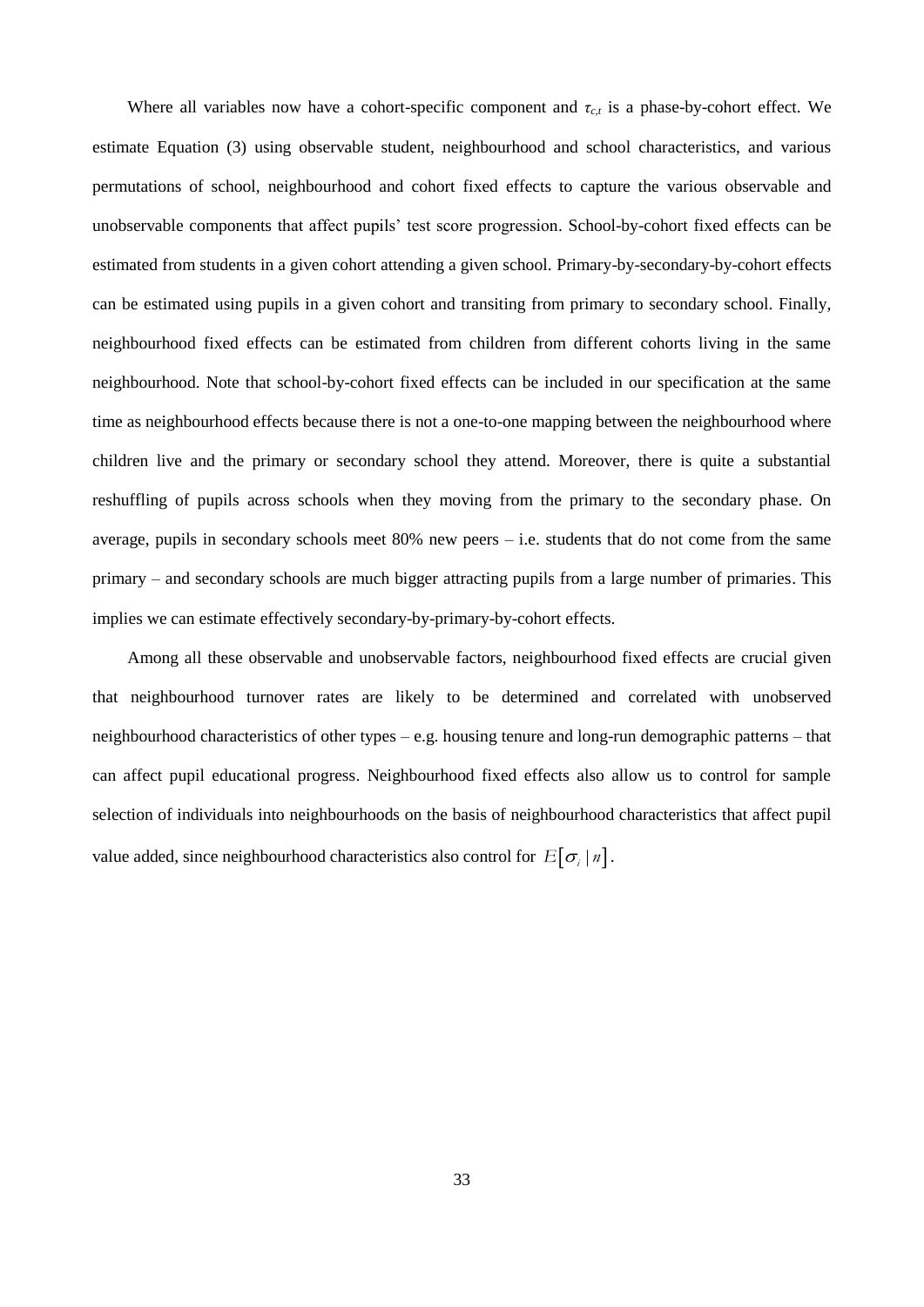#### **Tables**

l.

l,

| Variable                                                              | Mean     | <b>Standard Deviation</b> |
|-----------------------------------------------------------------------|----------|---------------------------|
|                                                                       |          |                           |
| Panel A: Students' characteristics, stayers only                      |          |                           |
| KS2 percentiles, average English, Maths and Science                   | 50.037   | 25.249                    |
| KS3 percentiles, average English, Maths and Science                   | 51.143   | 25.837                    |
| KS2 to KS3 value-added                                                | 1.106    | 13.590                    |
| KS1 score, average English and Maths                                  | 15.108   | 3.617                     |
| Student is FSM eligible                                               | 0.158    | 0.364                     |
| Student is SEN                                                        | 0.213    | 0.410                     |
| <b>Student is Male</b>                                                | 0.508    | 0.499                     |
| Secondary school size (in grade 7)                                    | 1084.3   | 384.77                    |
| Panel B: Mobility and other characteristics of neighbourhoods         |          |                           |
| Annual rate of mobility in n'hood (grade 6 to 9)                      | 0.145    | 0.128                     |
| Annual rate of mobility in n'hood, outward (grade 6 to 9)             | 0.064    | 0.068                     |
| Annual rate mobility in n'hood, inward (grade 6 to 9)                 | 0.081    | 0.093                     |
| Primary school annual rate of total mobility in n'hood (grade 3 to 6) | 0.204    | 0.194                     |
| KS1 score, average English and Maths - Grade 6                        | 15.020   | 2.438                     |
| KS1 score, average English and Maths - Change grade 6 to 9            | $-0.031$ | 1.446                     |
| Share FSM - Grade 6                                                   | 0.166    | 0.251                     |
| Share FSM – Change grade 6 to 9                                       | 0.005    | 0.145                     |
| Share $SEN - Grade 6$                                                 | 0.221    | 0.252                     |
| Share SEN – Change grade 6 to 9                                       | 0.002    | 0.165                     |
| Share Male - Grade 6 9                                                | 0.509    | 0.292                     |
| Share Male - Change grade 6 to 9                                      | 0.002    | 0.165                     |
| Number of students in neighbourhood, Grade 6                          | 5.343    | 2.565                     |
| Number of students in neighbourhood, Change grade 6 to 9              | $-0.013$ | 1.467                     |

#### Table 1: Descriptive statistics of the main dataset

Note: Descriptive statistics refer to students who do not change OA of residence in any period between grade 6 and 9 in the non-selective part of the education system. Number of 'stayers': approximately 1,210,000 (evenly distributed over three cohorts). Number of Output Areas: approximately 133,000. KS1 refers to the average test score in Reading, Writing and Mathematics at the Key Stage 1 exams (at age 7); FSM: free school meal eligibility; SEN: special education needs (with and without statements). Secondary school type attended in grade 7: 66.7% Community; 14.8% Voluntary Aided; 3.1% Voluntary Controlled; 14.5% Foundation; 0.3% Technology College; 0.4% City Academy.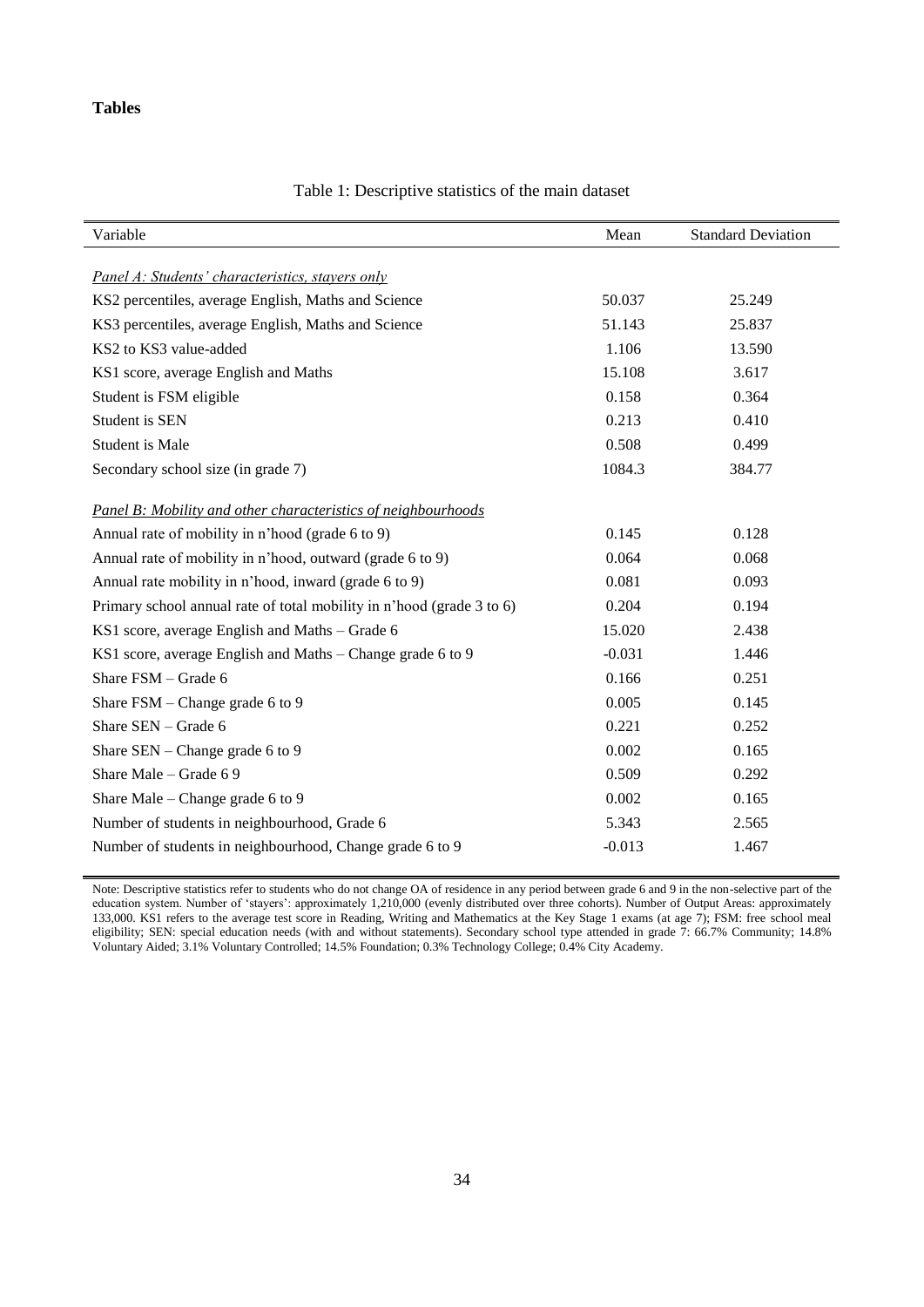| T able 2. INCIGHOOD HOUSE HOUSE CHECK ON SUGGINS achievements |                                                                                          |                           |                           |                           |                           |                           |                           |                           |  |  |  |
|---------------------------------------------------------------|------------------------------------------------------------------------------------------|---------------------------|---------------------------|---------------------------|---------------------------|---------------------------|---------------------------|---------------------------|--|--|--|
|                                                               | Dependent Variable is value-added in percentiles between grade 6 (KS2) and grade 9 (KS3) |                           |                           |                           |                           |                           |                           |                           |  |  |  |
|                                                               | (1)                                                                                      | (2)                       | (3)                       | (4)                       | (5)                       | (6)                       | (7)                       | (8)                       |  |  |  |
| Neighbourhood mobility $-$<br>Grade 6 to 9                    | $-3.914$<br>$(0.115)$ ***                                                                | $-2.293$<br>$(0.115)$ *** | $-0.788$<br>$(0.103)$ *** | $-0.608$<br>$(0.104)$ *** | $-0.433$<br>$(0.142)$ *** | $-0.371$<br>$(0.143)$ *** | $-0.378$<br>$(0.136)$ *** | $-0.334$<br>$(0.138)$ *** |  |  |  |
| Controls                                                      | N <sub>o</sub>                                                                           | Yes                       | N <sub>o</sub>            | Yes                       | No                        | Yes                       | N <sub>0</sub>            | Yes                       |  |  |  |
| Second.×cohort FX                                             | N <sub>o</sub>                                                                           | N <sub>o</sub>            | N <sub>o</sub>            | N <sub>o</sub>            | No                        | N <sub>o</sub>            | Yes                       | Yes                       |  |  |  |
| Second.×primary×cohort FX                                     | N <sub>o</sub>                                                                           | N <sub>o</sub>            | Yes                       | Yes                       | No                        | N <sub>o</sub>            | N <sub>0</sub>            | No                        |  |  |  |
| Neighbourhood FX                                              | N <sub>o</sub>                                                                           | N <sub>o</sub>            | N <sub>o</sub>            | N <sub>o</sub>            | Yes                       | Yes                       | <b>Yes</b>                | Yes                       |  |  |  |

Table 2: Neighbourhood mobility: the effect on students' achievements

<span id="page-37-0"></span>Note: Table reports coefficients and standard errors clustered at the OA level in round parenthesis. Number of observations ~1,210,000 in ~123,000 Output Areas. Neighbourhood mobility is the annual rate of mobility in neighbourhood between grade 6 to 9 considering both outwards and inwards relocations. All regressions include cohort dummies. Controls include the following variables. At the individual level: student own KS1 test scores; student is FMSE; student is SEN; student is male; student own ethnicity (8 dummies); school size (refers to school attended in grade 7); school type dummies (refers to school attended in grade 7 and includes: Community, Voluntary Aided, Voluntary Controlled, Foundation, CTC and Academy). At the neighbourhood-by-cohort level: grade 6 and changes between grade 6 and grade 9 of neighbourhood average KS1 scores, average FSME eligibility, average SEN pupil status; average pupil gender, and average ethnic composition (8 groups); grade 6 and changes between grade 6 and grade 9 of the number of pupils in the same cohort (aged 11 in grade 6); prima school mobility. Secondary by cohort effects: ~12,300 groups (refer to school at grade 7 when students enter secondary education). Secondary by primary by cohort school effects: ~185,000 groups. Neighbourhood (OA) effects:  $\sim$ 133,000 groups. \*\*\*: 1% significant or better.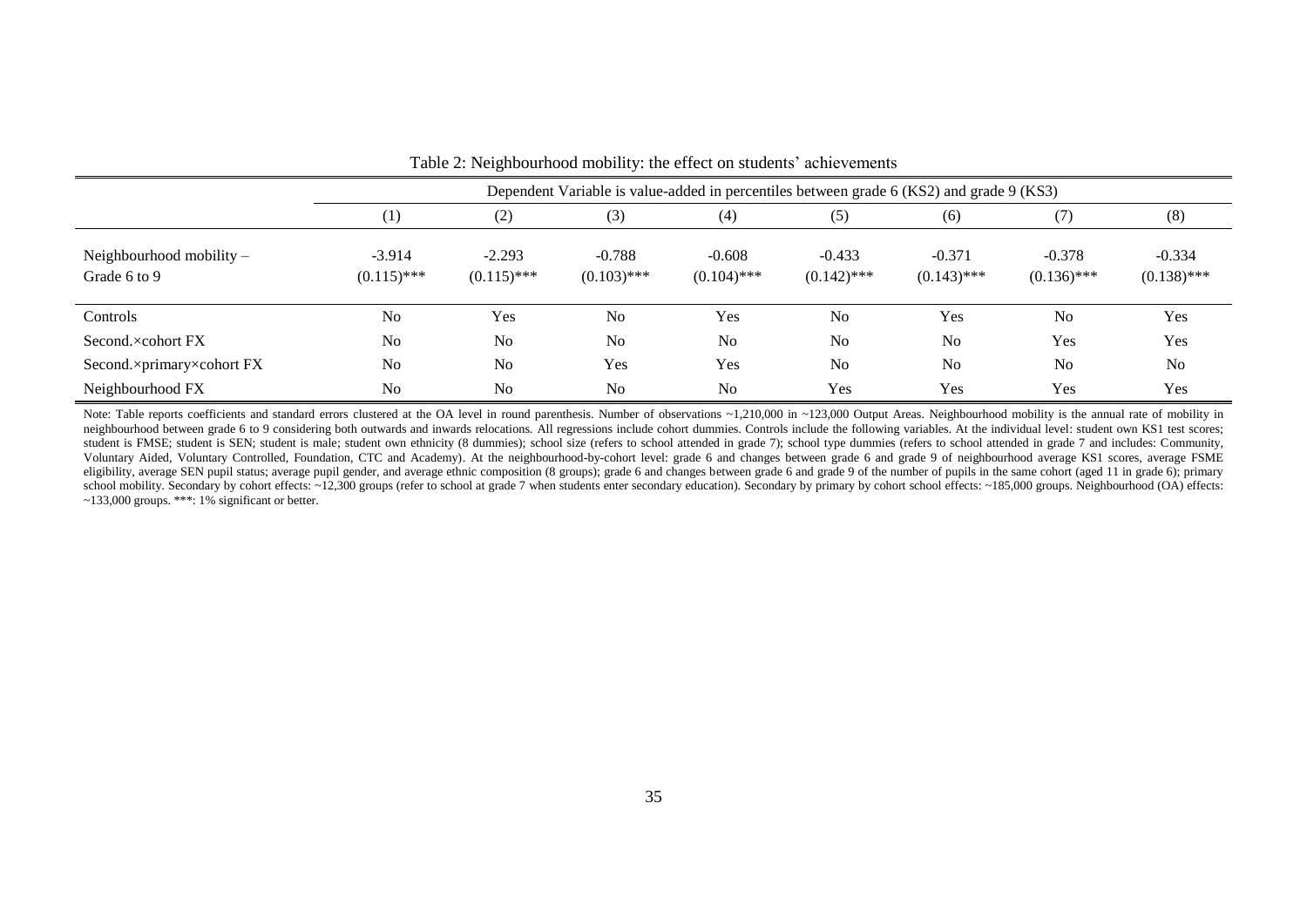|                                                              | Treatment is: Neighbourhood mobility – Grade 6 to grade 9 |                  |  |  |  |  |
|--------------------------------------------------------------|-----------------------------------------------------------|------------------|--|--|--|--|
|                                                              | (1)                                                       | (2)              |  |  |  |  |
| Dependent Variable is:                                       | Unconditional                                             | Neighbourhood FX |  |  |  |  |
|                                                              |                                                           |                  |  |  |  |  |
| Panel A: Pupil level characteristics                         |                                                           |                  |  |  |  |  |
| KS1 score,                                                   | $-1.631$                                                  | 0.069            |  |  |  |  |
| average English and Maths                                    | $(0.031)$ ***                                             | $(0.035)*$       |  |  |  |  |
| Student is                                                   | 0.200                                                     | $-0.004$         |  |  |  |  |
| FSM eligible                                                 | $(0.004)$ ***                                             | (0.003)          |  |  |  |  |
| Student is                                                   | 0.094                                                     | $-0.004$         |  |  |  |  |
| <b>SEN</b>                                                   | $(0.003)$ ***                                             | (0.004)          |  |  |  |  |
| Student is                                                   | $-0.003$                                                  | $-0.002$         |  |  |  |  |
| Male                                                         | (0.004)                                                   | (0.005)          |  |  |  |  |
| Panel B: Attended school characteristics                     |                                                           |                  |  |  |  |  |
| Grade 7 school average KS1 score                             | $-0.920$                                                  | $-0.006$         |  |  |  |  |
| (English and Maths)                                          | $(0.013)$ ***                                             | (0.008)          |  |  |  |  |
| Grade 7 school average KS2 score                             | $-7.279$                                                  | 0.004            |  |  |  |  |
| (English, Maths and Science)                                 | $(0.102)$ ***                                             | (0.064)          |  |  |  |  |
| Grade 7 school std. dev. KS2 score                           | $-0.055$                                                  | 0.004            |  |  |  |  |
| (English, Maths and Science)                                 | (0.019)                                                   | (0.019)          |  |  |  |  |
| Secondary school size (in Grade 7)                           | $-27.35$                                                  | 5.237            |  |  |  |  |
|                                                              | $(5.059)$ ***                                             | $(2.625)$ **     |  |  |  |  |
| Panel C: Neighbourhood and accessible school characteristics |                                                           |                  |  |  |  |  |
| Number of schools opening within 5km                         | 0.072                                                     | $-0.007$         |  |  |  |  |
| of pupil's residence                                         | $(0.006)$ ***                                             | (0.008)          |  |  |  |  |
| Number of schools closing within 5km                         | 0.146                                                     | $-0.005$         |  |  |  |  |
| of pupil's residence                                         | $(0.012)$ ***                                             | (0.015)          |  |  |  |  |
| Percentage students achieving 5 A*-C                         | $-14.76$                                                  | $-0.098$         |  |  |  |  |
| GCSEs - accessible schools                                   | $(0.213)$ ***                                             | (0.076)          |  |  |  |  |
| Percentage days absent -                                     | 1.648                                                     | 0.016            |  |  |  |  |
| accessible schools                                           | (0.026)                                                   | (0.012)          |  |  |  |  |
| House prices (hedonic) $-$                                   | $-74784.6$                                                | 418.9            |  |  |  |  |
| Output Area of residence                                     | $(1150.4)$ ***                                            | (491.9)          |  |  |  |  |
|                                                              |                                                           |                  |  |  |  |  |

#### Table 3: Balancing properties of neighbourhood mobility

Note: Table reports coefficients and standard errors clustered at the OA level in parenthesis from regressions of one of the dependent variables (listed in the first column) on neighbourhood mobility and year dummies. Regressions run at the individual level for students staying in the same neighbourhood (OA) between grade 7 and 9. Number of observations: approximately 1,210,000. Column (1) does not include any additional control. Column (2) includes neighbourhood (OA) fixed effects. Neighbourhood (OA) effects: ~133,000 groups. \*\*\*: 1% significant or better; \*\*: at least 5% significant; \*: at least 10% significant. Panel A presents results with student characteristics as the dependent variables. Panel B presents results for the following characteristics of the school attended by the individual student in grade 7: school-by-cohort mean of KS1 (grade 2) and KS2 (grade 6) test scores; school-by-cohort standard deviation of KS2 test scores; and secondary school size (numbers of pupils). Panel C presents results for the following neighbourhood (Output Area, OA) characteristics and for the characteristics of the set of schools accessible from the neighbourhood: number of new schools opening and closing within 5km of the neighbourhood; percentage of students achieving 5 A\*-C GCSEs and percentage of days absent (authorised or not); house prices in the neighbourhood, adjusted for housing type (detached, semi-detached, terrace, flat, bungalow), year and month of transaction, legal status (freehold or leasehold) and new/resale property. Characteristics of the schools accessible from the neighbourhood are averaged across the set of secondary schools that stayers attend from a given OA. House price information is obtained from the Land Registry dataset that covers all property sold and purchased in England.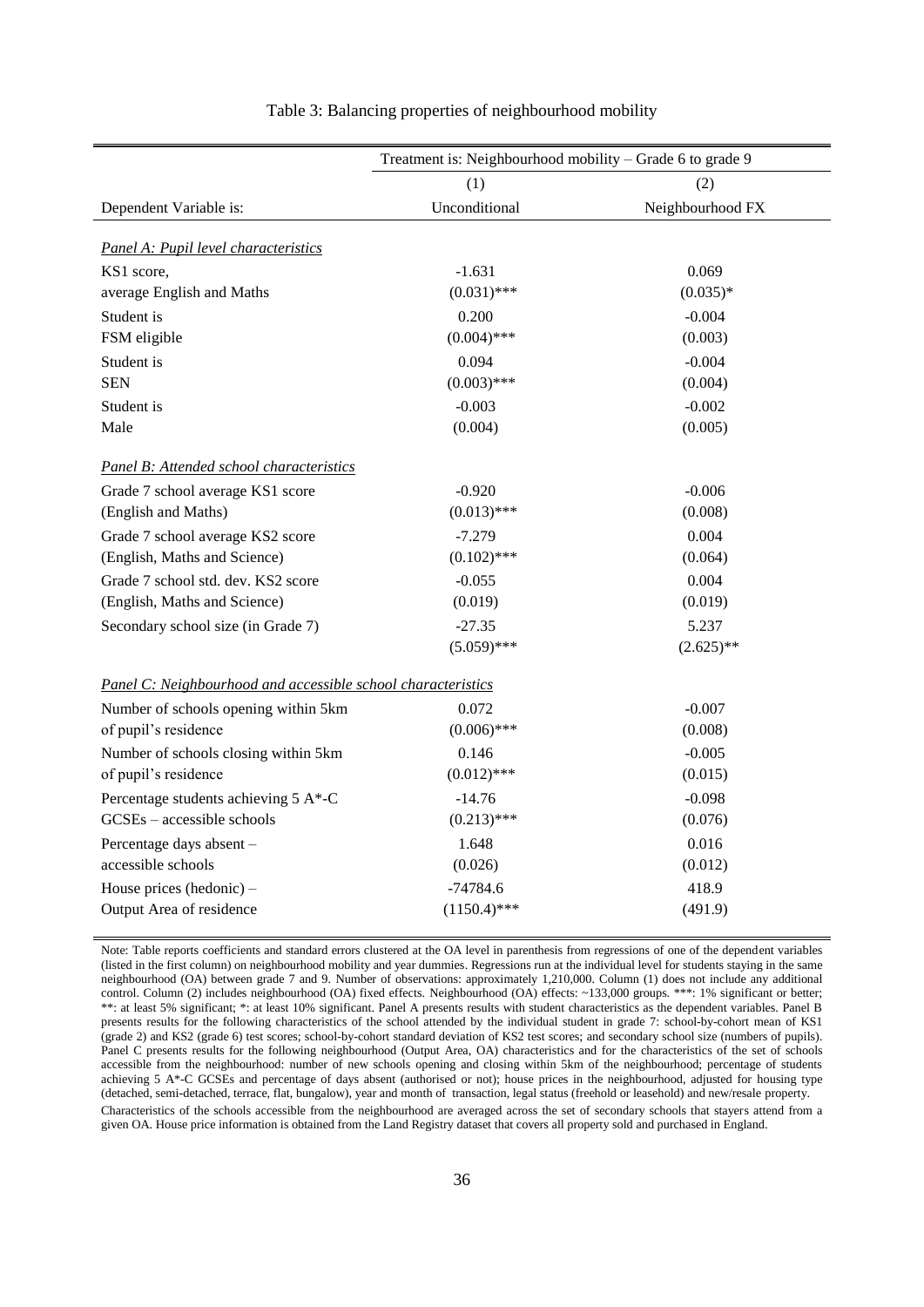|                          | Specification refers to/includes: |              |              |               |                |              |               |            |              |  |
|--------------------------|-----------------------------------|--------------|--------------|---------------|----------------|--------------|---------------|------------|--------------|--|
|                          | (1)                               | (2)          | (3)          | (4)           | (5)            | (6)          | (7)           | (8)        | (9)          |  |
|                          | Primary                           | Other        | Adults'      | KS3 control   | Intention to   | Inward       | Outward       | Drop 30%   | Larger       |  |
|                          | school                            | cohorts'     | mobility     | for $KS2 -$   | $treat - data$ | mobility     | mobility      | smallest   | n'hood       |  |
|                          | mobility                          | mobility     | 45-64 y.o.   | IV            | set-up         | only         | only          | n'hoods    | mobility     |  |
| Neighbourhood            | 0.029                             | $-0.313$     | $-0.388$     | $-0.383$      | $-0.620$       | $-0.545$     | $-0.817$      | $-0.434$   | $-0.315$     |  |
| Mobility – Grade 6 to 9  | (0.094)                           | $(0.154)$ ** | $(0.166)$ ** | $(0.131)$ *** | $(0.123)$ ***  | $(0.234)$ ** | $(0.317)$ *** | $(0.238)*$ | $(0.156)$ ** |  |
| N'hood mobility,         |                                   | 0.086        |              |               |                |              |               |            |              |  |
| 1-year older cohort      |                                   | (0.112)      |              |               |                |              |               |            |              |  |
| N'hood mobility,         |                                   | 0.112        |              |               |                |              |               |            |              |  |
| 1 year younger cohort    |                                   | (0.126)      |              |               |                |              |               |            |              |  |
| N'hood mobility,         |                                   |              | $-0.199$     |               |                |              |               |            |              |  |
| Adults, 45-64 year old   |                                   |              | (0.836)      |               |                |              |               |            |              |  |
| Neighbourhood            |                                   |              |              |               |                |              |               |            | $-0.265$     |  |
| Mobility – Larger n'hood |                                   |              |              |               |                |              |               |            | (0.289)      |  |

Table 4: Neighbourhood mobility and students' achievements – Falsification and robustness checks

Note: Table reports coefficients and standard errors clustered at the neighbourhood (OA) level in round parenthesis. \*\*\*: 1% significant or better; \*\*: at least 5% significant; \*: at least 10% significant. All regressions cohort dummies, controls as detailed in the notes to Table 2 and neighbourhood (OA) fixed effects. Column (1) uses only mobility rates based rates on moves of primary school children between Grade 3 and KS2/Grade 6 for the same time windows used to construct neighbourhood mobility between Grade 6 and 9. Column (2) adds mobility rates based rates on moves of pupils one year younger and one year older than pupils in the main sample (calculated for the same time windows). Column (2) adds mobility rates calculated using 45 to 65 year old individuals registering and deregistering at the NHS General Doctor Practice closest to the students' neighbourhood residence in the calendar year in which they are sitting for their KS3 exams. Column (4) estimates a lagged dependent variable specification instrumenting KS2 percentiles with teacher-assessed KS2 test levels. KS2 estimate second stage: 0.885 (s.e.; 0.001). Column (5) uses a full dataset that includes pupils who move. Movers are assigned the neighbourhood mobility (and characteristics) of the OA from which they originate. The specification f controls for the direct effect of mobility by including a dummy that identifies pupils who change the OA of residence between grade 6 and grade 9. Column (6) and (7) focus on inward only and outward only mobility rates, respectively. Column (8) drops the 30% smallest neighbourhoods (with less than 4 pupils; number of observations reduced to ~820,000 in ~91,000 OAs). Column (9) adds mobility measured at the Lower-Level Super Output Area (LSOA). LSOAs 4 to 6 OAs.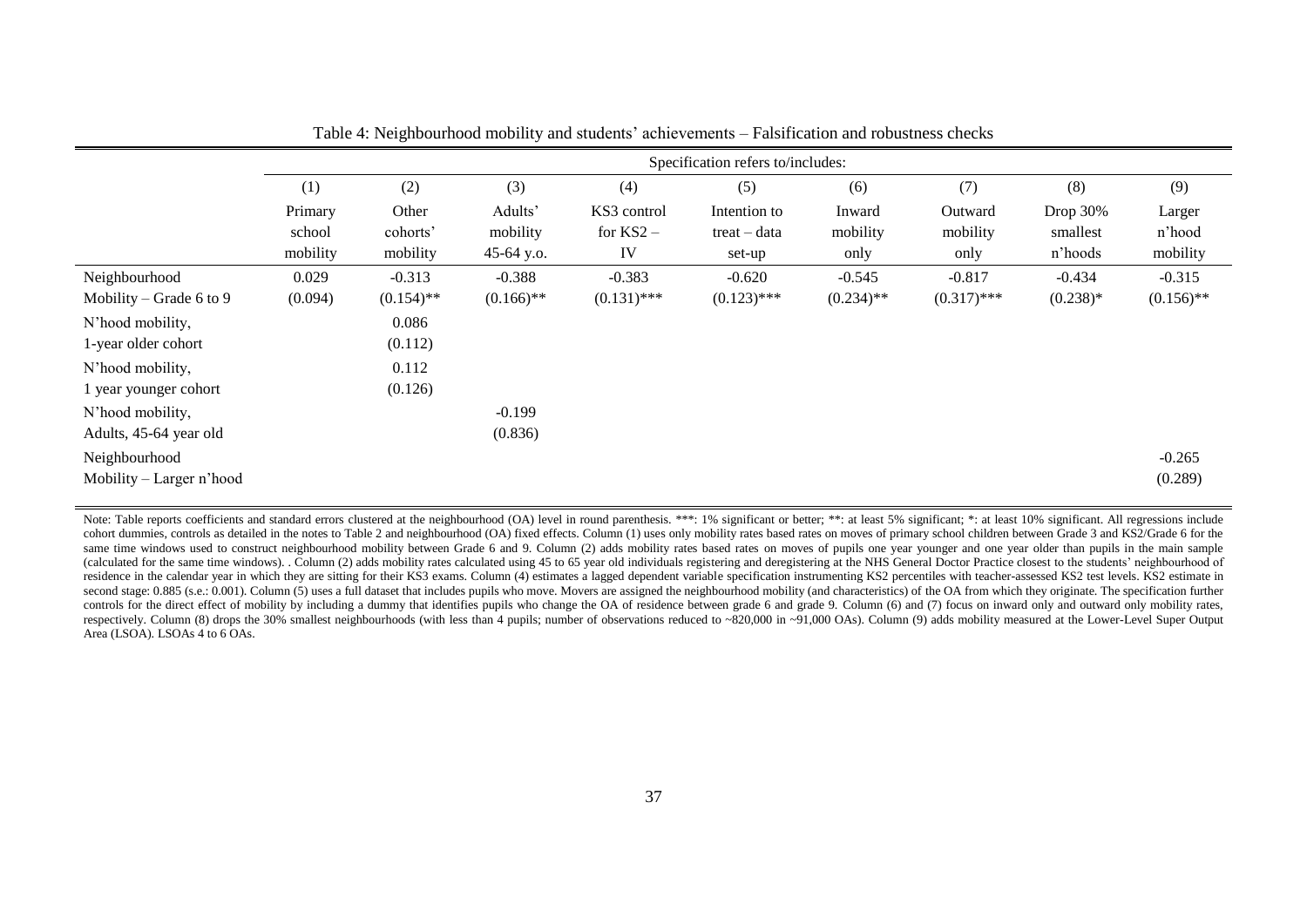|                                     |                           | Dependent Variable is value-added in percentiles between grade 6 (KS2) and grade 9 (KS3) |                        |                          |                     |                           |                          |                         |  |  |  |
|-------------------------------------|---------------------------|------------------------------------------------------------------------------------------|------------------------|--------------------------|---------------------|---------------------------|--------------------------|-------------------------|--|--|--|
|                                     | (1a)                      | (1b)                                                                                     | (2a)                   | (2b)                     | (3a)                | (3b)                      | (4a)                     | (4b)                    |  |  |  |
|                                     | Male                      | Female                                                                                   | <b>FSM</b>             | Non-FSM                  | <b>SEN</b>          | Non-SEN                   | Low KS1                  | High KS1                |  |  |  |
|                                     | student                   | student                                                                                  | Student                | student                  | student             | student                   | student                  | student                 |  |  |  |
| N'hood mobility<br>$-$ Grade 6 to 9 | $-0.505$<br>$(0.176)$ *** | $-0.234$<br>(0.179)                                                                      | $-0.558$<br>$(0.293)*$ | $-0.333$<br>$(0.151)$ ** | $-0.216$<br>(0.231) | $-0.415$<br>$(0.157)$ *** | $-0.401$<br>$(0.173)$ ** | $-0.347$<br>$(0.187)$ * |  |  |  |
| $P-value:$<br>equality              | 0.1985                    |                                                                                          |                        | 0.4580                   |                     | 0.4199                    | 0.8036                   |                         |  |  |  |
| $P-value: joint$<br>significance    | 0.0149                    |                                                                                          |                        | 0.0277                   |                     | 0.0283                    | 0.0303                   |                         |  |  |  |

|  | Table 5: Heterogeneity in the effect of neighbourhood mobility $-$ By pupil background characteristics |
|--|--------------------------------------------------------------------------------------------------------|
|  |                                                                                                        |

Note: Table reports coefficients and standard errors clustered at the neighbourhood (OA) level in round parenthesis. \*\*\*: 1% significant or better; \*\*: at least 5% significant; \*: at least 10% significant. All regressions cohort dummies, controls as detailed in the notes to Table 2 and neighbourhood (OA) fixed effects. Results obtained from regressions pooling all students and interacting individual characteristic specified in the heading w neighbourhood mobility. Number of observations ~1,210,000 in ~133,000 OAs.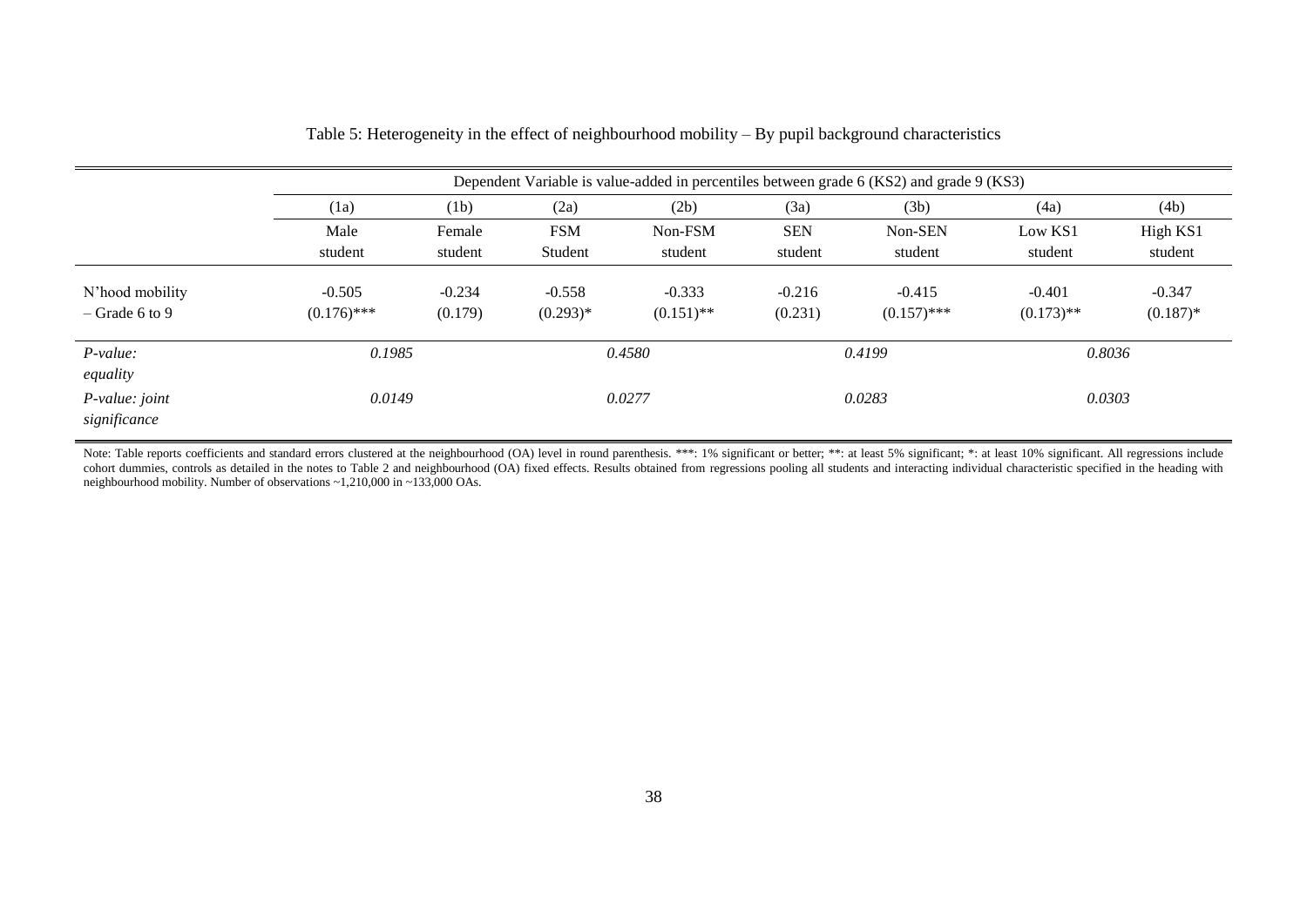|                                                  | Dependent Variable is value-added in percentiles between grade 6 (KS2) and grade 9 (KS3) |                     |                     |              |                       |              |  |  |  |
|--------------------------------------------------|------------------------------------------------------------------------------------------|---------------------|---------------------|--------------|-----------------------|--------------|--|--|--|
|                                                  |                                                                                          | Gender breakdown    |                     |              | Key Stage 1 breakdown |              |  |  |  |
|                                                  | (1)                                                                                      | (2a)<br>(2b)        |                     | (3)          | (4a)                  | (4b)         |  |  |  |
|                                                  | All                                                                                      | Female              | Male                | All          | High KS1              | Low KS1      |  |  |  |
|                                                  | students                                                                                 | Student             | student             | students     | student               | student      |  |  |  |
| N'hood mobility – Grade 6 to 9;                  | $-0.484$                                                                                 | $-0.264$            | $-0.695$            |              |                       |              |  |  |  |
| female students                                  | $(0.201)$ **                                                                             | (0.256)             | $(0.252)$ ***       |              |                       |              |  |  |  |
| N'hood mobility – Grade 6 to 9;<br>male students | $-0.270$<br>(0.201)                                                                      | $-0.226$<br>(0.254) | $-0.316$<br>(0.252) |              |                       |              |  |  |  |
| N'hood mobility – Grade 6 to 9;                  |                                                                                          |                     |                     | $-0.467$     | $-0.741$              | $-0.200$     |  |  |  |
| High KS1 students                                |                                                                                          |                     |                     | $(0.225)$ ** | $(0.291)$ ***         | (0.285)      |  |  |  |
| N'hood mobility – Grade 6 to 9;                  |                                                                                          |                     |                     | $-0.322$     | $-0.111$              | $-0.498$     |  |  |  |
| Low KS1 students                                 |                                                                                          |                     |                     | $(0.181)$ *  | (0.241)               | $(0.215)$ ** |  |  |  |
| P-value: equality                                | 0.4502                                                                                   | 0.9170              | 0.2940              | 0.6092       | 0.0932                | 0.3996       |  |  |  |
| P-value: joint significance                      | 0.0236                                                                                   | 0.3914              | 0.0095              | 0.0269       | 0.0357                | 0.0552       |  |  |  |
| P-value: overall equality                        |                                                                                          |                     | 0.4489              |              | 0.2265                |              |  |  |  |
| P-value: overall joint significance              |                                                                                          |                     | 0.0475              |              | 0.0208                |              |  |  |  |

#### Table 6: Heterogeneity in the effect of neighbourhood mobility – By background characteristics of stayers and movers

Note: Table reports coefficients and standard errors clustered at the neighbourhood (OA) level in round parenthesis. \*\*\*: 1% significant or better; \*\*: at least 5% significant; \*: at least 10% significant. All regressions cohort dummies, controls as detailed in the notes to Table 2 and neighbourhood (OA) fixed effects. Results in Columns (2a)-(2b) and (4a)-(4b) obtained from regressions pooling all students and interacting individual characteristic specified in the heading with neighbourhood mobility as specified in the first column. Mobility for female/male students separately considers the mobility of female/male students. Mobility for high/low KS1 students separately considers the mobility of pupils with KS1 test scores above/below the cohort-specific median. P-values for overall equality and overall joint significance refer to tests for the equality and joint signi the four coefficients in in Columns (2a)-(2b) and Columns (4a)-(4b). Number of observations  $\sim$ 1,210,000 in  $\sim$ 133,000 OAs.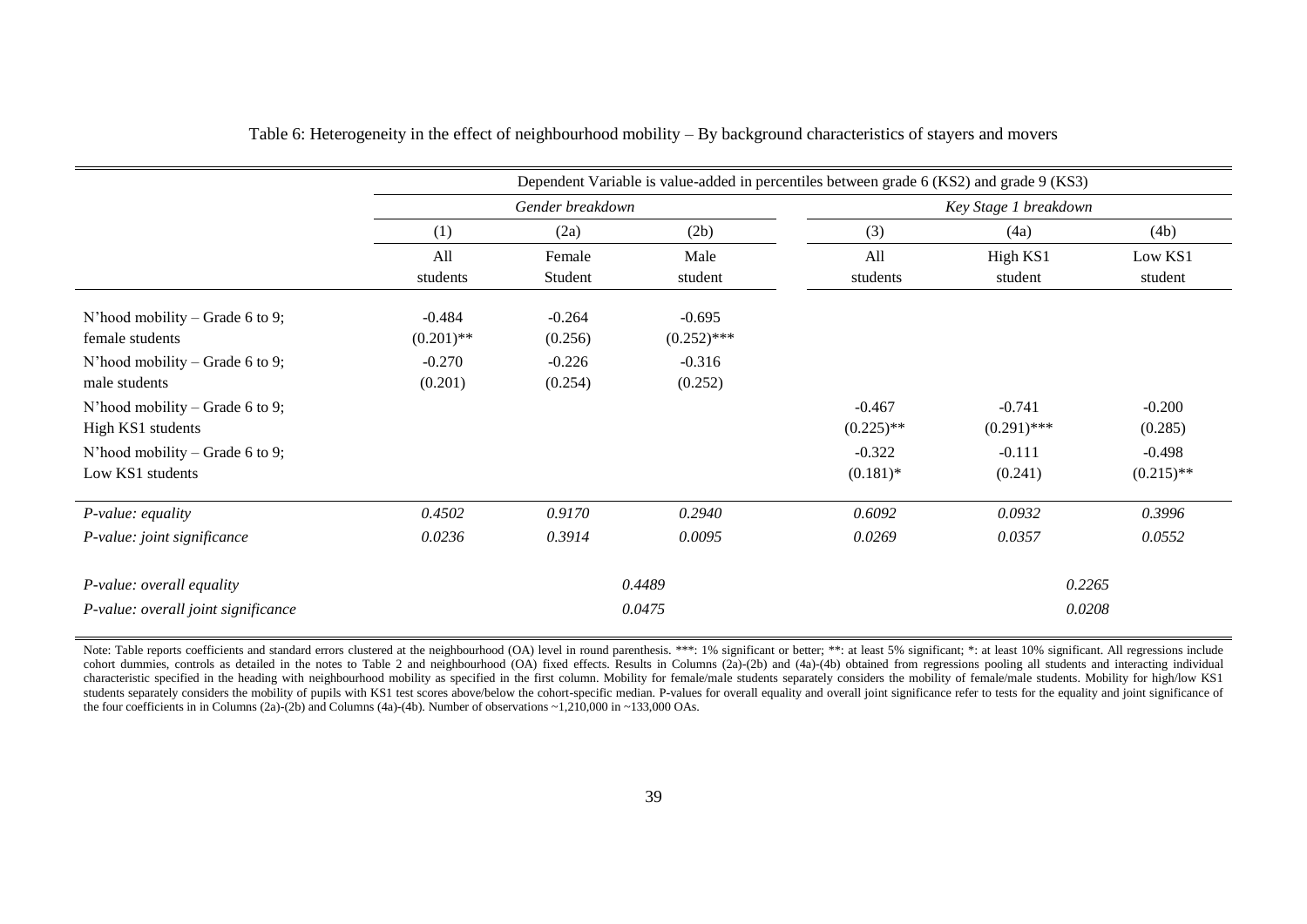|                                     | Dependent Variable is value-added in percentiles between grade 6 (KS2) and grade 9 (KS3) |                     |                           |                     |                           |                     |                           |                     |                           |                     |
|-------------------------------------|------------------------------------------------------------------------------------------|---------------------|---------------------------|---------------------|---------------------------|---------------------|---------------------------|---------------------|---------------------------|---------------------|
|                                     | (1a)                                                                                     | (1b)                | (2a)                      | (2b)                | (3a)                      | (3b)                | (4a)                      | (4b)                | (5a)                      | (5b)                |
|                                     | High                                                                                     | Low                 | Low                       | High                | High                      | Low                 | Low                       | High                | Low                       | High                |
|                                     | social                                                                                   | social              | home                      | home                | lone                      | lone                | high                      | high                | house                     | house               |
|                                     | tenants                                                                                  | tenants             | ownership                 | ownership           | parents                   | parents             | qual.                     | qual.               | prices                    | prices              |
| N'hood mobility<br>$-$ Grade 6 to 9 | $-0.512$<br>$(0.200)$ ***                                                                | $-0.212$<br>(0.200) | $-0.623$<br>$(0.198)$ *** | $-0.077$<br>(0.200) | $-0.629$<br>$(0.195)$ *** | $-0.060$<br>(0.205) | $-0.606$<br>$(0.195)$ *** | $-0.085$<br>(0.206) | $-0.525$<br>$(0.200)$ *** | $-0.220$<br>(0.213) |
| $P-value:$<br>equality              | 0.2829                                                                                   |                     | 0.0509                    |                     | 0.0422                    |                     | 0.0630                    |                     | 0.2913                    |                     |
| $P-value: joint$<br>Significance    | 0.0227                                                                                   |                     | 0.0068                    |                     | 0.0054                    |                     | 0.0074                    |                     | 0.0201                    |                     |

Table 7: Heterogeneity in the effect of neighbourhood mobility – By pupil neighbourhood characteristics

Note: Table reports coefficients and standard errors clustered at the neighbourhood (OA) level in round parenthesis. \*\*\*: 1% significant or better; \*\*: at least 5% significant; \*: at least 10% significant. All regressions cohort dummies, controls as detailed in the notes to Table 2 and neighbourhood (OA) fixed effects. Results obtained from regressions pooling all students and interacting neighbourhood characteristic specified in the headin neighbourhood mobility. Number of observations ~1,210,000 in ~133,000 OAs. High and low social tenants (Columns 1a and 1b): above or below the median of the distribution of the share of households in the OA who rent from the council, from a housing association or from a social landlord (0.092). High and low home ownership rate (Columns 2a and 2b): above or below the median of the distribution of the shares of households in the OA who are homeowners (0.774). High and low lone parents (Columns 3a and 3b): above or below the median of the distribution of the shares of households in the OA who are headed by a single parent (0.059). High or low high qualifications (Columns 4a and 4b): above or below the median of the share of households in the OA whose head has educational qualifications at Level 4 or 5 (0.142). Low or high house prices (Columns 5a and 5b): above or below the median of the house prices in the neighbourhood on average across the years (£123,843). House prices corrected for housing characteristics using hedonic regressions.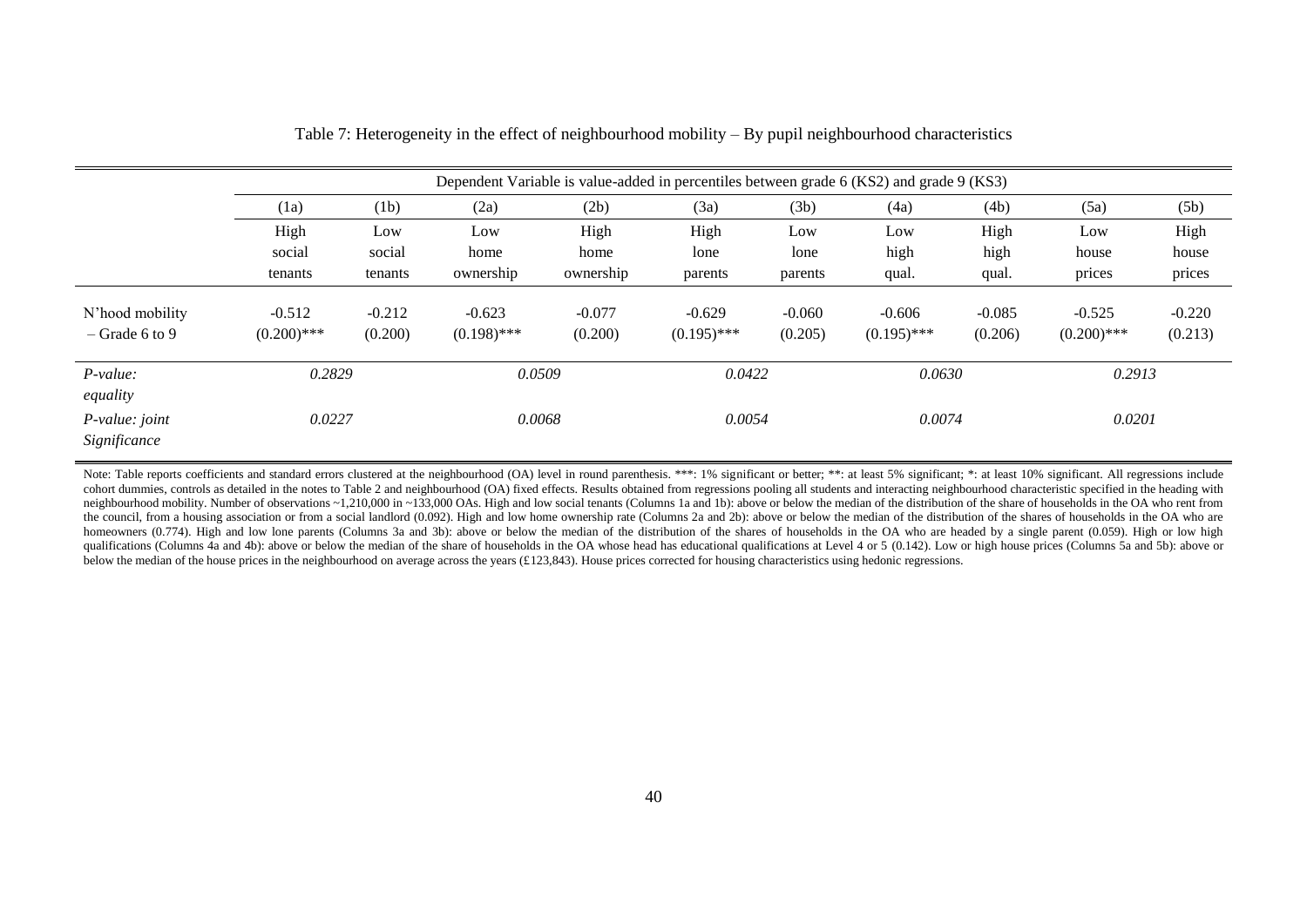|                                |                                                  |                                                                    | Dependent Variable is value-added in percentiles between grade 6 (KS2) and grade 9 (KS3) |                                                                                                                     |                                                                        |                                                                                                                 |                                                                        |
|--------------------------------|--------------------------------------------------|--------------------------------------------------------------------|------------------------------------------------------------------------------------------|---------------------------------------------------------------------------------------------------------------------|------------------------------------------------------------------------|-----------------------------------------------------------------------------------------------------------------|------------------------------------------------------------------------|
| Panel B: LEA crossing          |                                                  |                                                                    | Panel B: Distance                                                                        | Panel C: School quality GCSE                                                                                        |                                                                        | Panel D: House prices                                                                                           |                                                                        |
| Same<br>LA<br>Change<br>LA     | $-0.432$<br>$(0.158)$ ***<br>$-0.090$<br>(0.336) | Bot. 25%<br>distance<br>Mid 50%<br>distance<br>Top 25%<br>distance | $-0.385$<br>(0.283)<br>$-0.538$<br>$(0.204)$ ***<br>$-0.019$<br>(0.285)                  | Bot. 25%<br>$\Delta(A^*$ -C GCSE)<br>Mid 50%<br>$\Delta(A^{\ast}$ -C GCSE)<br>Top 25%<br>$\Delta(A^{\ast}$ -C GCSE) | $-0.472$<br>(0.350)<br>$-0.600$<br>$(0.248)$ **<br>$-0.533$<br>(0.363) | Bot. 25%<br>$\Delta$ (house prices)<br>Mid 50%<br>$\Delta$ (house prices)<br>Top 25%<br>$\Delta$ (house prices) | $-0.901$<br>$(0.371)$ **<br>$-0.321$<br>(0.251)<br>$-0.314$<br>(0.375) |
| P-value:<br>equality           | 0.3577                                           |                                                                    | 0.3364                                                                                   |                                                                                                                     | 0.9439                                                                 |                                                                                                                 | 0.3519                                                                 |
| P-value: joint<br>significance | 0.0233                                           |                                                                    | 0.0320                                                                                   |                                                                                                                     | 0.0539                                                                 |                                                                                                                 | 0.0714                                                                 |

Table 8: Heterogeneity in the effect of neighbourhood mobility – By different mobility types

Note: Table reports coefficients and standard errors clustered at the neighbourhood (OA) level in round parenthesis. \*\*\*: at least 1% significant; \*\*: at least 5% significant. All regressions include cohort dummies, contro detailed in the notes to Table 2 and neighbourhood (OA) fixed effects. Panel C and D further controls for differential effects of mobility in OAs with percentage of GCSEs above the median (Panel C) and average house prices above the median (Panel D). Results obtained from regressions simultaneously including mobility computed rates for subgroup of pupils engaging in different types of moves. Approximately 11.9% of the moves are within an LEA and 2.6% across LEA boundaries. Distance thresholds as follows: bottom 25% ~400 to 800 metres; top 25% ~4000 to 6500 metres. Panel C ranks neighbourhoods by the average fraction of pupils achieving A\*-C GCSEs in the schools attended by the stayers. Thresholds for the changes in A\*-C GCSE as follows: bottom 25%  $~-7.5$  to -6.8 percentage points; top 25%  $~-8.7$  to 9.4 percentage points. Panel D ranks neighbourhoods by the average prices corrected for housing characteristics using hedonic regressions. Thresholds for the changes in house prices as follows: bottom  $25\% -215,700$  to  $-213,000$ ; top  $25\% -219,000$  to  $22,800$ . Number of observations  $\$ in ~133,000 OAs.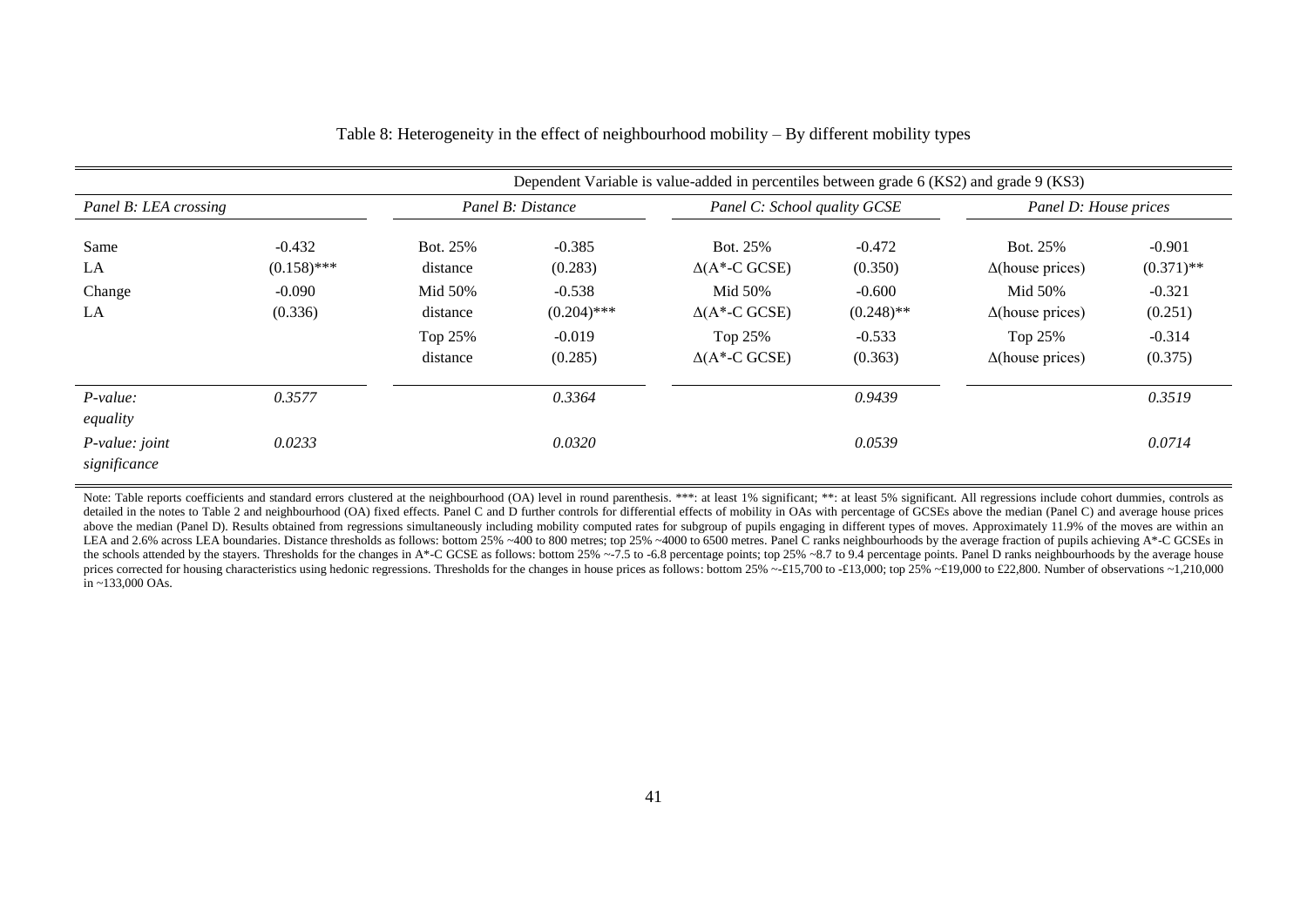|                               | Dependent variable is (measured in year 9): |                 |                |                |                |                          |                |  |  |  |
|-------------------------------|---------------------------------------------|-----------------|----------------|----------------|----------------|--------------------------|----------------|--|--|--|
|                               | (1)                                         | (2)             | (3)            | (4)            | (5)            | (6)                      | (7)            |  |  |  |
|                               | Friends                                     | Visits Friends' | Has been       | Join youth     | Hangs around   | Social                   | Social         |  |  |  |
|                               | regularly                                   | home            | excluded from  | club during    | at home during | Connected.               | Connected.     |  |  |  |
|                               | visit home                                  | when free       | friends        | free time      | free time      | (standardized)           | (standardized) |  |  |  |
|                               |                                             |                 |                |                |                |                          |                |  |  |  |
| Neighbourhood mobility $-$    | $-0.069$                                    | $-0.017$        | 0.036          | $-0.032$       | 0.068          | $-0.038$                 | $-0.049$       |  |  |  |
| Grade 7 to 9                  | $(0.036)$ **                                | (0.033)         | (0.032)        | (0.035)        | $(0.038)*$     | $(0.013)$ ***            | $(0.024)$ ***  |  |  |  |
| Mean of dependent variable    | 0.236                                       | 0.186           | 0.150          | 0.214          | 0.272          | $\overline{\phantom{m}}$ | $- -$          |  |  |  |
| Standard controls             | Yes                                         | Yes             | Yes            | Yes            | Yes            | Yes                      | Yes            |  |  |  |
| Additional controls           | N <sub>o</sub>                              | N <sub>o</sub>  | N <sub>o</sub> | N <sub>o</sub> | N <sub>0</sub> | N <sub>o</sub>           | Yes            |  |  |  |
| Second. FX                    | Yes                                         | Yes             | Yes            | Yes            | Yes            | Yes                      | No             |  |  |  |
| Second. $\times$ primary $FX$ | N <sub>o</sub>                              | N <sub>0</sub>  | N <sub>o</sub> | N <sub>o</sub> | N <sub>o</sub> | N <sub>o</sub>           | Yes            |  |  |  |

Table 9: Neighbourhood mobility: the effect on social connectedness in the neighbourhood

Note: Table reports coefficients and standard errors clustered at the OA level in round parenthesis. Number of observations ~10,000 in ~6,700 Output Areas and ~750 Secondary Schools (and 3950 Primary-by-Secondary school groups). Neighbourhood mobility is the annual rate of mobility in neighbourhood between grade 7 to 9 considering both outwards and inwards relocations. All regressions include cohort dummies. Controls include the following variables. At the individual level: student own KS2 test scores; student is FMSE; student is SEN; student is male; and student own ethnicity (8 dummies). At the neighbourhood-by-cohort level: grade 7 and changes between gr 7 and grade 9 of neighbourhood average KS2 scores, average FSME eligibility, average SEN pupil status; average pupil gender, and average ethnic composition (8 groups); grade 7 and changes between grade 7 and grade 9 of the number of pupils in the same cohort (aged 14 in grade 9); primary school mobility. Additional controls in Column (7) include: number of older siblings; number of younger siblings; dummy for single parent household; main parent occupational status; main parent highest educational qualification; housing tenure status. \*: 10% significant; \*\*: 5% significant or better; \*\*\*: 1% significant or better.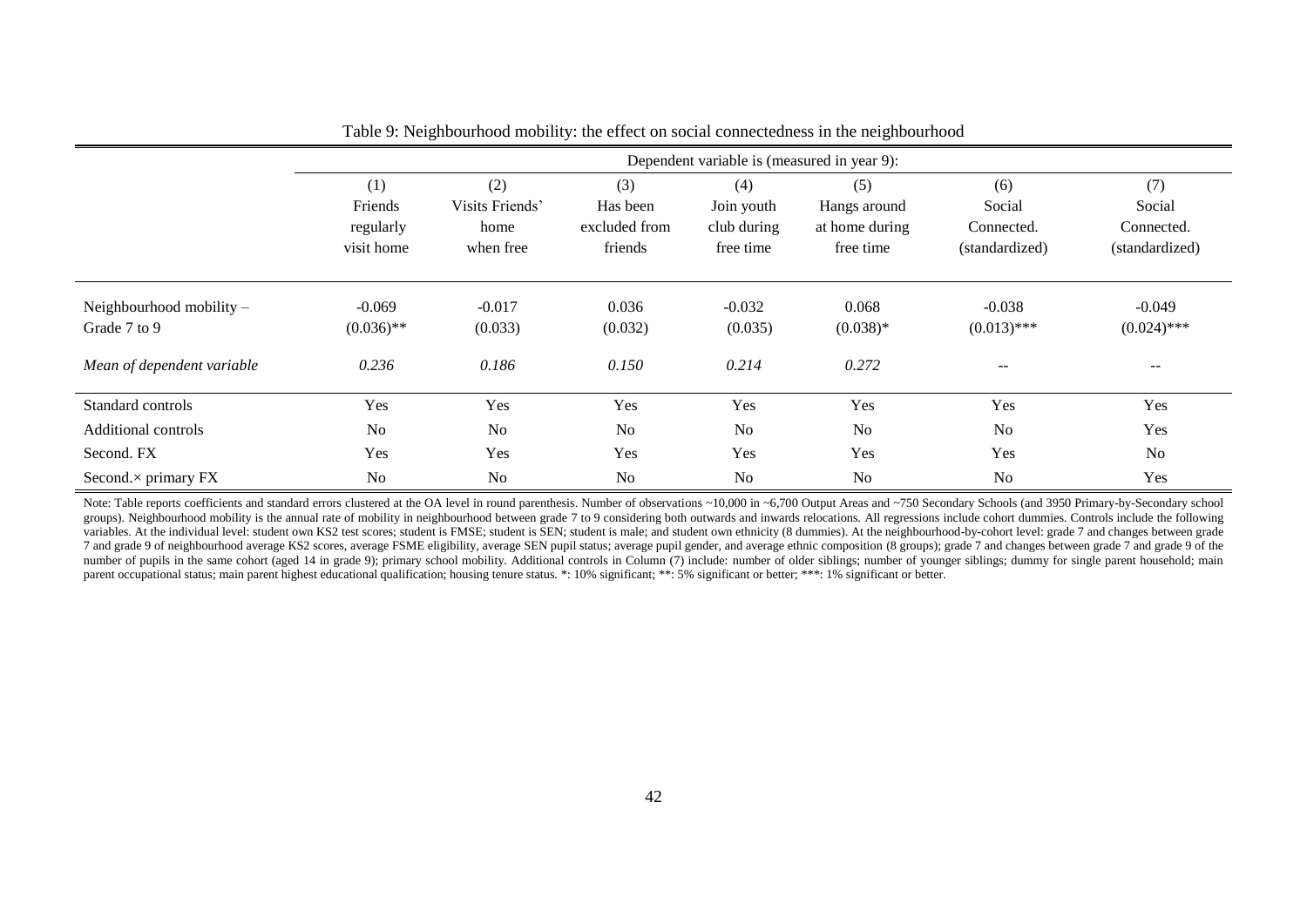#### **Figures:**



#### Figure 1: Variation in the neighbourhood

Note: Descriptive statistics of neighbourhood mobility: mean 0.145; std.dev. 0.128. Descriptive statistics of deviations from secondary school-bycohort mean: mean 0.000; std.dev. 0.123. Descriptive statistics of deviations from primary-by-secondary-by-cohort mean: mean 0.000; std.dev. 0.110. Descriptive statistics of deviations from neighbourhood (OA) mean: mean 0.000; std.dev. 0.093.